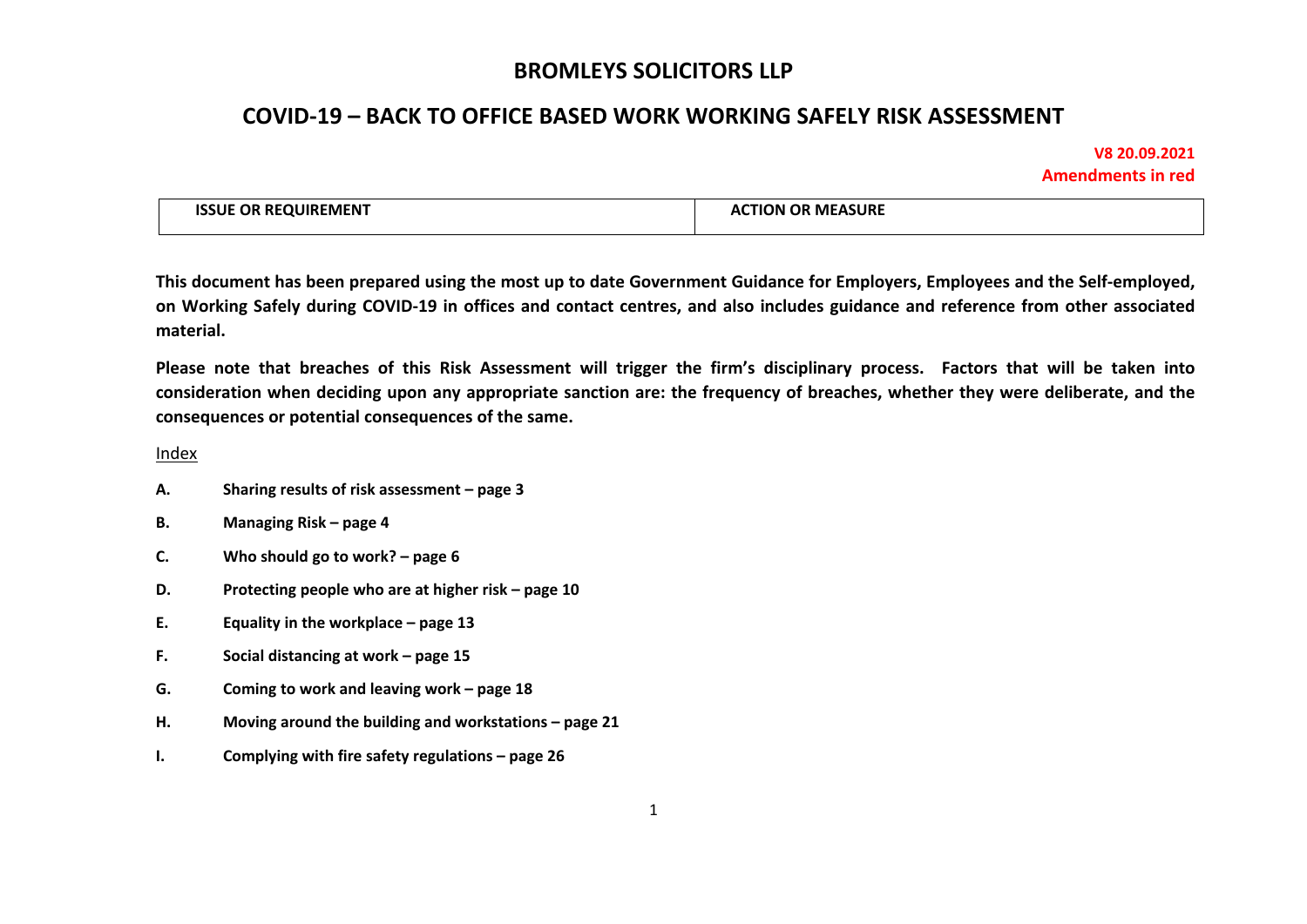## **COVID-19 – BACK TO OFFICE BASED WORK WORKING SAFELY RISK ASSESSMENT**

|    | <b>ISSUE OR REQUIREMENT</b>                                                                           | <b>ACTION OR MEASURE</b> |  |
|----|-------------------------------------------------------------------------------------------------------|--------------------------|--|
| J. | Workplaces and workstations - page 28                                                                 |                          |  |
| К. | Meetings - page 31                                                                                    |                          |  |
| L. | Common areas - page 33                                                                                |                          |  |
| М. | Accidents, security and other incidents - page 35                                                     |                          |  |
| N. | Managing clients and visitors - page 37                                                               |                          |  |
| О. | Before re-opening - page 40                                                                           |                          |  |
| Ρ. | Keeping the workplace clean - page 41                                                                 |                          |  |
| Q. | Hygiene – handwashing, sanitation, facilities and toilets – page 42                                   |                          |  |
| R. | Handling goods and other materials - page 44                                                          |                          |  |
| S. | Personal Protective Equipment - page 45                                                               |                          |  |
| T. | Face coverings - page 46                                                                              |                          |  |
| U. | Shift patterns and working groups - page 47                                                           |                          |  |
| V. | Communication and training - page 48                                                                  |                          |  |
| W. | Response (rapid) to second spike in COVID-19 outbreak and/or outbreak of COVID-19 in office - page 49 |                          |  |
| Х. | Additional areas highlighted by Bromleys - page 52                                                    |                          |  |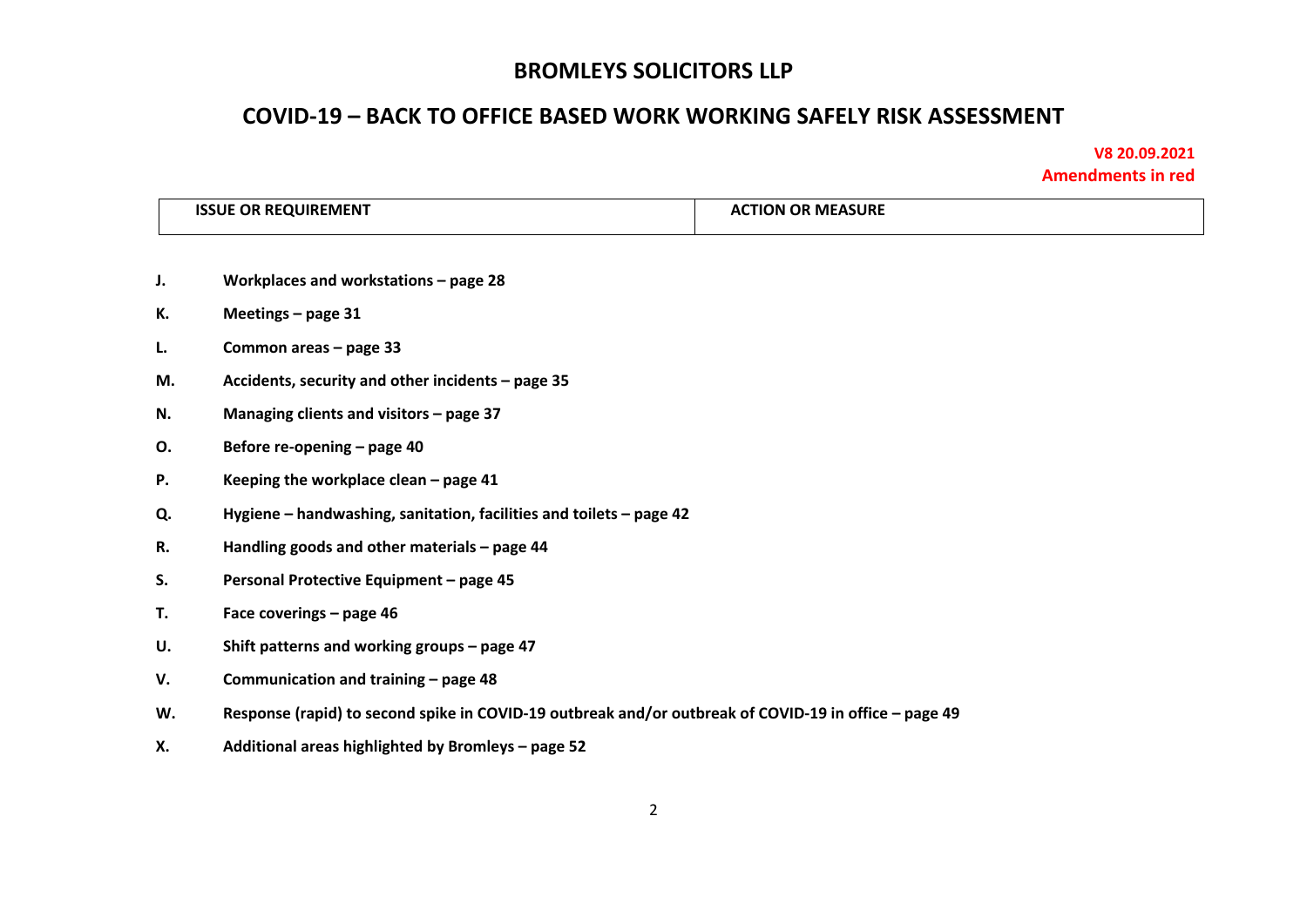# **COVID-19 – BACK TO OFFICE BASED WORK WORKING SAFELY RISK ASSESSMENT**

|  | <b>ISSUE OR REQUIREMENT</b> | <b>ACTION OR MEASURE</b> |
|--|-----------------------------|--------------------------|
|--|-----------------------------|--------------------------|

| A. Sharing results of risk assessment                                                                                                                                                                                       |                                                                                                                                                                                                                                                                                                                                                                                                                                                                              |
|-----------------------------------------------------------------------------------------------------------------------------------------------------------------------------------------------------------------------------|------------------------------------------------------------------------------------------------------------------------------------------------------------------------------------------------------------------------------------------------------------------------------------------------------------------------------------------------------------------------------------------------------------------------------------------------------------------------------|
| Must have a written Risk Assessment in place and have over 5<br>employees.                                                                                                                                                  | The draft Risk Assessment is provided to all members of the firm<br>as part of the consultation process.                                                                                                                                                                                                                                                                                                                                                                     |
| Risk Assessment must be done in consultation with workers.<br>Must share results of risk assessment with workers.<br>Organisations with over 50 workers expected to publish results of Risk<br>Assessment on their website. | The finalised Risk Assessment is provided to all members of the<br>firm and published on the firm's website.<br>A summary of the salient points from the Risk Assessment is<br>provided to all members of the firm.<br>At regular intervals, which includes after a period of time of any<br>increase or change in working practices, and if deemed necessary<br>before any further changes or increases in working practices, all<br>members of the firm will be consulted. |
| Must display "Staying COVID-19 Secure in 2020" notice in workplace.                                                                                                                                                         | Displayed in firm's main reception area.                                                                                                                                                                                                                                                                                                                                                                                                                                     |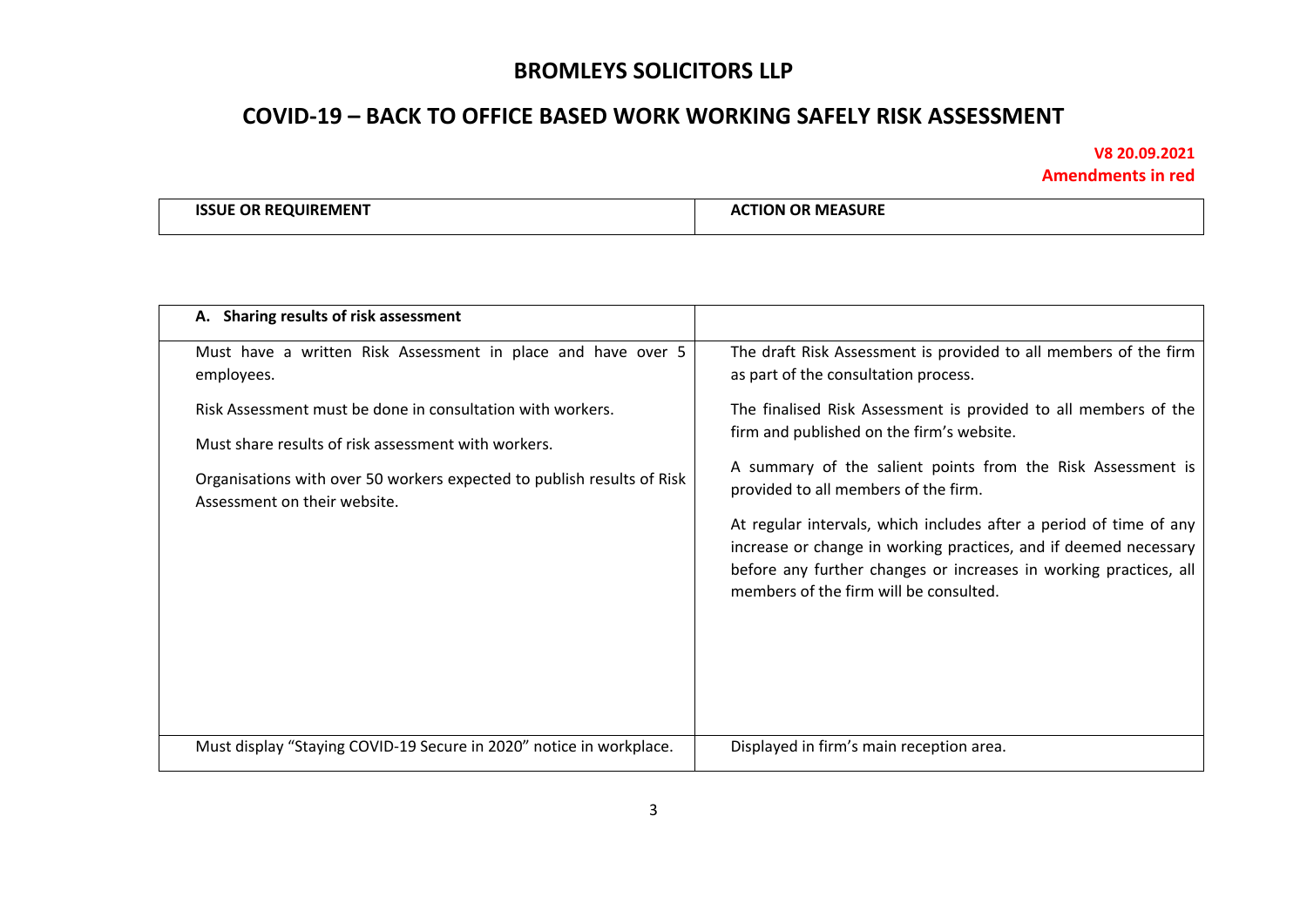## **COVID-19 – BACK TO OFFICE BASED WORK WORKING SAFELY RISK ASSESSMENT**

| <b>ISSUE OR REQUIREMENT</b> | <b>CTION OR MEASURE</b><br>AC. |
|-----------------------------|--------------------------------|
|                             |                                |

| <b>B.</b> Managing Risk                                                                                                                                                                                                                                                                                                                               |  |
|-------------------------------------------------------------------------------------------------------------------------------------------------------------------------------------------------------------------------------------------------------------------------------------------------------------------------------------------------------|--|
| Need to think about the risks the particular organisation faces and do<br>everything "reasonably practicable" to minimise them. Need to take<br>preventative measures.                                                                                                                                                                                |  |
| 5 levels of Hierarchy of Control:                                                                                                                                                                                                                                                                                                                     |  |
| <b>Eliminate</b> – Do we need to do this job, in this way, at this time?<br>Can we eliminate the need for the employee to be in the<br>workplace, e.g. can they continue to work from home? Is home<br>working a solution that works or does not work? Before deciding<br>to return to working in the office, consider why the change is<br>required. |  |
| <b>Substitute</b> – Can we do the work in a different way? E.g. home<br>2.<br>working, changing shift times to reduce the number of people in<br>the office.                                                                                                                                                                                          |  |
| <b>Engineering controls</b> $-$ Is it feasible to put barriers up between<br>3.<br>desks or move desks around to create socially distanced<br>workspaces?                                                                                                                                                                                             |  |
| 4. Administrative controls - What signs and guidance can we use to                                                                                                                                                                                                                                                                                    |  |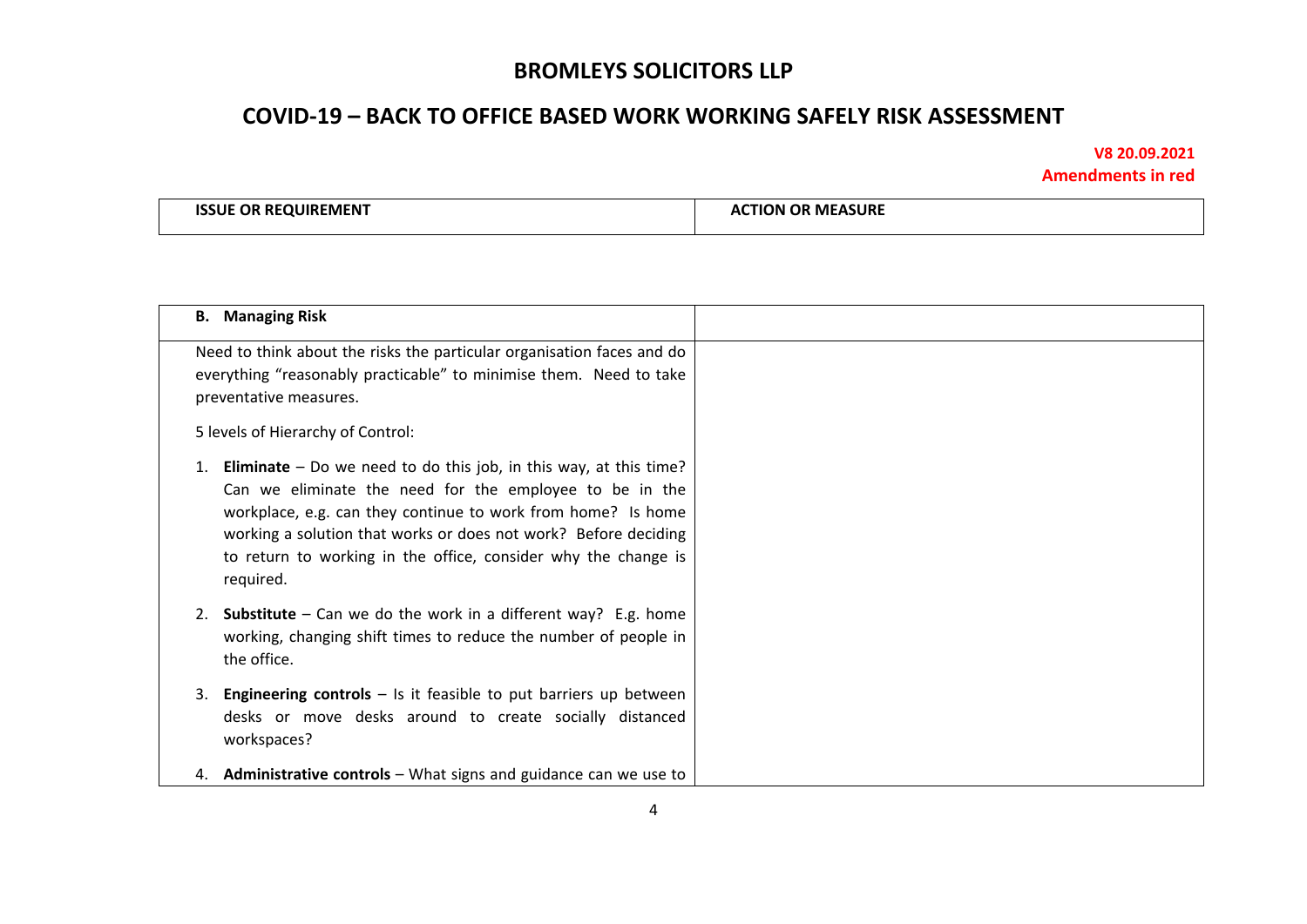## **COVID-19 – BACK TO OFFICE BASED WORK WORKING SAFELY RISK ASSESSMENT**

| <b>ISSUE OR REQUIREMENT</b> | : MEASURE<br>TION OR<br>A |
|-----------------------------|---------------------------|
|                             |                           |

| remind people not to congregate in common areas, to remain 2<br>metres apart. E.g. hand sanitiser notices, hand sanitiser stations,<br>cleaning equipment and cleaning stations, signage and floor<br>marking to remain 2 metres apart. |  |
|-----------------------------------------------------------------------------------------------------------------------------------------------------------------------------------------------------------------------------------------|--|
| Personal Protective Equipment - PPE is always the last option. What<br>PPE do we need?                                                                                                                                                  |  |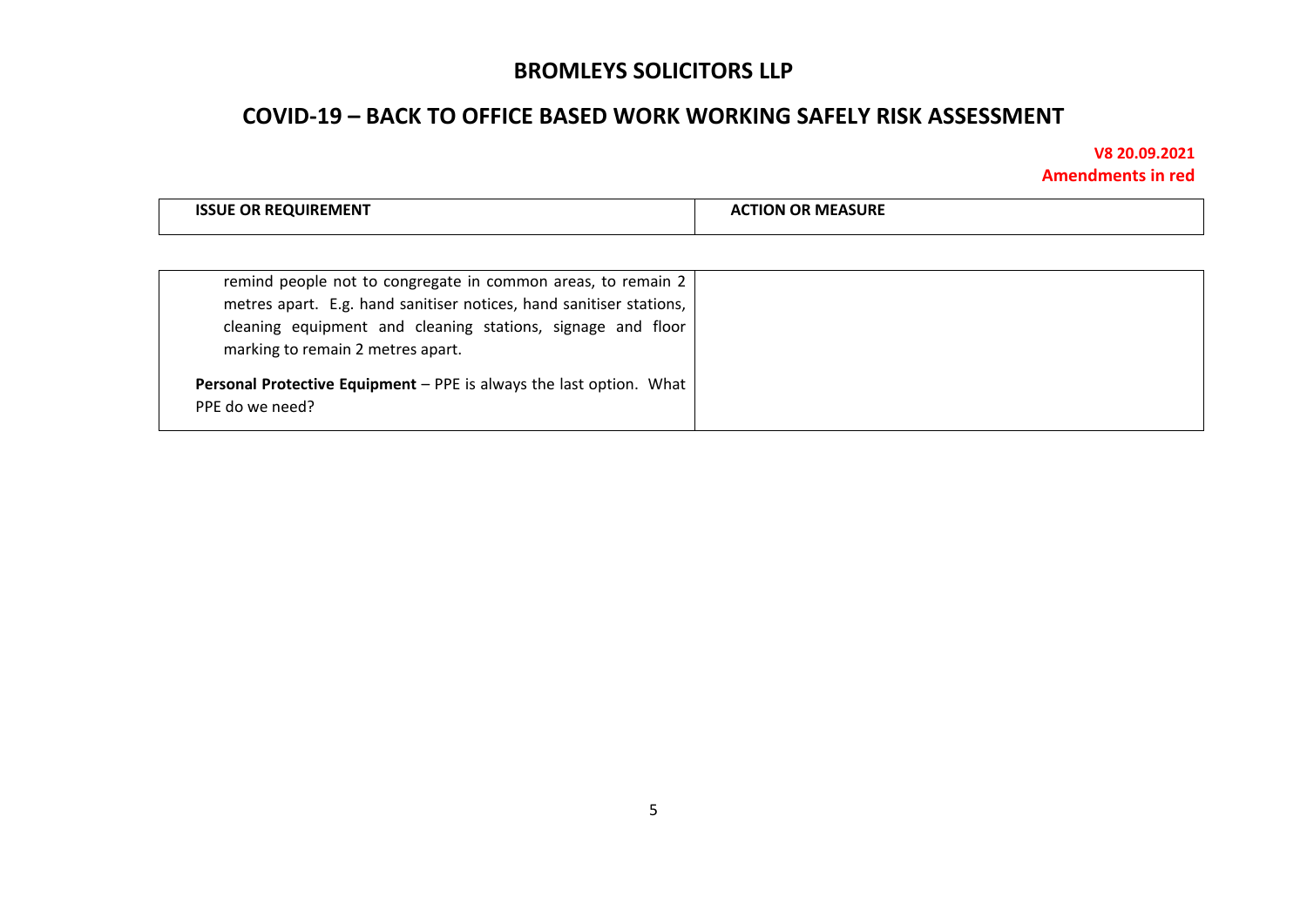# **COVID-19 – BACK TO OFFICE BASED WORK WORKING SAFELY RISK ASSESSMENT**

| 1CC<br><b>MEASURE</b><br>.OP<br><b>QUIREMENT</b><br>RE<br>OR<br>ЭN<br>ш<br>Δ1 |  |
|-------------------------------------------------------------------------------|--|
|-------------------------------------------------------------------------------|--|

| C. Who should go to work                                                                                                                                                                                                                         |                                                                                                                                                                                                                                                                                                                                                                                                                                                                                                                                                                                                                      |
|--------------------------------------------------------------------------------------------------------------------------------------------------------------------------------------------------------------------------------------------------|----------------------------------------------------------------------------------------------------------------------------------------------------------------------------------------------------------------------------------------------------------------------------------------------------------------------------------------------------------------------------------------------------------------------------------------------------------------------------------------------------------------------------------------------------------------------------------------------------------------------|
| Government advice is to make every reasonable effort to enable<br>working from home as a first option.<br>Government is no longer instructing people to work from home if they<br>can, so employees can start to plan a return to the workplace. | The majority of the firm's workers started working from home on<br>24 March 2020 and will continue to do so where possible in<br>accordance with the government advice.<br>All firm's workers are now back working in the office, save for: (i)<br>those who are self-isolating and (ii) those members of the firm<br>who are unable to work in the office for specified reasons e.g.<br>members of the Childcare Team who share a room with another<br>worker and are conducting a Court hearing. Any workers not<br>working in the office will be working remotely from home.                                      |
| Who needs to be on-site $-$ workers in roles critical for business or<br>organisational continuity which cannot be performed remotely?<br>See amendment to first point in this section.                                                          | There are a minority of the firm's workers who remained working<br>on site from 24 March 2020, as they were deemed to be in roles<br>that were "critical for organisational continuity and could not be<br>performed remotely". These workers are responsible for: opening<br>and scanning incoming post, printing and posting outgoing post,<br>banking, dealing with deliveries to the office, assisting those<br>working from home in accessing any material in the office.<br>There are also a minority of members of staff who have either<br>remained on-site since 24 March, or occasionally attended on-site |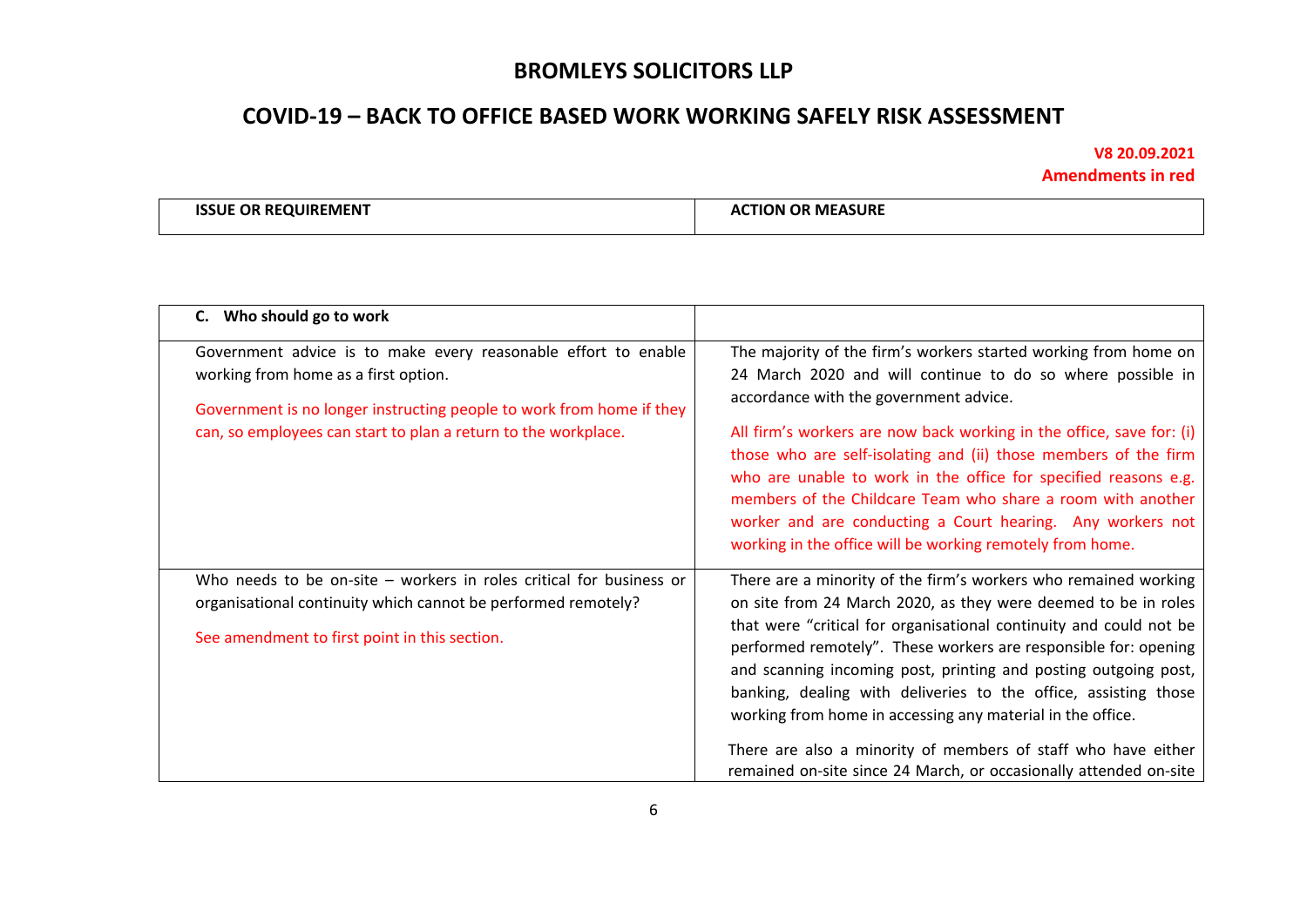# **COVID-19 – BACK TO OFFICE BASED WORK WORKING SAFELY RISK ASSESSMENT**

| <b>ISSUE OR REQUIREMENT</b>                                                                                              | <b>ACTION OR MEASURE</b>                                                                                                                                                                                                                                                                                                                                                                                                                                                                                                                                                                                                                                                                      |
|--------------------------------------------------------------------------------------------------------------------------|-----------------------------------------------------------------------------------------------------------------------------------------------------------------------------------------------------------------------------------------------------------------------------------------------------------------------------------------------------------------------------------------------------------------------------------------------------------------------------------------------------------------------------------------------------------------------------------------------------------------------------------------------------------------------------------------------|
|                                                                                                                          |                                                                                                                                                                                                                                                                                                                                                                                                                                                                                                                                                                                                                                                                                               |
|                                                                                                                          | since this date, as they are "key workers essential to the running of<br>the justice system".                                                                                                                                                                                                                                                                                                                                                                                                                                                                                                                                                                                                 |
|                                                                                                                          | Other members of the firm who are not "key workers" have<br>attended at the firm, if they have felt the necessity to do so, but on<br>a very limited basis. This is if they need to attend at the office to<br>collect material required to perform their role, or if they are<br>unable to perform their role or specific task working from home. If<br>this necessity arises, the individual worker is required to inform the<br>reception staff, who are attending at the firm daily (the workers in<br>"critical" roles), so they can manage the amount of workers<br>attending the office each day, to ensure the firm is able to manage<br>and maintain the required social distancing. |
|                                                                                                                          | See amendment to first point in this section.                                                                                                                                                                                                                                                                                                                                                                                                                                                                                                                                                                                                                                                 |
| Plan for the minimum number of workers needed on site to operate<br>safely and effectively.                              | A minimum of two workers are required in order for the continued<br>operation of the wider firm on a remote basis.                                                                                                                                                                                                                                                                                                                                                                                                                                                                                                                                                                            |
| See amendment to first point in this section.                                                                            | See amendment to first point in this section.                                                                                                                                                                                                                                                                                                                                                                                                                                                                                                                                                                                                                                                 |
| Monitor the wellbeing of workers who are working from home and<br>help them stay connected to the rest of the workforce. | Team leaders conduct regular team and individual voice and video<br>calls with their team members. Individual workers are actively<br>encouraged to maintain contact by differing means with other<br>workers. These regular contacts are used to share experiences and                                                                                                                                                                                                                                                                                                                                                                                                                       |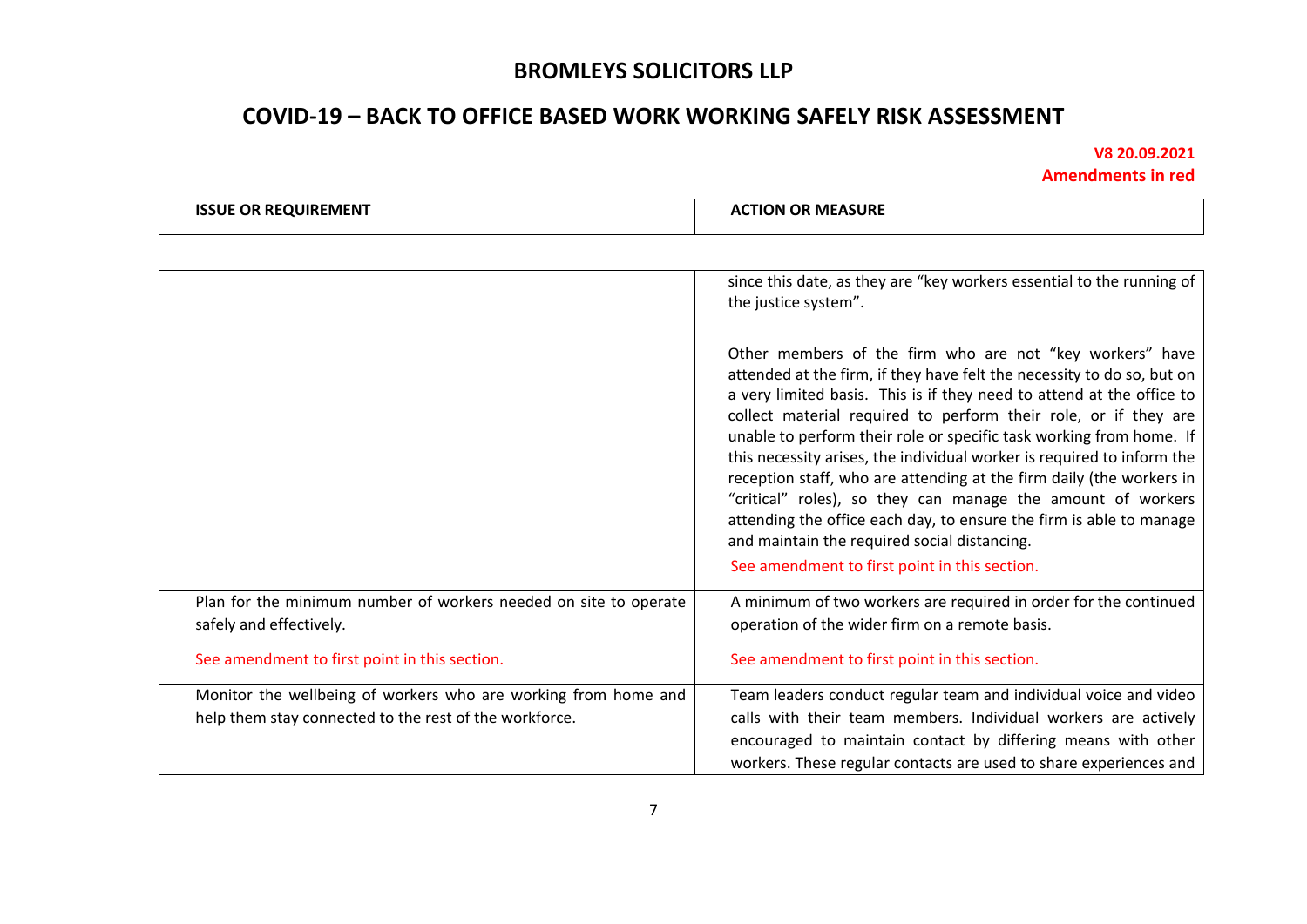# **COVID-19 – BACK TO OFFICE BASED WORK WORKING SAFELY RISK ASSESSMENT**

| <b>OR REQUIREMENT</b><br><b>ISSUE</b><br>Δ1 | <b>CTION OR MEASURE</b> |
|---------------------------------------------|-------------------------|
|---------------------------------------------|-------------------------|

|                                                                                                                                                                                                     | coping mechanisms.<br>Technology is being utilised in the form of WhatsApp groups,<br>Zoom, Skype and Teams video calls. The adoption of Microsoft<br>Teams across the firm is being actively encouraged as a formal<br>means of the firm staying in touch by a separate "business<br>channel" to assist in the separation of work and homelife.<br>The firm's Wellbeing Policy has been revised to include the issues<br>arising from the impact of COVID-19 and circulated to the firm.<br>Any workers who are working from home are doing so on a<br>temporary or infrequent basis. |
|-----------------------------------------------------------------------------------------------------------------------------------------------------------------------------------------------------|----------------------------------------------------------------------------------------------------------------------------------------------------------------------------------------------------------------------------------------------------------------------------------------------------------------------------------------------------------------------------------------------------------------------------------------------------------------------------------------------------------------------------------------------------------------------------------------|
| Keep in touch with off-site workers on their working arrangements<br>including their welfare, mental and physical health and personal<br>security.<br>See amendment to first point in this section. | Dealt with in the point above.<br>Dealt with in the point above.                                                                                                                                                                                                                                                                                                                                                                                                                                                                                                                       |
| Provide equipment for people to work at home safely and effectively,<br>e.g. remote access to work systems.<br>See amendment to first point in this section.                                        | All workers were asked at the outset of lockdown and reminded<br>throughout to assess their working equipment requirements.<br>Remote access to the "MyBromleys" server access is available<br>across the firm.<br>Remote access facilities remain in place and available to all                                                                                                                                                                                                                                                                                                       |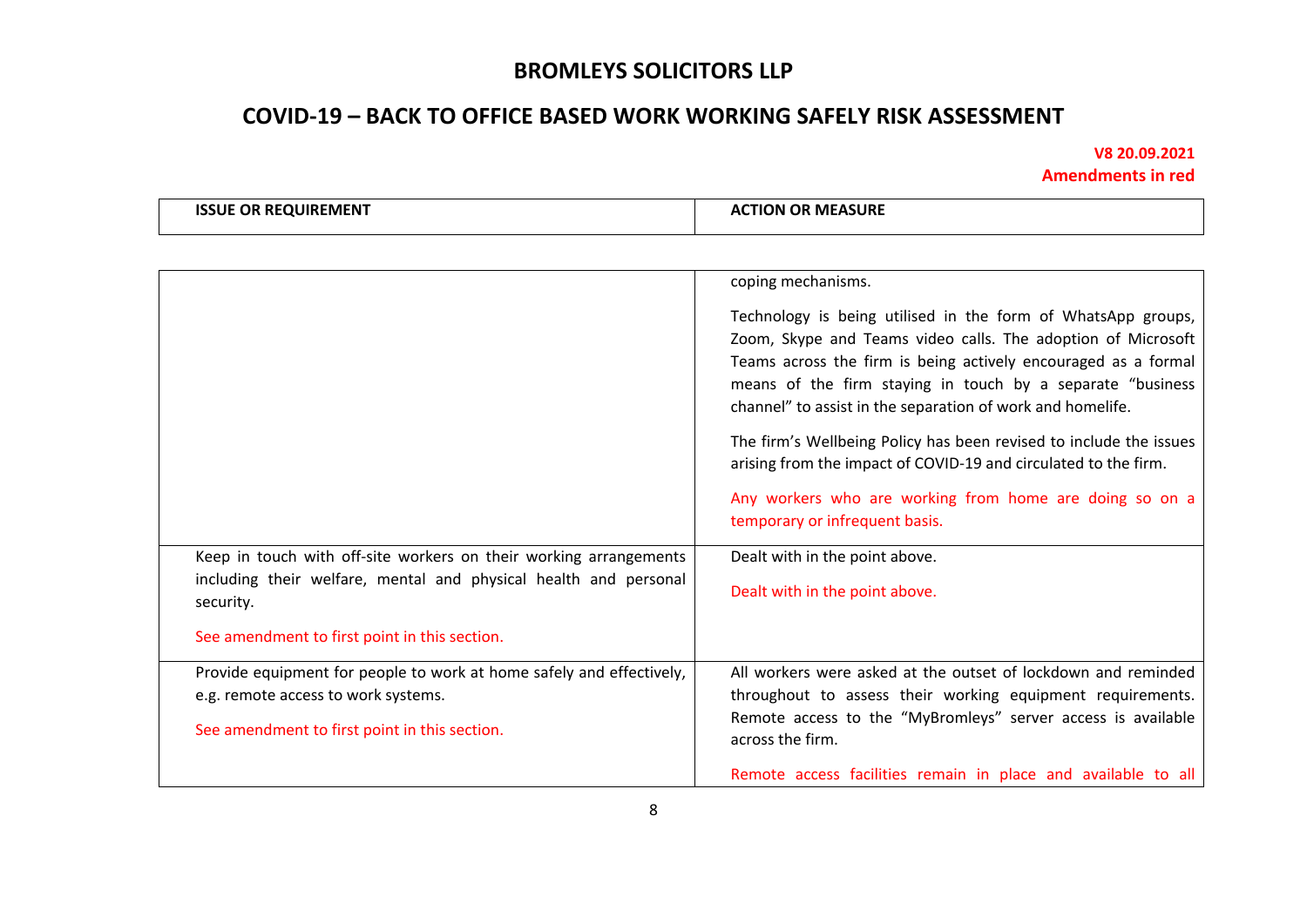# **COVID-19 – BACK TO OFFICE BASED WORK WORKING SAFELY RISK ASSESSMENT**

| <b>OR MEASURE</b><br><b>OR RE</b><br><b>ISSUE</b><br><b>TION</b><br><b>QUIREMEN</b> |
|-------------------------------------------------------------------------------------|
|-------------------------------------------------------------------------------------|

|                                                                                                               | members of the firm should they need to work from<br>home/remotely.                                                                                                                                                                                                                                                                                                                                                                                                                                                                                                                                                                                                     |
|---------------------------------------------------------------------------------------------------------------|-------------------------------------------------------------------------------------------------------------------------------------------------------------------------------------------------------------------------------------------------------------------------------------------------------------------------------------------------------------------------------------------------------------------------------------------------------------------------------------------------------------------------------------------------------------------------------------------------------------------------------------------------------------------------|
| Firm members who are required or able to return to work, refuse to<br>do so or raise concerns about doing so. | Ensure they are involved in the consultation of this Risk<br>Assessment. Have discussions with individual workers who raise<br>specific concerns in order to address and alleviate their concerns.<br>If a worker requests PPE, but the government guidance is that<br>such PPE is not required, consider supplying the PPE if that would<br>encourage the worker to return to work.                                                                                                                                                                                                                                                                                    |
| From 05 January 2021 National Lockdown - Stay at Home<br>See amendment to first point in this section.        | All firm members are encouraged to work from home if they are<br>able to work from home. The office remains operational for those<br>firm members who feel unable to work from home, or who feel<br>that their wellbeing would be better coming into the office. As<br>solicitors we are key workers, as the services we provide are<br>required to keep the justice system working, to keep the property<br>market moving, we provide Will and administration of estates<br>legal service and the court system is to remain open and working<br>and the Government considers the Courts to be Covid-secure<br>places.<br>See amendment to first point in this section. |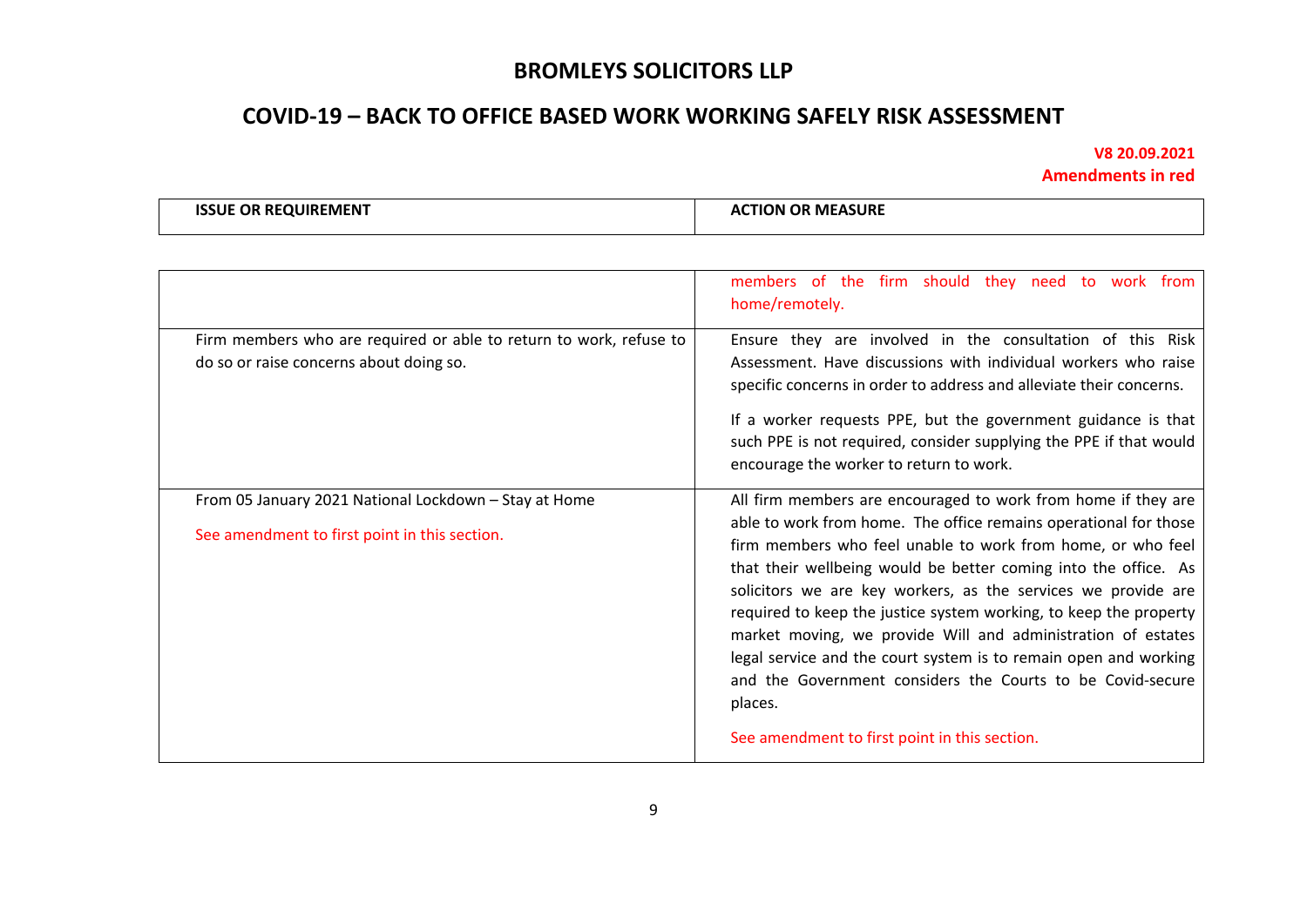# **COVID-19 – BACK TO OFFICE BASED WORK WORKING SAFELY RISK ASSESSMENT**

| <b>JUIREMENT</b><br>. OF<br>15 S I 11<br><b>RE</b> | <b>MEASURE</b><br>01:<br>וחר |
|----------------------------------------------------|------------------------------|
|                                                    |                              |

| D. Protecting people who are at higher risk                                                                                                                                                                                                                                                                                                                                                                                                                                                                                                                                                                                                                                                                                        |                                                                                                                                                                                                                                                                                                                                                          |
|------------------------------------------------------------------------------------------------------------------------------------------------------------------------------------------------------------------------------------------------------------------------------------------------------------------------------------------------------------------------------------------------------------------------------------------------------------------------------------------------------------------------------------------------------------------------------------------------------------------------------------------------------------------------------------------------------------------------------------|----------------------------------------------------------------------------------------------------------------------------------------------------------------------------------------------------------------------------------------------------------------------------------------------------------------------------------------------------------|
| Consider if any workers are "clinically extremely vulnerable" who have<br>been strongly advised to shield and not to work outside the home<br>(definition: will have received a letter telling them they are in this<br>group or will have been told by their GP).<br>Those who are 'clinically extremely vulnerable' are no longer advised<br>to shield.                                                                                                                                                                                                                                                                                                                                                                          | Individual workers to inform/update the firm if they fall into this<br>category. (If so, has their GP or medical team provided them with<br>any advice with regards their returning to work in the workplace?)<br>Discuss with such workers their individual needs and support them<br>in taking any additional precautions advised by their clinicians. |
| Consider if any workers are "clinically vulnerable" who are at a higher<br>risk of severe illness and have been asked to take extra care in<br>observing social distancing and should be helped to work from home,<br>either in their current role or in an alternative role. If they cannot<br>work from home, they should be offered option of the safest available<br>on-site roles, enabling them to stay 2 metres away from others, or 1<br>metre with risk mitigation where 2 metres is not viable, is acceptable.<br>Assess whether this involves an acceptable level of risk. (definition:<br>those aged 70 or over and those with some underlying health<br>conditions).<br>See amendment to first point in this section. | Individual workers to inform/update the firm if they fall into this<br>category. (If so, has their GP or medical team provided them with<br>any advice with regards their returning to work in the workplace?)<br>Discuss with such workers their individual needs and support them<br>in taking any additional precautions advised by their clinicians. |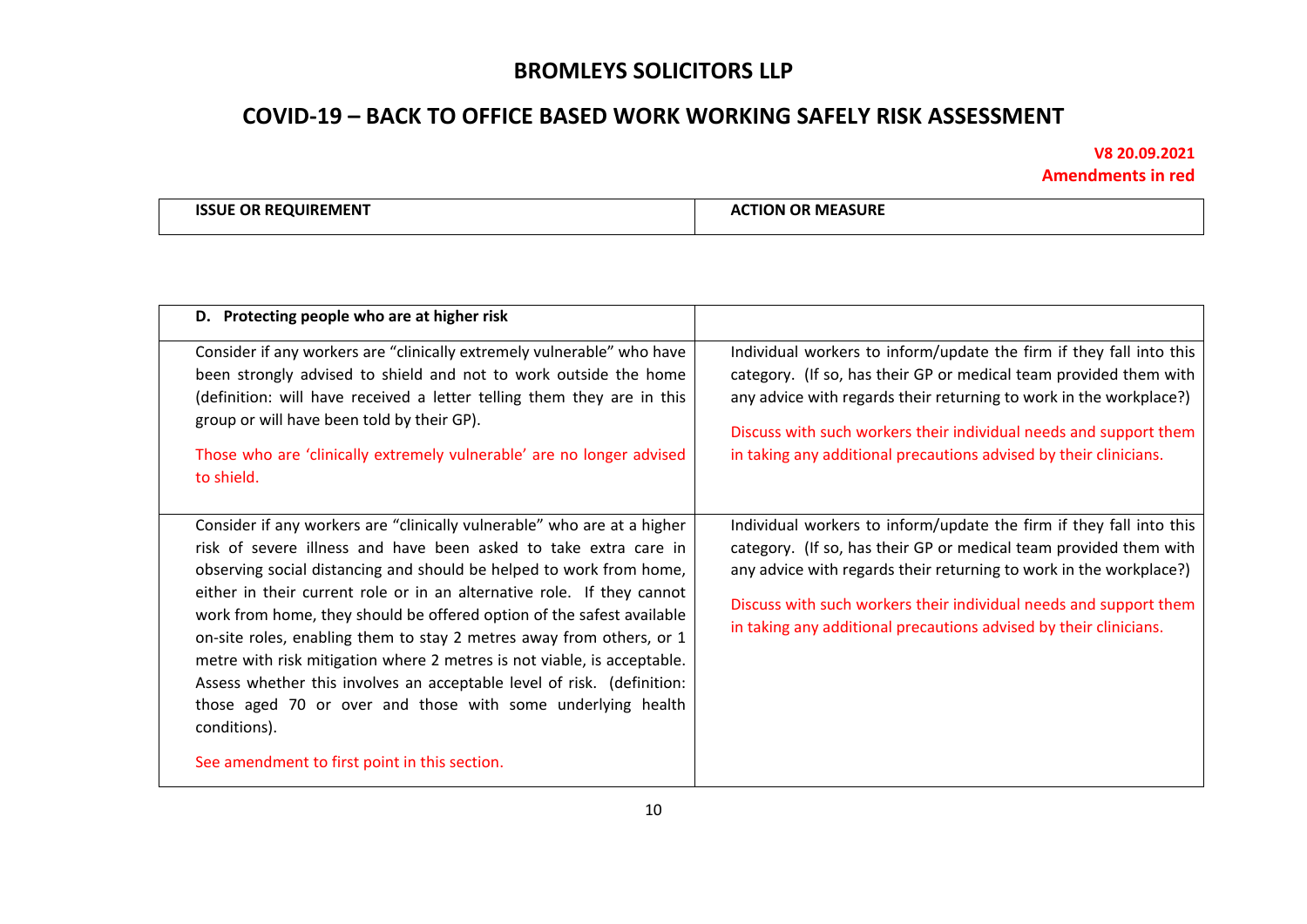# **COVID-19 – BACK TO OFFICE BASED WORK WORKING SAFELY RISK ASSESSMENT**

| : REQUIREMEN1<br><b>ISSUE OR</b> | र MEASURE<br>ION OR<br>. I IC<br>А( |
|----------------------------------|-------------------------------------|
|                                  |                                     |

| Providing support for people who are at higher risk "clinically<br>extremely vulnerable" and "clinically vulnerable" around mental<br>health and wellbeing.                                                                                                                                                                                           | The firm's Wellbeing Policy has been revised to include issues<br>arising from the impact of COVID-19 and circulated to the firm.                                                                                                                                                                                                                                         |
|-------------------------------------------------------------------------------------------------------------------------------------------------------------------------------------------------------------------------------------------------------------------------------------------------------------------------------------------------------|---------------------------------------------------------------------------------------------------------------------------------------------------------------------------------------------------------------------------------------------------------------------------------------------------------------------------------------------------------------------------|
| See amendment to first point in this section.                                                                                                                                                                                                                                                                                                         |                                                                                                                                                                                                                                                                                                                                                                           |
| Consider if any workers are pregnant.                                                                                                                                                                                                                                                                                                                 | Individual workers to inform the firm if they fall into this category.                                                                                                                                                                                                                                                                                                    |
|                                                                                                                                                                                                                                                                                                                                                       | Discuss with such workers their individual needs and support them<br>in taking any additional precautions advised by their clinicians.                                                                                                                                                                                                                                    |
| Consider if any workers are living with a "clinically extremely<br>vulnerable", "clinically vulnerable" person or worker who is pregnant.<br>See amendment to first point in this section.                                                                                                                                                            | Individual workers to inform/update the firm if they fall into this<br>category. (If so, has their GP or medical team provided them with<br>any advice with regards their returning to work in the workplace?)<br>Discuss with such workers their individual needs and support them<br>in taking any additional precautions advised by their householder's<br>clinicians. |
| Enable workers who have symptoms of COVID-19 to self-isolate<br>(current guidance is 10 days) and if appropriate work from home,<br>including those workers who live in a household with individuals who<br>have tested positive for COVID-19 unless exempt from self-isolation<br>i.e. they have received both vaccines and it has been more than 14 | All members of the firm are required to immediately inform a<br>member of the firm's Management Team if: (i) they contract<br>COVID-19, (ii) they develop symptoms of COVID-19, (iii) they live<br>with someone who contracts COVID-19, or (iv) they live with                                                                                                            |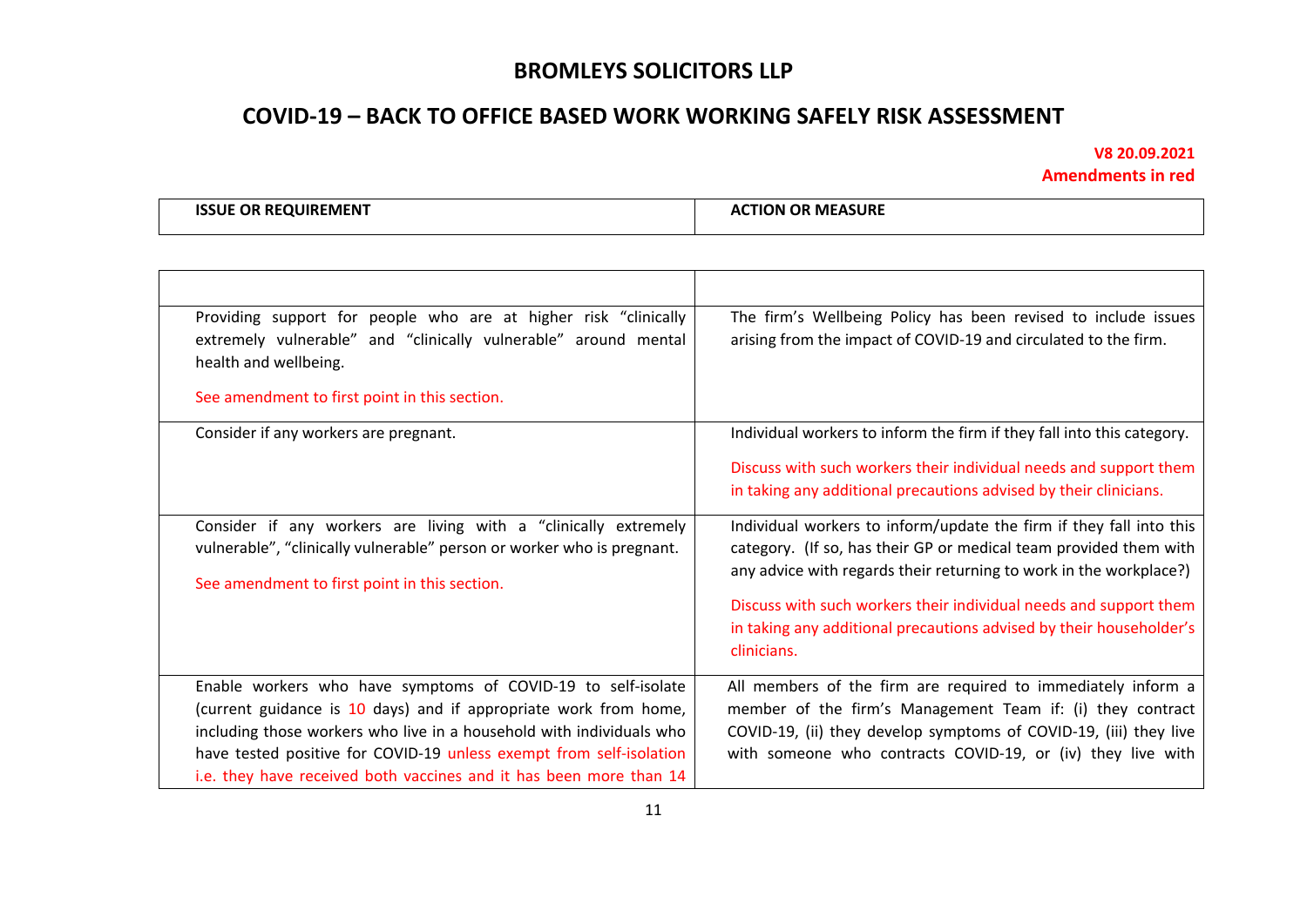# **COVID-19 – BACK TO OFFICE BASED WORK WORKING SAFELY RISK ASSESSMENT**

| 2.7.17<br>ISSLIE<br>OP.<br>UIREMENT<br> | <b>MEASURE</b><br>FION.<br>- OP |
|-----------------------------------------|---------------------------------|
|                                         |                                 |

| days since their second vaccine, or the "NHS test and trace" system<br>has advised to self-isolate. | someone who develops symptoms of COVID-19.<br>Information has been circulated to the firm confirming the options<br>available for testing for COVID-19. The firm has access to the<br>government's COVID-19 employer testing portal and is therefore<br>able to request tests for applicable firm members if required                         |
|-----------------------------------------------------------------------------------------------------|-----------------------------------------------------------------------------------------------------------------------------------------------------------------------------------------------------------------------------------------------------------------------------------------------------------------------------------------------|
|                                                                                                     | (currently limited to certain members of the workforce). Portal<br>now closed.                                                                                                                                                                                                                                                                |
|                                                                                                     | All members of the firm are required to notify the firm's Practice<br>Manager if: (i) they decide to be tested for COVID-19 (outside the<br>COVID-19 testing employer portal) and to confirm the outcome of<br>the test, and (ii) if a member of their household decides to be<br>tested for COVID-19 and to confirm the outcome of the test. |
|                                                                                                     | The firm has circulated a COVID19 Symptoms and Self-Isolation<br>Guide in this regard.                                                                                                                                                                                                                                                        |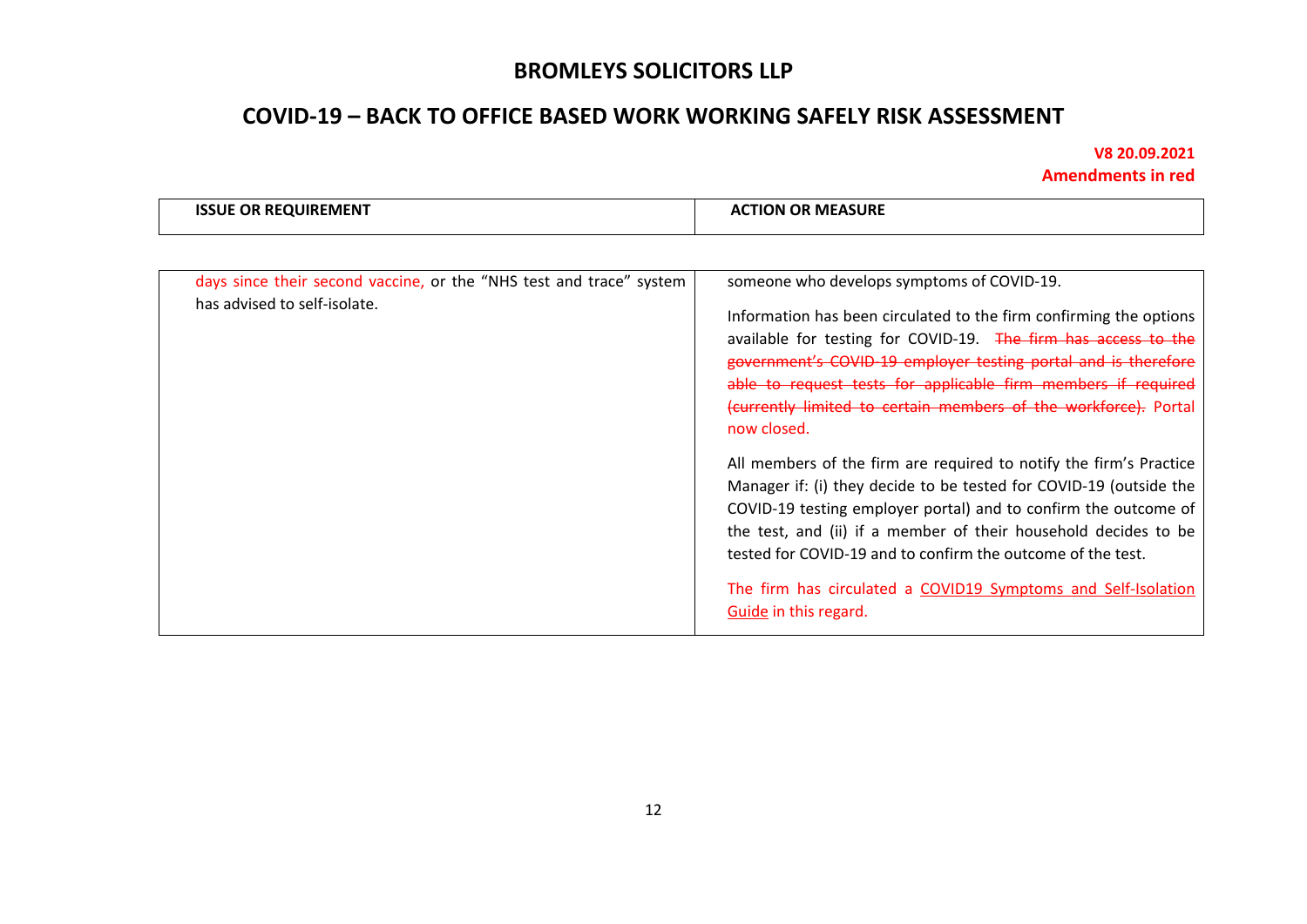## **COVID-19 – BACK TO OFFICE BASED WORK WORKING SAFELY RISK ASSESSMENT**

| -----<br>יאו<br>-RF<br>OUIREMEN<br>ж | <b>SURL</b><br>$M_{\rm F}$<br>TON<br>O F<br>/\ 1 |
|--------------------------------------|--------------------------------------------------|
|                                      |                                                  |

| E. Equality in the workplace                                                                                                                                                       |                                                                                                                                                                                                                                                                                                     |
|------------------------------------------------------------------------------------------------------------------------------------------------------------------------------------|-----------------------------------------------------------------------------------------------------------------------------------------------------------------------------------------------------------------------------------------------------------------------------------------------------|
| Understanding and considering the particular circumstances of<br>workers with different protected characteristics.<br>Involving and communicating appropriately with workers whose | The protected characteristics are:<br>age;<br>$\bullet$<br>disability;<br>gender reassignment;<br>marriage and civil partnership;<br>pregnancy and maternity;<br>race;<br>religion or belief;<br>sex;<br>sexual orientation.<br>Individual workers to inform/update the firm if they fall into this |
| protected characteristics might either expose them to a different<br>degree of risk.                                                                                               | category.                                                                                                                                                                                                                                                                                           |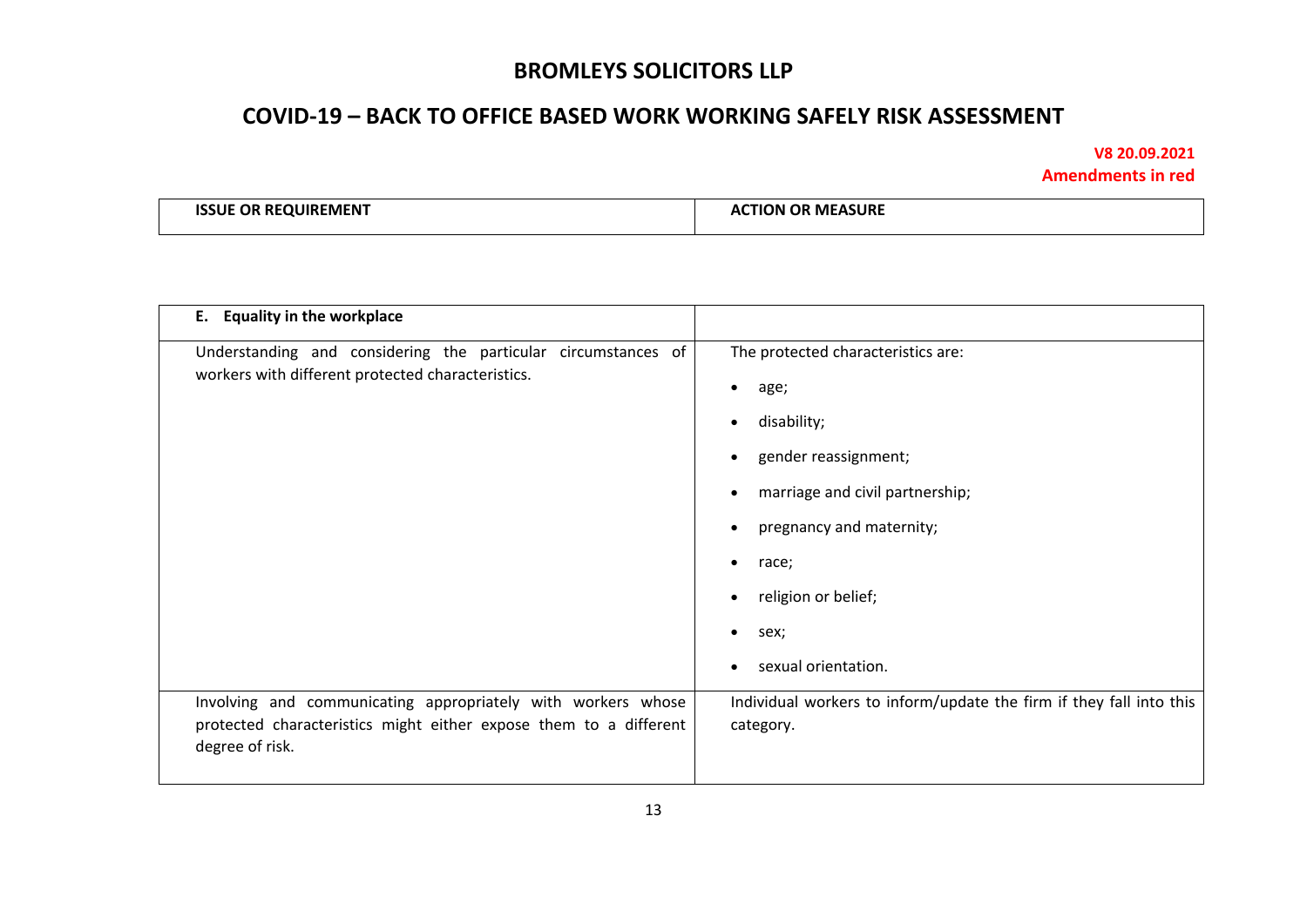## **COVID-19 – BACK TO OFFICE BASED WORK WORKING SAFELY RISK ASSESSMENT**

| <b>ISSUE OR REQUIREMENT</b> | <b>ACTION OR MEASURE</b> |
|-----------------------------|--------------------------|
|                             |                          |

| Consider if measures or adjustments are needed to take account of<br>duties under the equality legislation.                                                                                  | Dependent upon the responses provided. |
|----------------------------------------------------------------------------------------------------------------------------------------------------------------------------------------------|----------------------------------------|
| Make reasonable adjustments to avoid disabled workers being put at<br>a disadvantage and assessing the health and safety risks for new or<br>expectant mothers.                              | Dependent upon the responses provided. |
| Make sure the steps taken do not have an unjustifiable negative<br>impact on some groups compared to others, e.g. those with caring<br>responsibilities or those with religious commitments. | Dependent upon the responses provided. |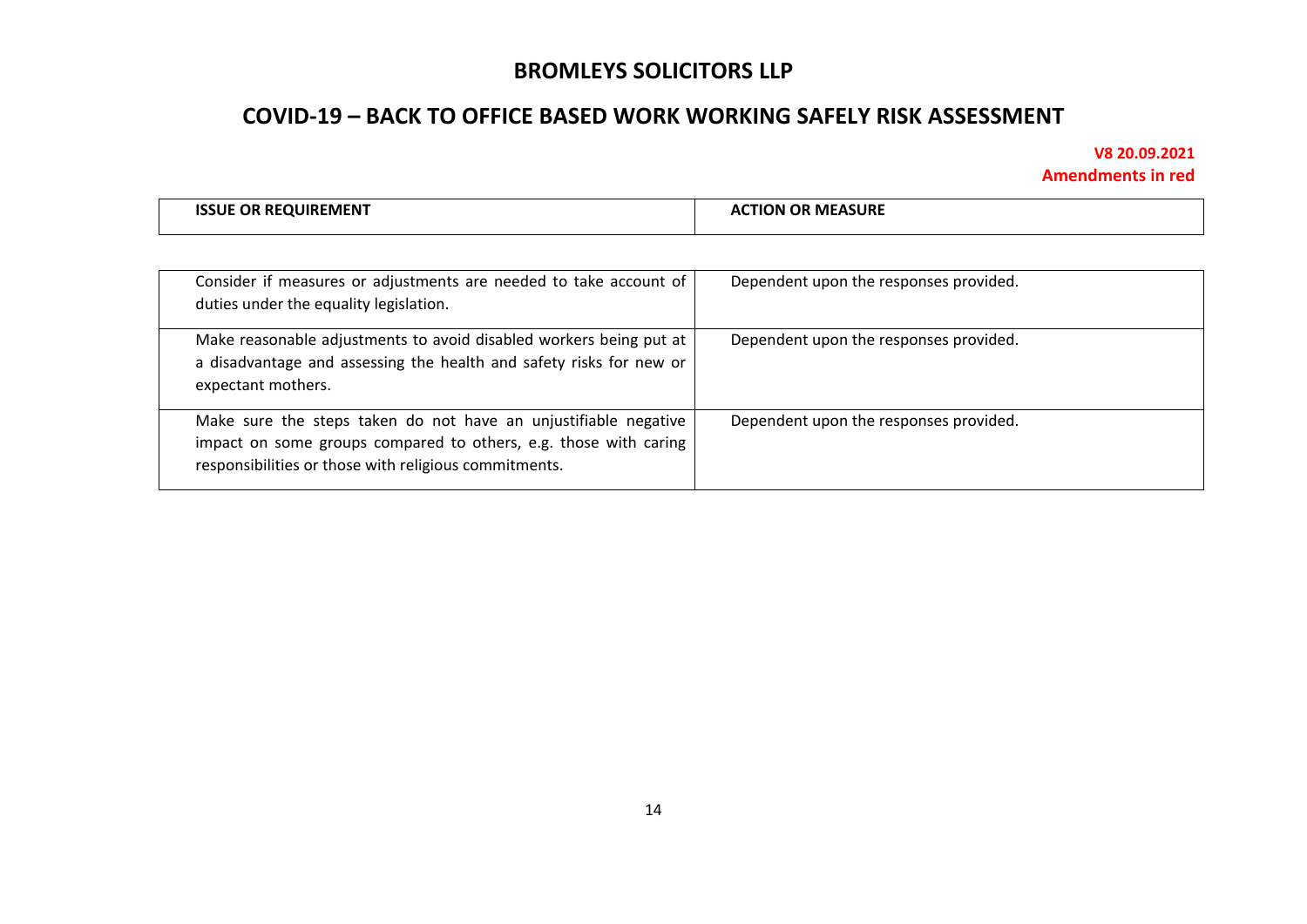# **COVID-19 – BACK TO OFFICE BASED WORK WORKING SAFELY RISK ASSESSMENT**

| <b>ISSUE OR REQUIREMENT</b> | ' MEASURE<br>പി0 <sup>N ല</sup> |
|-----------------------------|---------------------------------|
|                             |                                 |

| F. Social distancing at work                                                                                                                                                                                                                                                                                                                                                                                    |                                                                                                                                                                                                                                                                                                                                                                                                                                                        |
|-----------------------------------------------------------------------------------------------------------------------------------------------------------------------------------------------------------------------------------------------------------------------------------------------------------------------------------------------------------------------------------------------------------------|--------------------------------------------------------------------------------------------------------------------------------------------------------------------------------------------------------------------------------------------------------------------------------------------------------------------------------------------------------------------------------------------------------------------------------------------------------|
| Where home working not possible, make every reasonable effort to<br>comply with social distancing guidelines, by keeping as many people<br>as possible 2 metres apart, or 1 metre with risk mitigation where 2<br>metres is not viable, is acceptable<br>Remember that social distancing not only applies to an individual's<br>workstation, but also entrances, exits, kitchen, toilet, other shared<br>areas. | Signage and other markings are clearly displayed throughout the<br>building reminding all those present to observe social distancing at<br>all times in all parts of the building. (Also see below).<br>Where a distance of 2 metres is not viable, risk mitigation has<br>been put in place being either of the following or a combination of<br>some or all: screens/barriers, workstation move, alternative day<br>working, support for use of PPE. |
| Government is no longer instructing people to work from home if they<br>can.                                                                                                                                                                                                                                                                                                                                    | Signage, markings, notices, screens and support for the use of PPE<br>remain in place.                                                                                                                                                                                                                                                                                                                                                                 |
| Where social distancing guidelines cannot be followed in full, in<br>relation to a particular activity, consider whether that activity needs to<br>continue for the organisation to operate.                                                                                                                                                                                                                    | To be determined within consideration for increased return to<br>office working and number of workers on-site at any one time.                                                                                                                                                                                                                                                                                                                         |
| Encourage the frequency of handwashing.                                                                                                                                                                                                                                                                                                                                                                         | Hand sanitiser stations have been installed throughout the<br>building and signage erected advising all attendees to sanitise on<br>entry to the building and frequently thereafter.<br>Signage has been erected at all wash hand basins advising on best                                                                                                                                                                                              |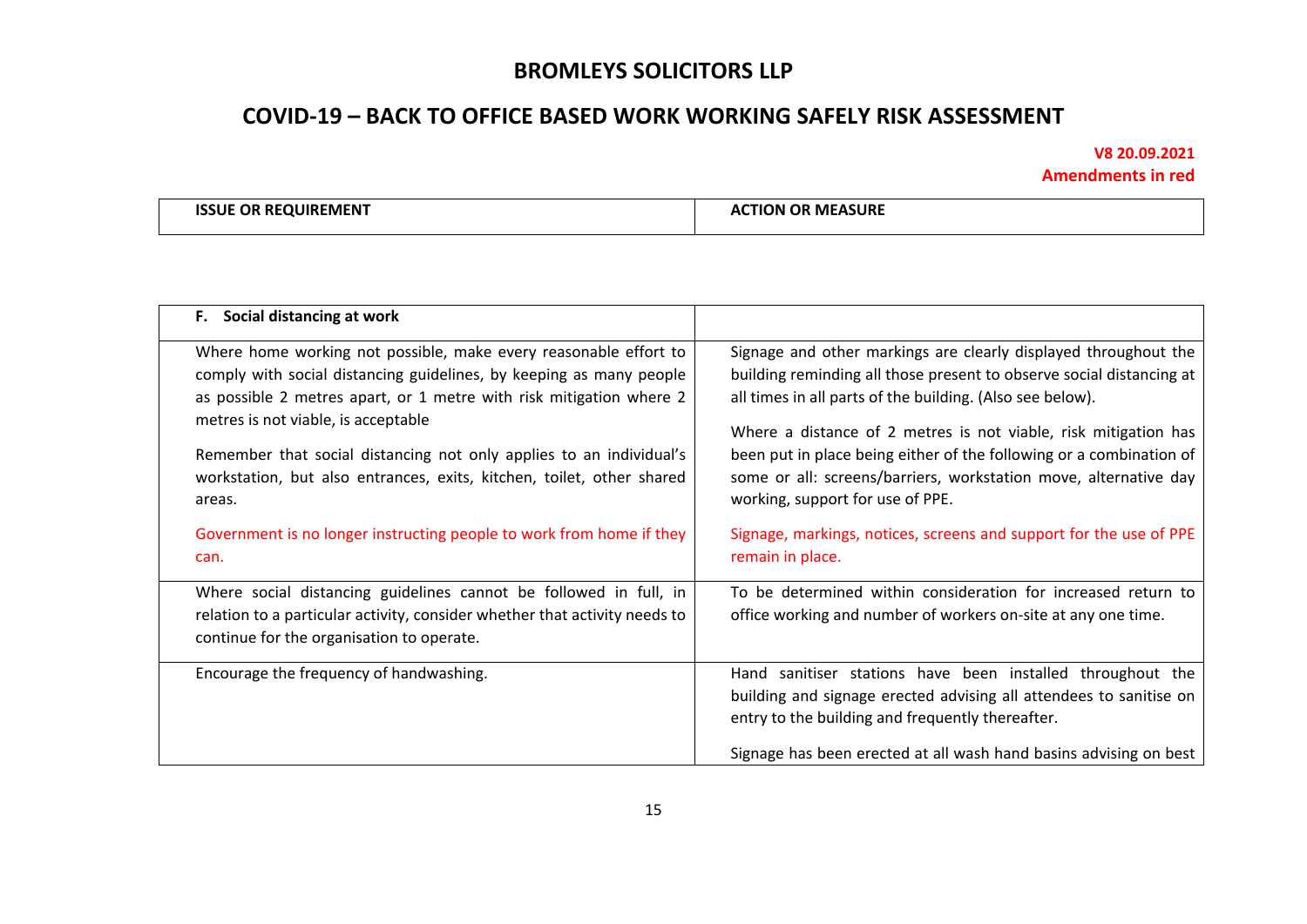# **COVID-19 – BACK TO OFFICE BASED WORK WORKING SAFELY RISK ASSESSMENT**

| EQUIREMENT   | <b>MEASURE</b>   |
|--------------|------------------|
| <b>ISSUE</b> | <b>ACTION OR</b> |
| <b>OK</b>    | ^                |
|              | $ -$             |

|                                                             | handwashing practices.                                                                                                                                                                                                                                                                                                                                                                                                                             |
|-------------------------------------------------------------|----------------------------------------------------------------------------------------------------------------------------------------------------------------------------------------------------------------------------------------------------------------------------------------------------------------------------------------------------------------------------------------------------------------------------------------------------|
| Encourage the frequency of surface cleaning.                | Signage has been erected throughout the building advising on<br>frequency and methods of surface cleansing.<br>A clear desk policy has been implemented and enforced to ensure<br>all surfaces can be adequately cleaned and work station<br>adjustments made. This is also essential in the event of an<br>outbreak of COVID in the workplace to ensure an effective deep<br>clean of the building and no resulting damage to files, papers, etc. |
| Keep the activity time involved as short as possible.       | Workers are discouraged from gathering in any part of the<br>building, even if socially distanced. This is specifically to minimise<br>worker interactions, congestion, and to speed up the time spent<br>by workers in these areas.                                                                                                                                                                                                               |
| Use screens or barriers to separate people from each other. | A permanent screen has been installed at the main reception desk,<br>movable "sneeze" and "cough" screens have been installed in<br>open boardrooms and interview rooms. Such screens have also<br>been installed at appropriate workstations where required.                                                                                                                                                                                      |
|                                                             | A letter and parcel drop point has been created in the lower<br>entrance reception of the building with appropriate signage<br>informing attendees, including Royal Mail and DX, on how to<br>notify and deposit deliveries without direct contact with workers.                                                                                                                                                                                   |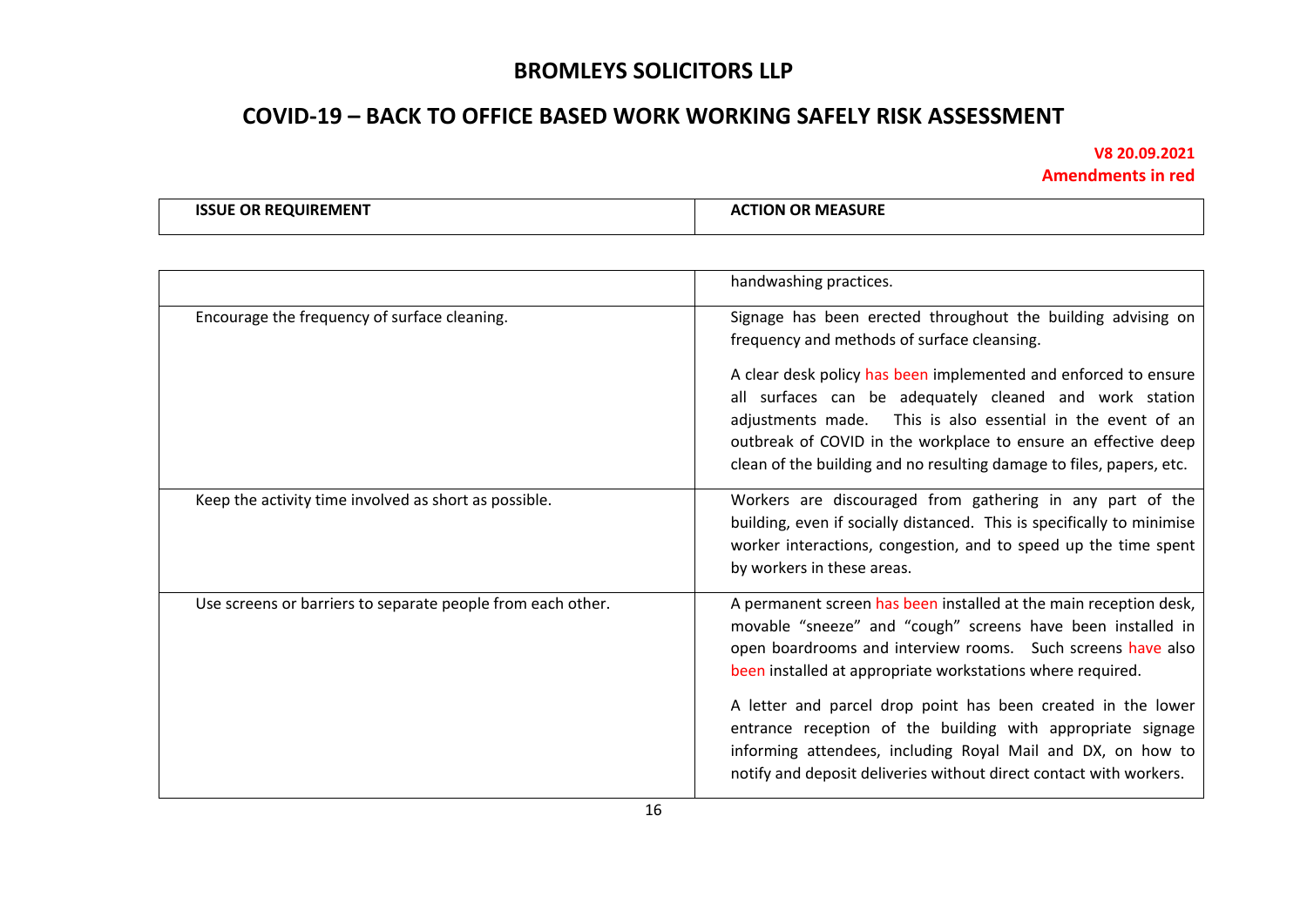# **COVID-19 – BACK TO OFFICE BASED WORK WORKING SAFELY RISK ASSESSMENT**

|  | <b>ISSUE OR REQUIREMENT</b><br><b>ACTION OR MEASURE</b> |
|--|---------------------------------------------------------|
|--|---------------------------------------------------------|

| Use back-to-back or side-to-side working, rather than face-to-face,<br>whenever possible.                                                               | A full assessment of all work stations has been conducted. Where<br>required, desks/work stations have been either be re-positioned,<br>decommissioned, workers moved to a new permanent work<br>station, screens/barriers installed, alternate day working pattern<br>agreed. |
|---------------------------------------------------------------------------------------------------------------------------------------------------------|--------------------------------------------------------------------------------------------------------------------------------------------------------------------------------------------------------------------------------------------------------------------------------|
| Reduce the number of people each person has contact with by using<br>"fixed teams or partnering" so each person works with only a few<br>others.        | Non-critical face-to-face meetings should not take place unless<br>absolutely necessary, across the firm. All workers are in teams<br>and encouraged to utilise technology to remain in contact with<br>other teams.                                                           |
| If people must work face-to-face for a sustained period with more<br>than a small group of fixed partners, assess whether the activity can<br>go ahead. | Any critical meetings must take place with adequate screens,<br>adequate ventilation measures (n.b. doors must remain closed for<br>client/visitor meetings for confidentiality) and kept to a minimum<br>duration.                                                            |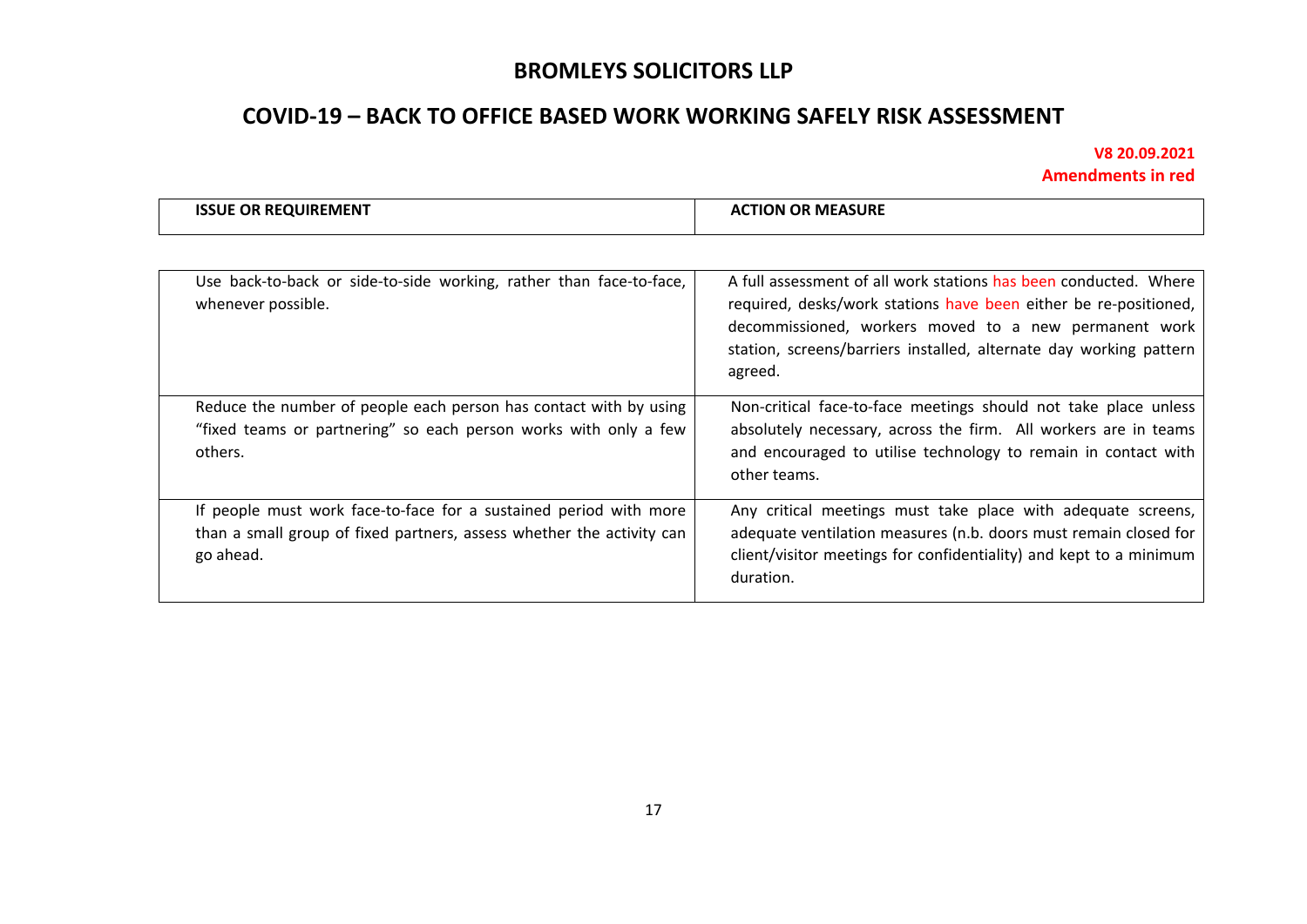## **COVID-19 – BACK TO OFFICE BASED WORK WORKING SAFELY RISK ASSESSMENT**

| -----<br><b>ISSUE</b><br><b>OR RF</b><br><b>OUIREMENT</b> | <b>ACTION OR MEASURE</b> |
|-----------------------------------------------------------|--------------------------|
|                                                           |                          |

| G. Coming to work and leaving work                                                              |                                                                                                                                                                                                                                                                                                                                                                                                                                                                                                                                          |
|-------------------------------------------------------------------------------------------------|------------------------------------------------------------------------------------------------------------------------------------------------------------------------------------------------------------------------------------------------------------------------------------------------------------------------------------------------------------------------------------------------------------------------------------------------------------------------------------------------------------------------------------------|
| Stagger arrival and departure times to reduce crowding into and out<br>of the workplace.        | The firm's existing signing in and out procedure for both firm<br>members and clients/visitors is to be followed. All firm members<br>attending at the firm must sign in and out whenever they enter or<br>leave the building. Reception will sign in and out any clients,<br>visitors or contractors. The firm has a Policy on on-premises<br>meetings which must be followed by all firm members.<br>All firm members are required to inform reception when they are<br>attending at the firm, so reception can maintain a log/record. |
| Provide more storage for workers' clothes and bags.                                             | To be kept under review. Existing hooks/stands must be used.<br>Any surplus/non-essential personal effects and property to be<br>removed from the building.                                                                                                                                                                                                                                                                                                                                                                              |
| Using markings introduce one-way flow at entry and exit points and<br>throughout the workplace. | Due to the layout, age and nature of the building, one-way flow is<br>not believed to be practically possible. This will be kept under<br>review.<br>Floor markers and signage has been installed to highlight the 2<br>metre social distancing rule throughout the building along with                                                                                                                                                                                                                                                  |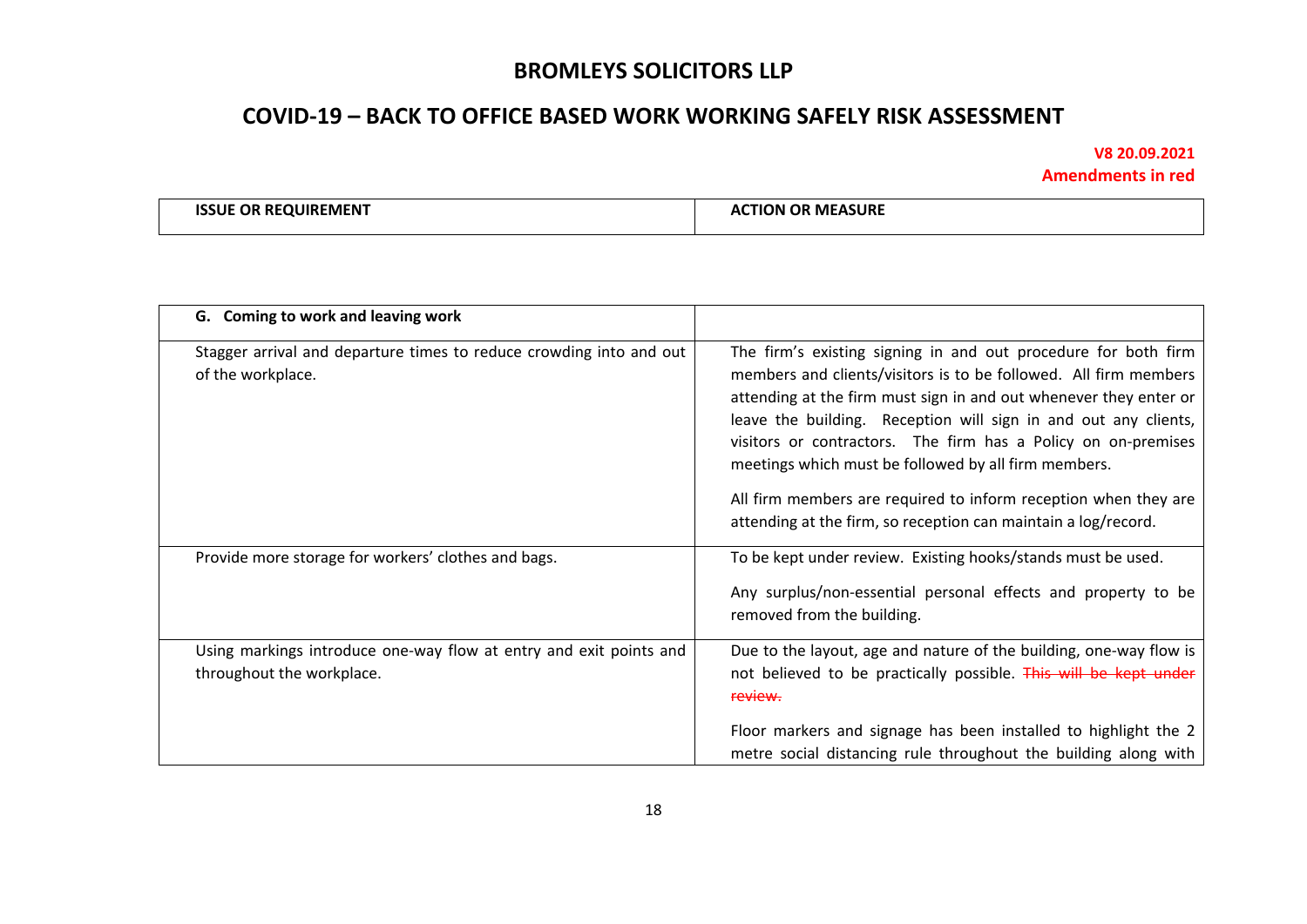# **COVID-19 – BACK TO OFFICE BASED WORK WORKING SAFELY RISK ASSESSMENT**

| <b>ISSUE OR REQUIREMENT</b> | <b>ACTION OR MEASURE</b> |
|-----------------------------|--------------------------|
|                             |                          |
|                             |                          |

|                                                                                                    | taped zones around photocopiers and other multi-user zones.                                                                                                                                                                                                                                            |
|----------------------------------------------------------------------------------------------------|--------------------------------------------------------------------------------------------------------------------------------------------------------------------------------------------------------------------------------------------------------------------------------------------------------|
|                                                                                                    | Workers whose workstations are situated on the third floor are to<br>access their workstation as follows:                                                                                                                                                                                              |
|                                                                                                    | Accounts Team and Costings Team - accounts stairs only,                                                                                                                                                                                                                                                |
|                                                                                                    | Family Team and Residential Team - fire exit stairs only,                                                                                                                                                                                                                                              |
| Provide handwashing facilities, or hand sanitiser where not possible,<br>at entry and exit points. | Original hand washing facilities are all open and supplied with<br>antibacterial wash and paper towels, along with signage on hand<br>washing guidance.                                                                                                                                                |
|                                                                                                    | Laundered towels no longer to be supplied.                                                                                                                                                                                                                                                             |
|                                                                                                    | Hand sanitiser stations and signage have been installed<br>throughout the building at entry points and regular intervals on<br>each floor. Usage will be kept under review to determine future<br>requirements.                                                                                        |
| Try not to use touch-based security devices such as keypads and<br>manual signing in systems.      | Manned entry points were deactivated whilst the building was<br>closed to the public, and during that time alternative entry<br>security methods were put in place. Now that the building is<br>partially open to the public, the current security devices and<br>keypads have had to be re-activated. |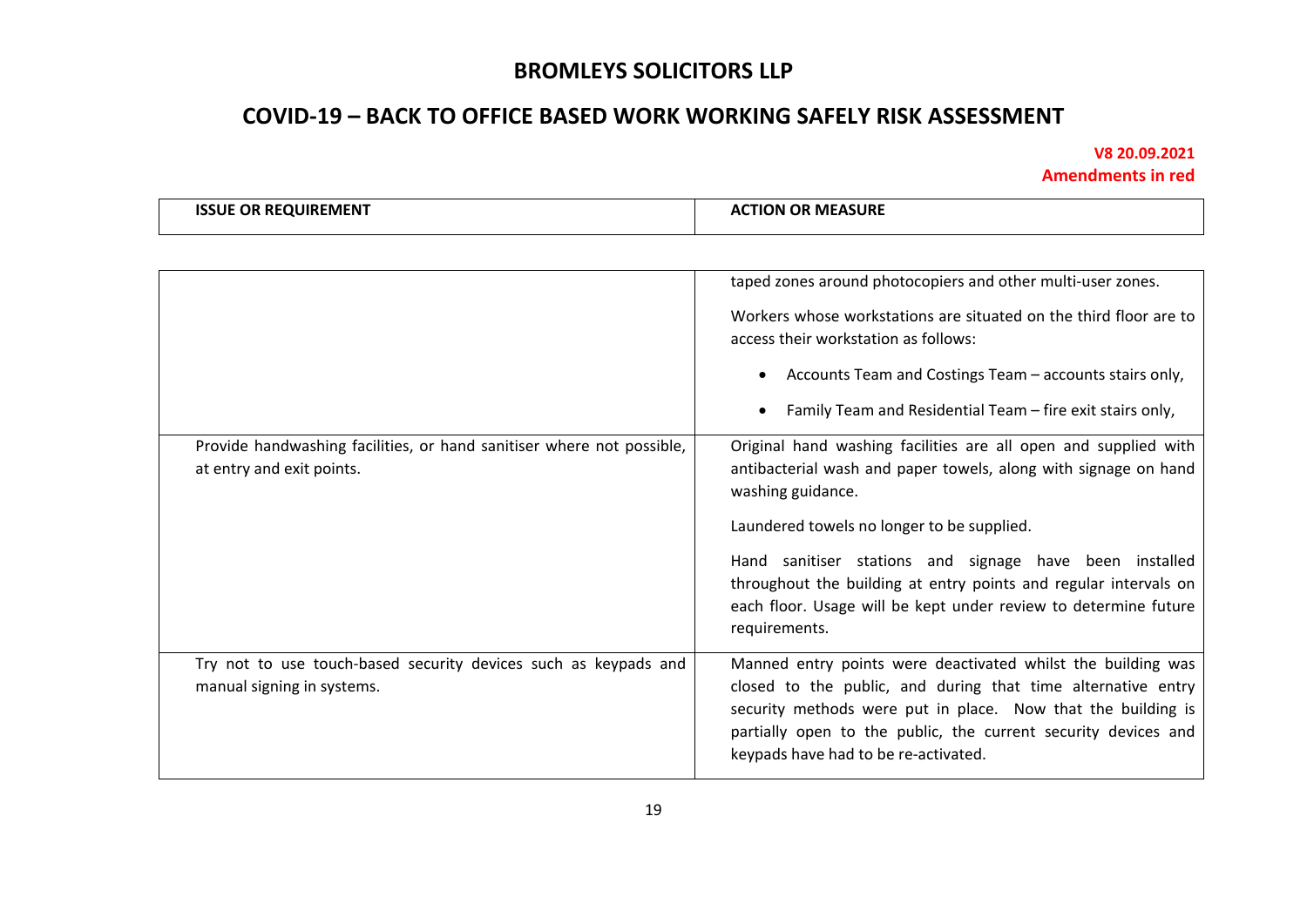## **COVID-19 – BACK TO OFFICE BASED WORK WORKING SAFELY RISK ASSESSMENT**

| <b>OR REQUIREMENT</b> | <b>। MEASURE</b><br>ΓΙΩΝ<br>אנ<br>^' |
|-----------------------|--------------------------------------|
|-----------------------|--------------------------------------|

| The firm's existing signing in and out procedure for both firm<br>members and clients/visitors is to be followed. All firm members<br>attending at the firm must sign in and out whenever they enter or<br>leave the building. |
|--------------------------------------------------------------------------------------------------------------------------------------------------------------------------------------------------------------------------------|
|                                                                                                                                                                                                                                |
|                                                                                                                                                                                                                                |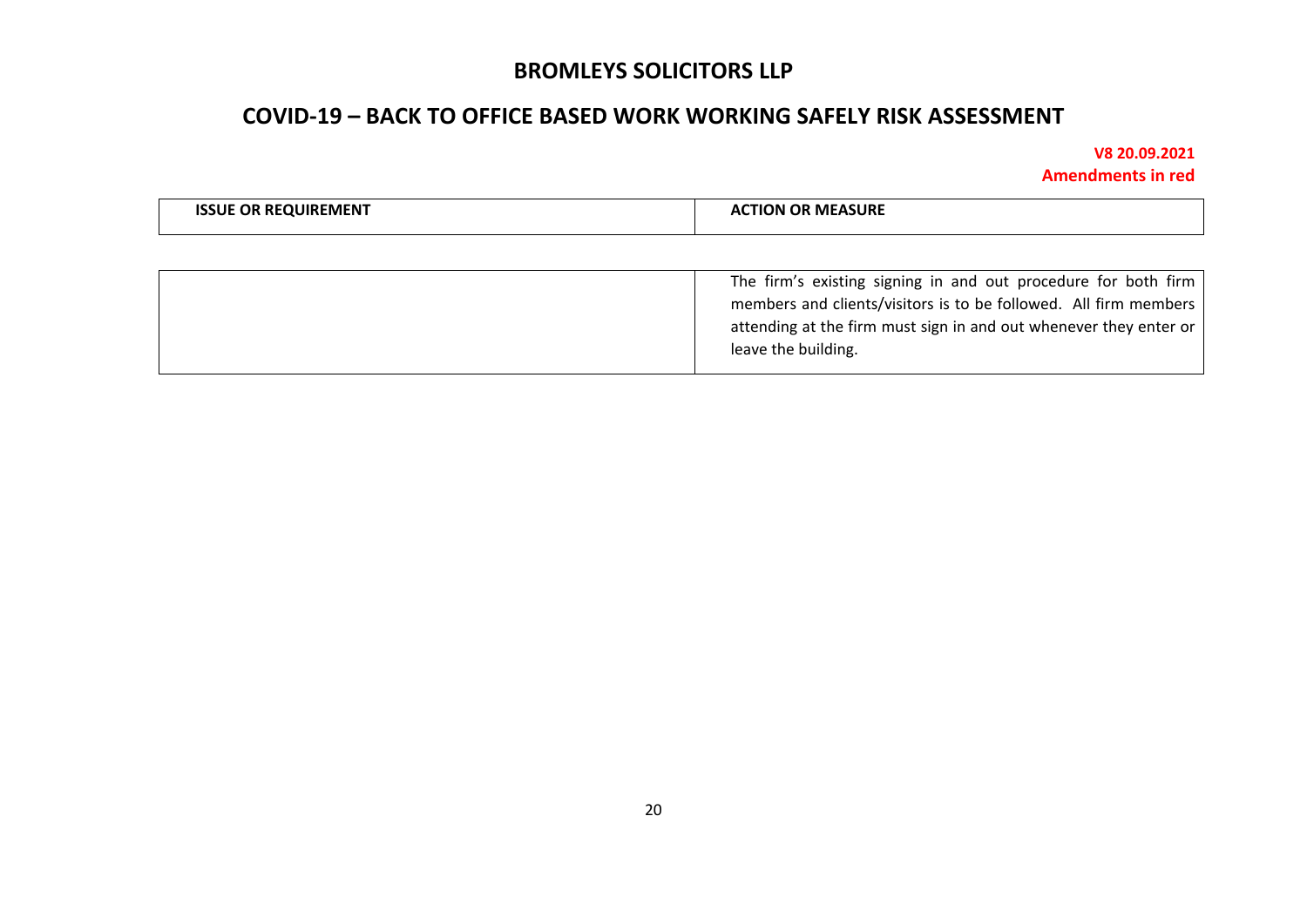# **COVID-19 – BACK TO OFFICE BASED WORK WORKING SAFELY RISK ASSESSMENT**

| <b>ISSUE OR REQUIREMENT</b> | <b>ACTION OR MEASURE</b> |
|-----------------------------|--------------------------|
|-----------------------------|--------------------------|

| H. Moving around the building and workstations                                                      |                                                                                                                                                                                                                                        |
|-----------------------------------------------------------------------------------------------------|----------------------------------------------------------------------------------------------------------------------------------------------------------------------------------------------------------------------------------------|
| Reduce movement by discouraging non-essential trips and restricting<br>use or access to some areas. | The second floor communal kitchen is the "brew station" for the<br>workers on the second floor.                                                                                                                                        |
|                                                                                                     | The second floor communal kitchen is to be used by workers on<br>the second and third floor for refrigerating packed lunches and<br>accessing drinking water.                                                                          |
|                                                                                                     | The first floor communal kitchen is the "brew station" and for<br>refrigerating packed lunches for the workers on the first floor in<br>that part of the building, and for all workers on the first floor to<br>access drinking water. |
|                                                                                                     | The first floor "brew station" is for the workers in that part of the<br>building and for refrigerating packed lunches.                                                                                                                |
|                                                                                                     | Two brew stations have been installed on the third floor in:                                                                                                                                                                           |
|                                                                                                     | the room to the left at the top of the second floor fire exit<br>(i)<br>stairs; this "brew station" is to be used by the Family Team<br>and Residential Team on the third floor, and                                                   |
|                                                                                                     | the first room that is entered at the top of the second floor<br>(ii)<br>"accounts" stairs; this "brew station" is to be used by the                                                                                                   |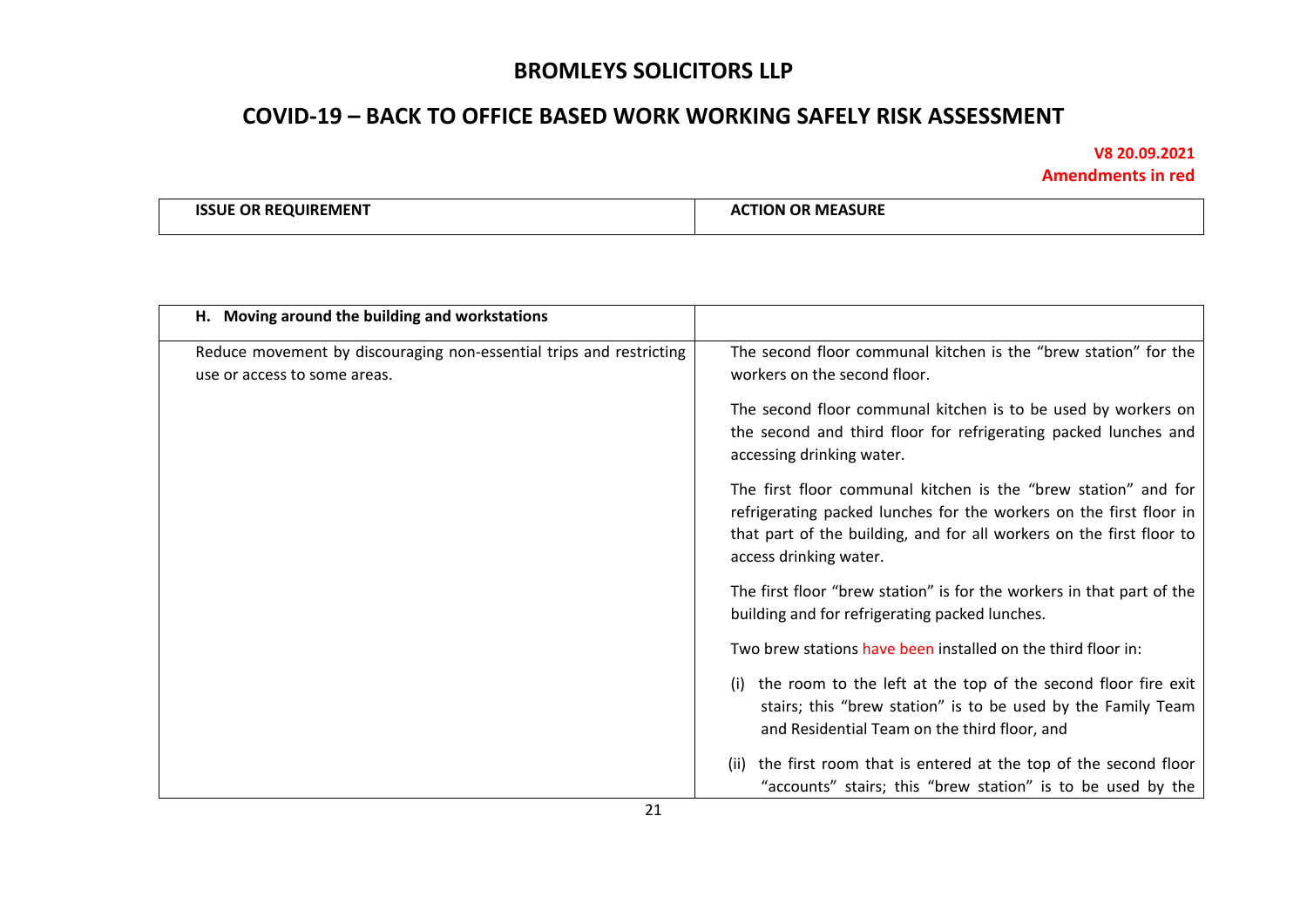# **COVID-19 – BACK TO OFFICE BASED WORK WORKING SAFELY RISK ASSESSMENT**

| <b>ISSUE OR REQUIREMENT</b> | <b>ACTION OR MEASURE</b>                                                                                                                                                                                                                      |
|-----------------------------|-----------------------------------------------------------------------------------------------------------------------------------------------------------------------------------------------------------------------------------------------|
|                             |                                                                                                                                                                                                                                               |
|                             | Accounts Team and Costings Team.                                                                                                                                                                                                              |
|                             | There is to be no food preparation in the building. Food and drink<br>can be consumed on the premises. Food preparation can now<br>take place in the building. Microwaves and toasters have been<br>reinstated.                               |
|                             | The second floor Boardroom has a maximum occupancy of 6<br>people, with the use of the screen that has been installed and<br>ventilation compulsory (n.b. doors must remain closed for<br>client/visitor meetings for confidentiality).       |
|                             | The first floor boardroom has a maximum occupancy of 8-10<br>people, with the use of the screen(s) that have been installed and<br>ventilation compulsory (n.b. doors must remain closed for<br>client/visitor meetings for confidentiality). |
|                             | Chairs from each boardroom have been removed to permit social<br>distancing.                                                                                                                                                                  |
|                             | Interview room 1 has a maximum occupancy of 2 persons, with<br>the use of the screen that has been installed and ventilation<br>compulsory (n.b. doors must remain closed for client/visitor<br>meetings for confidentiality).                |
|                             | Interview room 2 has a maximum occupancy of 2 persons, with                                                                                                                                                                                   |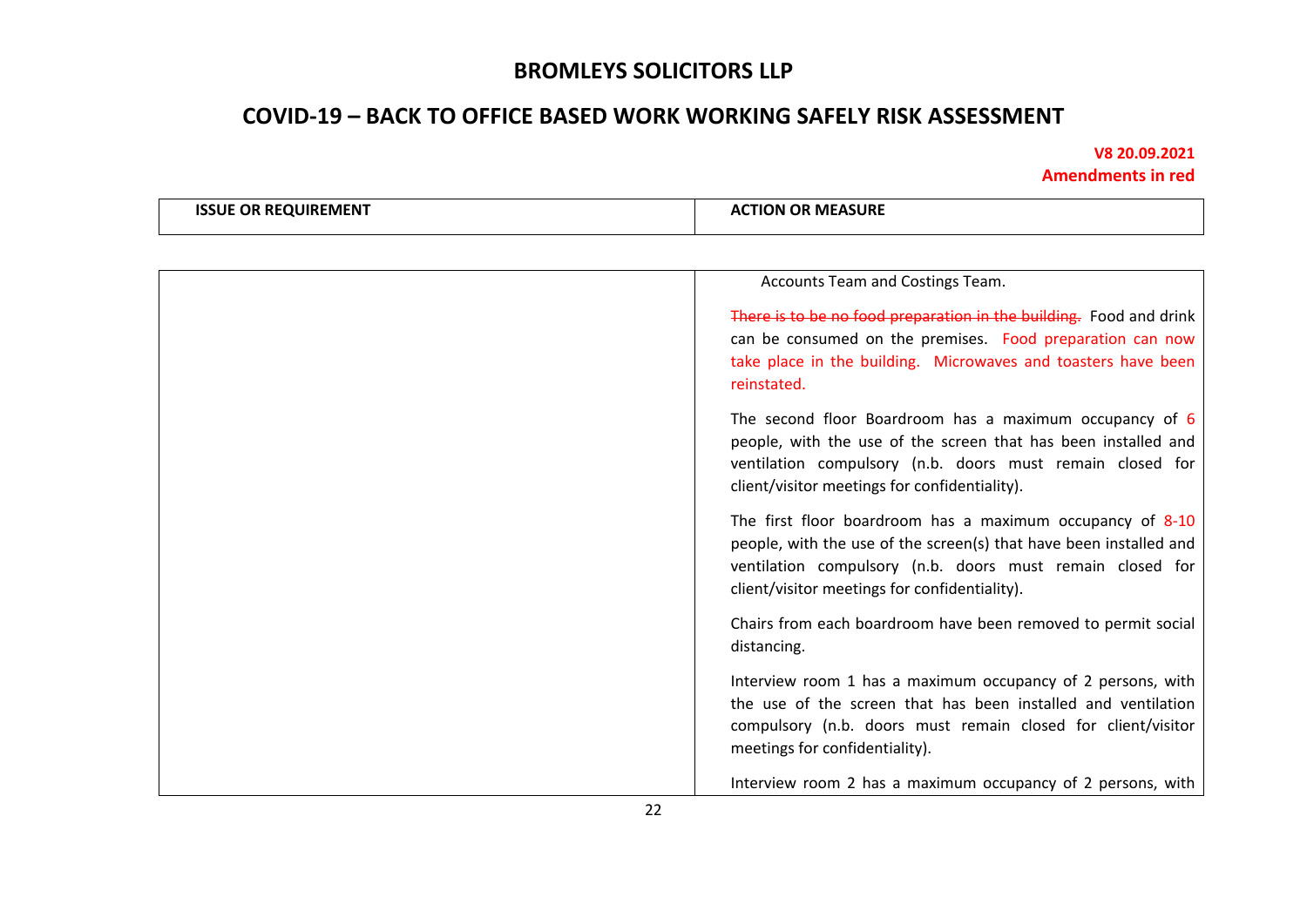# **COVID-19 – BACK TO OFFICE BASED WORK WORKING SAFELY RISK ASSESSMENT**

| <b>QUIREMENT</b><br>155.<br>-RI<br>.1 IF<br>OR | <b>MEASURE</b><br><b>OR</b><br>.rlON 1<br>" |
|------------------------------------------------|---------------------------------------------|
|                                                |                                             |

|                                                                                                                 | the use of the screen that has been installed and ventilation<br>compulsory (n.b. doors must remain closed for client/visitor<br>meetings for confidentiality).                                   |
|-----------------------------------------------------------------------------------------------------------------|---------------------------------------------------------------------------------------------------------------------------------------------------------------------------------------------------|
| Introduce one-way flow systems                                                                                  | Due to the layout, age and nature of the building, one-way flow is<br>not believed to be practically possible. This will be kept under<br>review.                                                 |
|                                                                                                                 | Floor markers and signage has been installed to highlight the 2<br>metre social distancing rule throughout the building along with<br>taped zones around photocopiers and other multi-user zones. |
|                                                                                                                 | Workers whose workstations are situated on the third floor are to<br>access their workstation as follows:                                                                                         |
|                                                                                                                 | Accounts Team and Costings Team - accounts stairs only,                                                                                                                                           |
|                                                                                                                 | Family Team and Residential Team - fire exit stairs only,                                                                                                                                         |
| Encourage regular cleaning of areas/equipment that is multi-use i.e.<br>photocopiers, telephones, door keypads. | Antibacterial wipes and hand sanitiser are available at all<br>photocopiers. There is a stock of antibacterial wipes and sprays<br>available for all workers use on each floor.                   |
|                                                                                                                 | Signage has been erected to remind workers of the need for<br>continual cleaning of workstations and any communal equipment.                                                                      |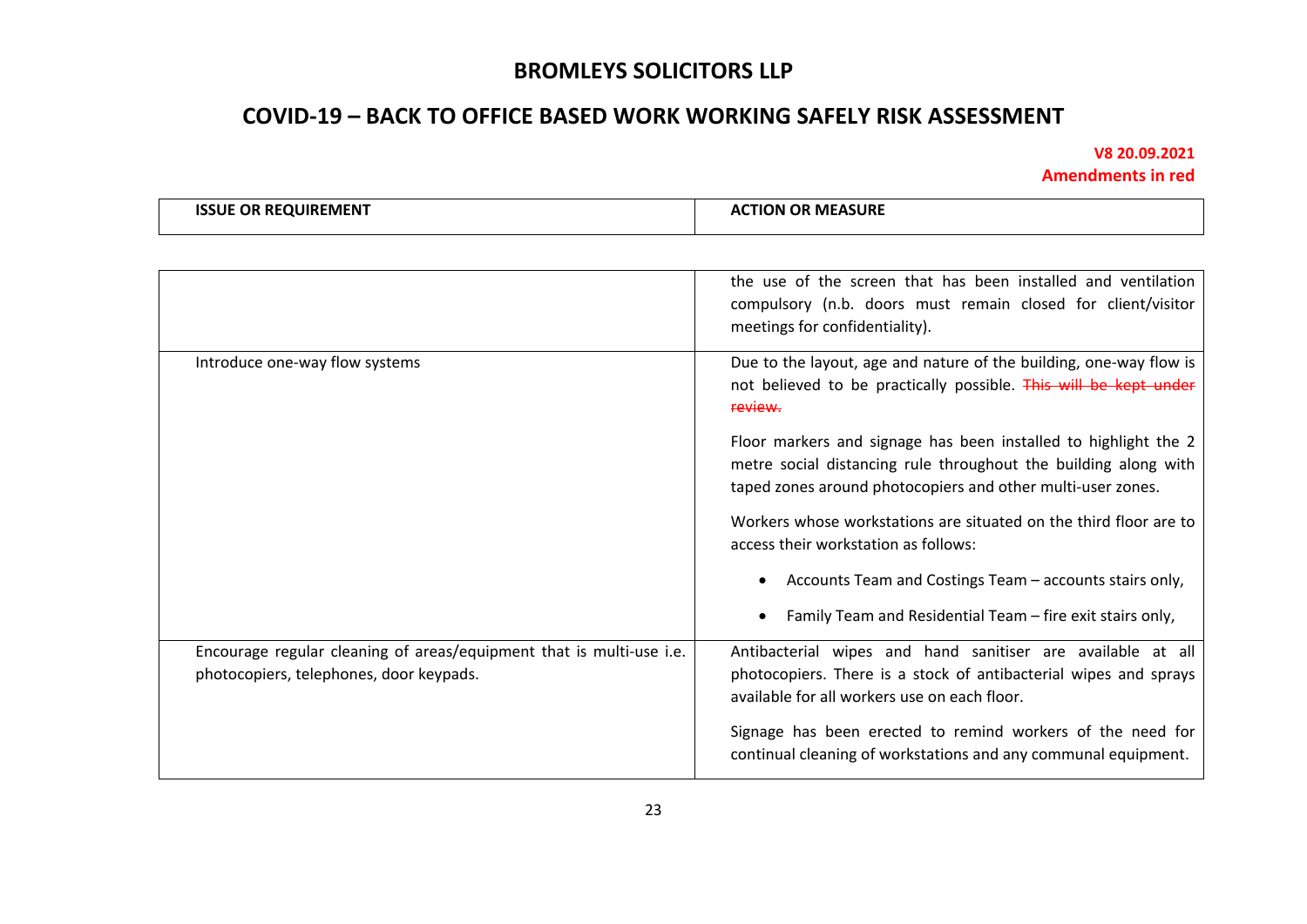# **COVID-19 – BACK TO OFFICE BASED WORK WORKING SAFELY RISK ASSESSMENT**

| <b>QUIREMENT</b><br>155.<br>-RI<br>.1 IF<br>OR | <b>MEASURE</b><br><b>OR</b><br>.rlON 1<br>" |
|------------------------------------------------|---------------------------------------------|
|                                                |                                             |

|                                                                                                                                                     | The entire building is cleaned each week day by an external<br>cleaning company.                                                                                                                                                                                                                                               |
|-----------------------------------------------------------------------------------------------------------------------------------------------------|--------------------------------------------------------------------------------------------------------------------------------------------------------------------------------------------------------------------------------------------------------------------------------------------------------------------------------|
| Regulating the use of high traffic areas including corridors.                                                                                       | Floor markers and signage has been installed to highlight the 2<br>metre social distancing rule throughout the building, along with<br>taped zones around photocopiers and other multi-user zones.<br>Signage has been erected on the entry points and throughout the<br>building reminding workers and visitors of the rules. |
| Reduce maximum occupancy for lifts and provide hand sanitiser for<br>the operation of lifts. Encourage the use of stairs instead where<br>possible. | Signage has been erected confirming maximum occupancy in the<br>lift of 1 person.<br>There is a hand sanitiser station at the entry to and exit from the<br>lift.                                                                                                                                                              |
| Make sure that people with disabilities are able to access lifts.                                                                                   | The lift remains available for use subject to maximum occupancy,<br>although exceptions will apply in the case of those requiring<br>assistance with carers or from the same household being<br>permitted.                                                                                                                     |
| Encourage regular cleaning of door handles and door push plates                                                                                     | There is a stock of antibacterial wipes and sprays available for all<br>workers use on each floor.<br>Signage has been erected to remind workers of the need for                                                                                                                                                               |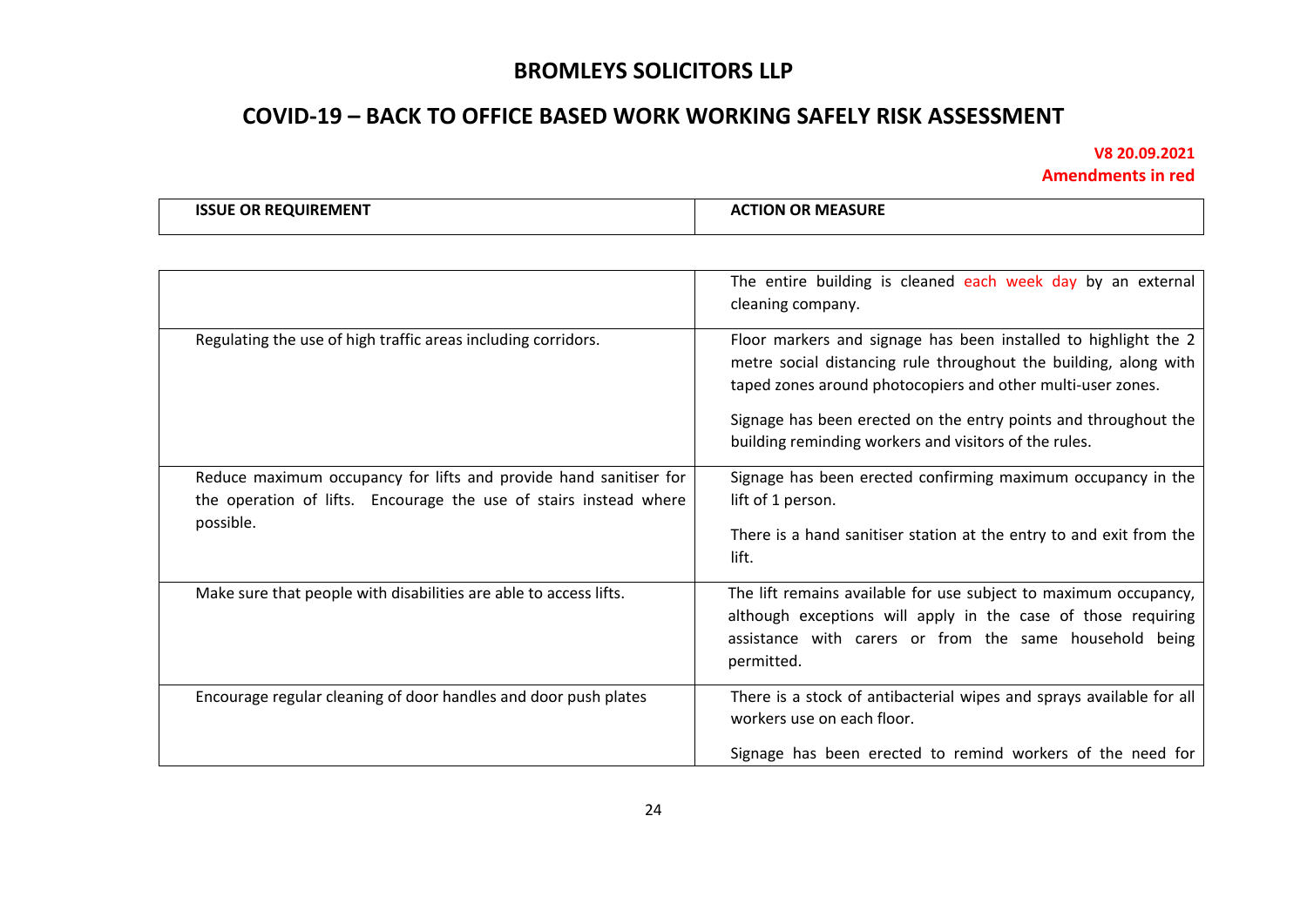## **COVID-19 – BACK TO OFFICE BASED WORK WORKING SAFELY RISK ASSESSMENT**

| <b>QUIREMENT</b>         | <b>MEASURE</b> |
|--------------------------|----------------|
| $\epsilon$ RF $\epsilon$ | .rion r        |
| ISSLIF                   | OP.            |
| ωR                       | "              |
|                          |                |

| continual cleaning of workstations and any communal equipment.                   |
|----------------------------------------------------------------------------------|
| The entire building is cleaned each week day by an external<br>cleaning company. |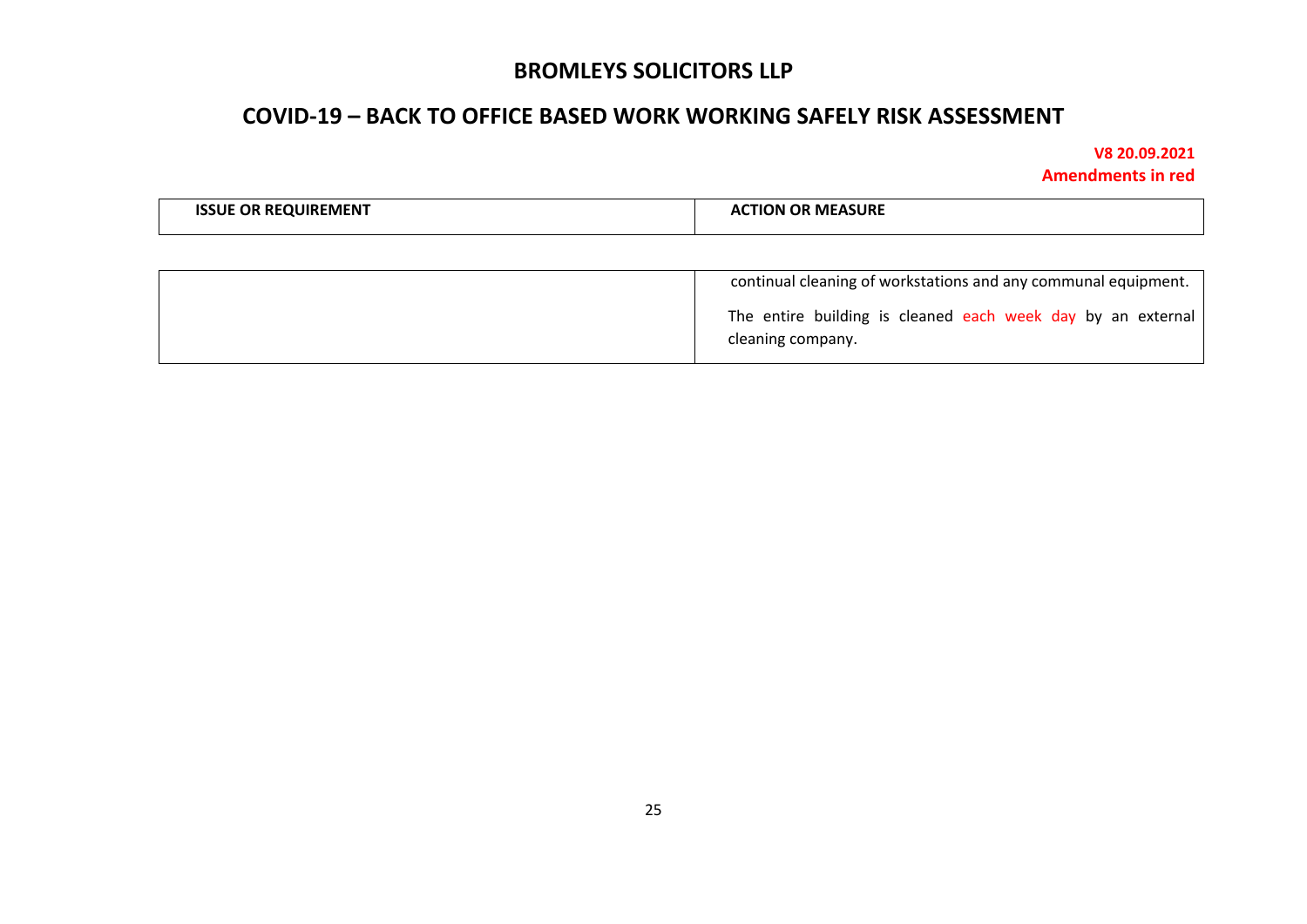## **COVID-19 – BACK TO OFFICE BASED WORK WORKING SAFELY RISK ASSESSMENT**

| <b>ISSUE OR REQUIREMENT</b> | <b>ACTION OR MEASURE</b> |
|-----------------------------|--------------------------|
|                             |                          |

| Complying with fire safety regulations                                |                                                                                                                                                                                                                                                                                                                                                                                                                                                                                  |
|-----------------------------------------------------------------------|----------------------------------------------------------------------------------------------------------------------------------------------------------------------------------------------------------------------------------------------------------------------------------------------------------------------------------------------------------------------------------------------------------------------------------------------------------------------------------|
| General point                                                         | Currently there is no relaxation of fire safety legislation and it is<br>the responsibility of the responsible person and/or duty holder to<br>ensure they are testing and maintaining all fire safety measures to<br>maintain a safe premises.<br>In businesses that are still open and operating the routine testing<br>and maintenance of all fire safety measures is essential in keeping<br>people safe to ensure they operate and perform as required in<br>event of fire. |
| Fire doors                                                            | Fire doors are an important fire safety measure. Keep fire doors<br>closed and follow government advice on hand washing and<br>cleansing hard surfaces.                                                                                                                                                                                                                                                                                                                          |
|                                                                       | Buildings are compartmentalised to delay the spread of fire from<br>one area to another. These compartments are usually linked by<br>fire doors to allow the flow of traffic around the building. Fire<br>doors have two important functions in a fire: (i) when closed they<br>form a barrier to stop the spread of fire and (ii) when opened they<br>provide a means of escape.                                                                                                |
| Conducting testing of fire alarm call points and examinations of fire | Weekly tests should continue to take place of fire alarm call points                                                                                                                                                                                                                                                                                                                                                                                                             |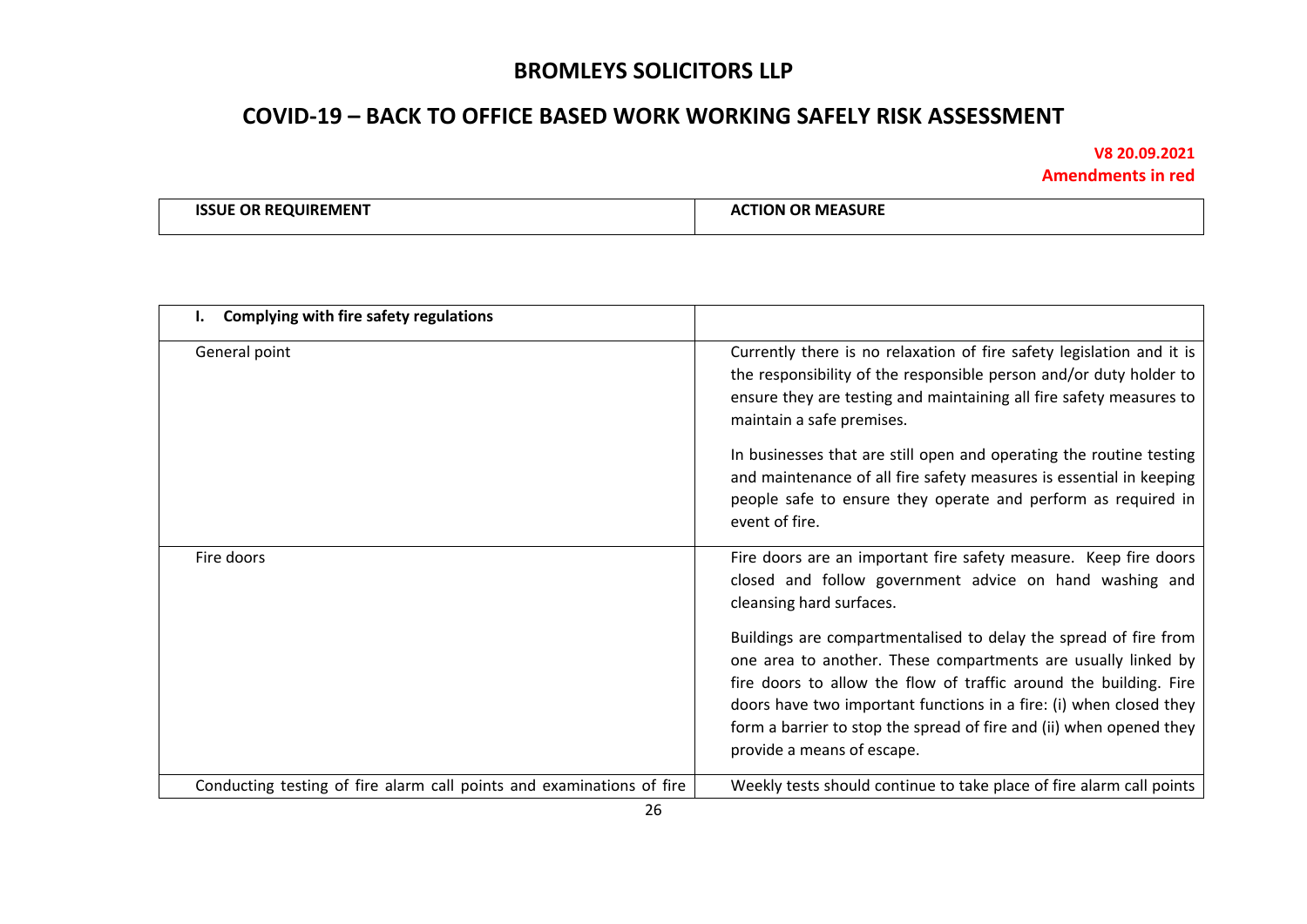# **COVID-19 – BACK TO OFFICE BASED WORK WORKING SAFELY RISK ASSESSMENT**

| OUIREMENT<br><b>OR REO!</b><br>^'<br>- 11 | <b>MEASURE</b><br>τιοΝ<br>___ |
|-------------------------------------------|-------------------------------|
|-------------------------------------------|-------------------------------|

| escapes/exits             | and regular (determined as monthly by the firm) examinations of<br>fire escapes/exits.                                                                                                                                                                                                                                                                                                                                                                                                                                                             |
|---------------------------|----------------------------------------------------------------------------------------------------------------------------------------------------------------------------------------------------------------------------------------------------------------------------------------------------------------------------------------------------------------------------------------------------------------------------------------------------------------------------------------------------------------------------------------------------|
| Conducting of fire drills | Fire drills are an important part of any successful emergency<br>evacuation procedure and can assist in a safe evacuation in event<br>of fire. It is imperative that everyone understands what to do in<br>event of fire.<br>It is essential all occupants leave a premises and go to the pre-<br>determined Assembly Point in event of fire to ensure their safety.<br>Whilst social distancing may be impacted during evacuation, this<br>can be managed and by following government guidelines on<br>maintaining hygiene at the Assembly Point. |
|                           |                                                                                                                                                                                                                                                                                                                                                                                                                                                                                                                                                    |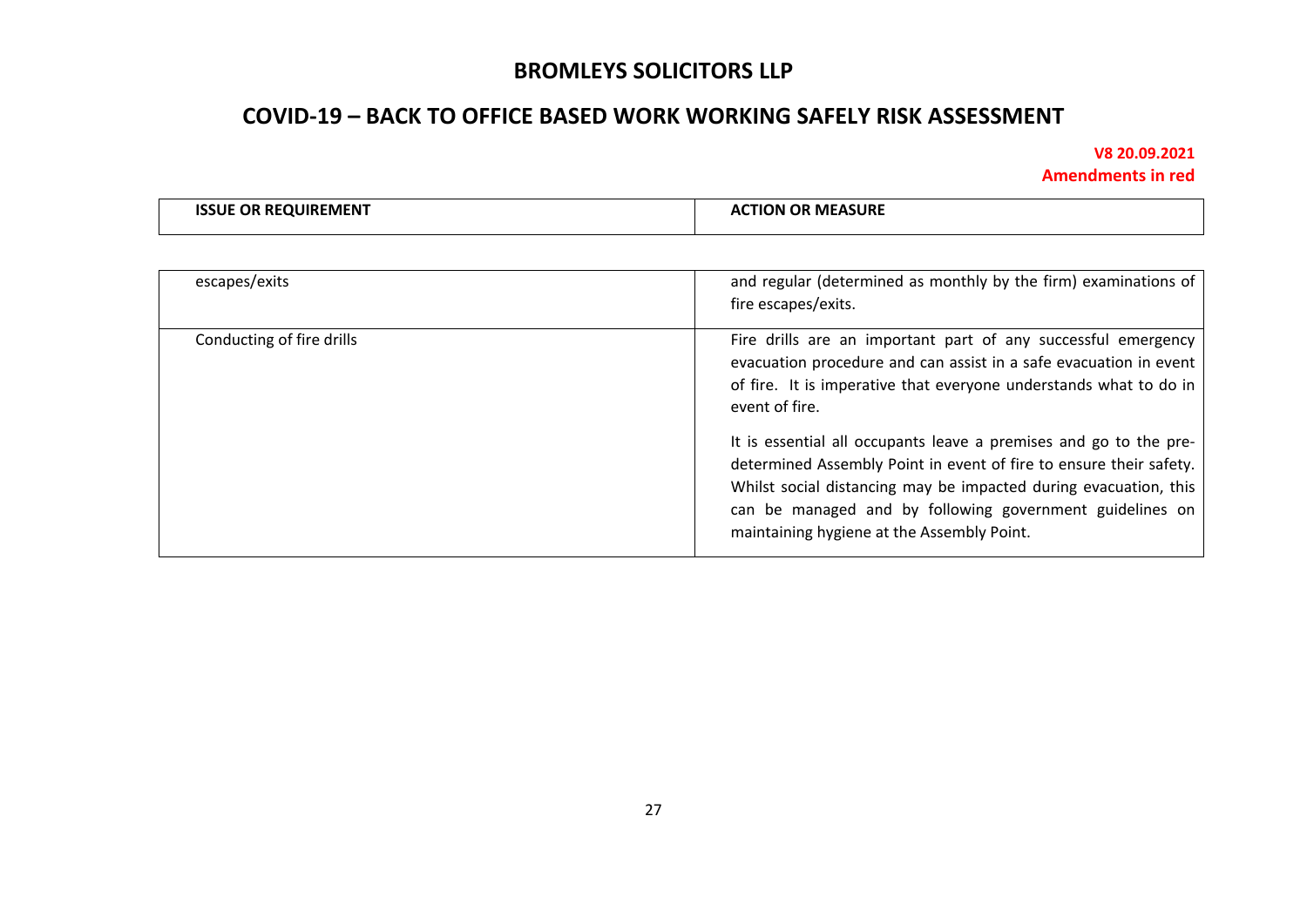## **COVID-19 – BACK TO OFFICE BASED WORK WORKING SAFELY RISK ASSESSMENT**

| <b>OR REQUIREMENT</b> | <b>TION OR MEASURE</b> |
|-----------------------|------------------------|
| <b>ISSLIE</b>         | "                      |
|                       |                        |
|                       |                        |

| <b>Workplaces and workstations</b><br>J.                       |                                                                                                                                                                                                                                                                                                                                                                                                                                                                                                                                                                                                                                                                |
|----------------------------------------------------------------|----------------------------------------------------------------------------------------------------------------------------------------------------------------------------------------------------------------------------------------------------------------------------------------------------------------------------------------------------------------------------------------------------------------------------------------------------------------------------------------------------------------------------------------------------------------------------------------------------------------------------------------------------------------|
| Ensure workstations allow social distancing wherever possible. | Work stations have been <b>provisionally</b> assessed for social<br>distancing and have been orientated wherever possible to avoid<br>users directly facing others. Risk mitigation measures where<br>appropriate have been put in place which may include:<br>screens/barriers, move to a new permanent work station,<br>alternate day working system imposed. This is under continual<br>review as use of the building develops.<br>All work stations must be clear of files, papers, other material and<br>personal effects at the end of use to enable thorough cleaning and<br>in the event of an outbreak necessitating a deep clean of the<br>building. |
|                                                                | Seats have been removed from waiting areas and boardrooms to<br>mandate social distancing. The seating has been reinstated in the<br>ground floor lobby area.                                                                                                                                                                                                                                                                                                                                                                                                                                                                                                  |
|                                                                | The need for barriers/screens will continue to be considered and<br>implemented where necessary, side-by-side working will be used<br>in preference to face-to-face where possible.                                                                                                                                                                                                                                                                                                                                                                                                                                                                            |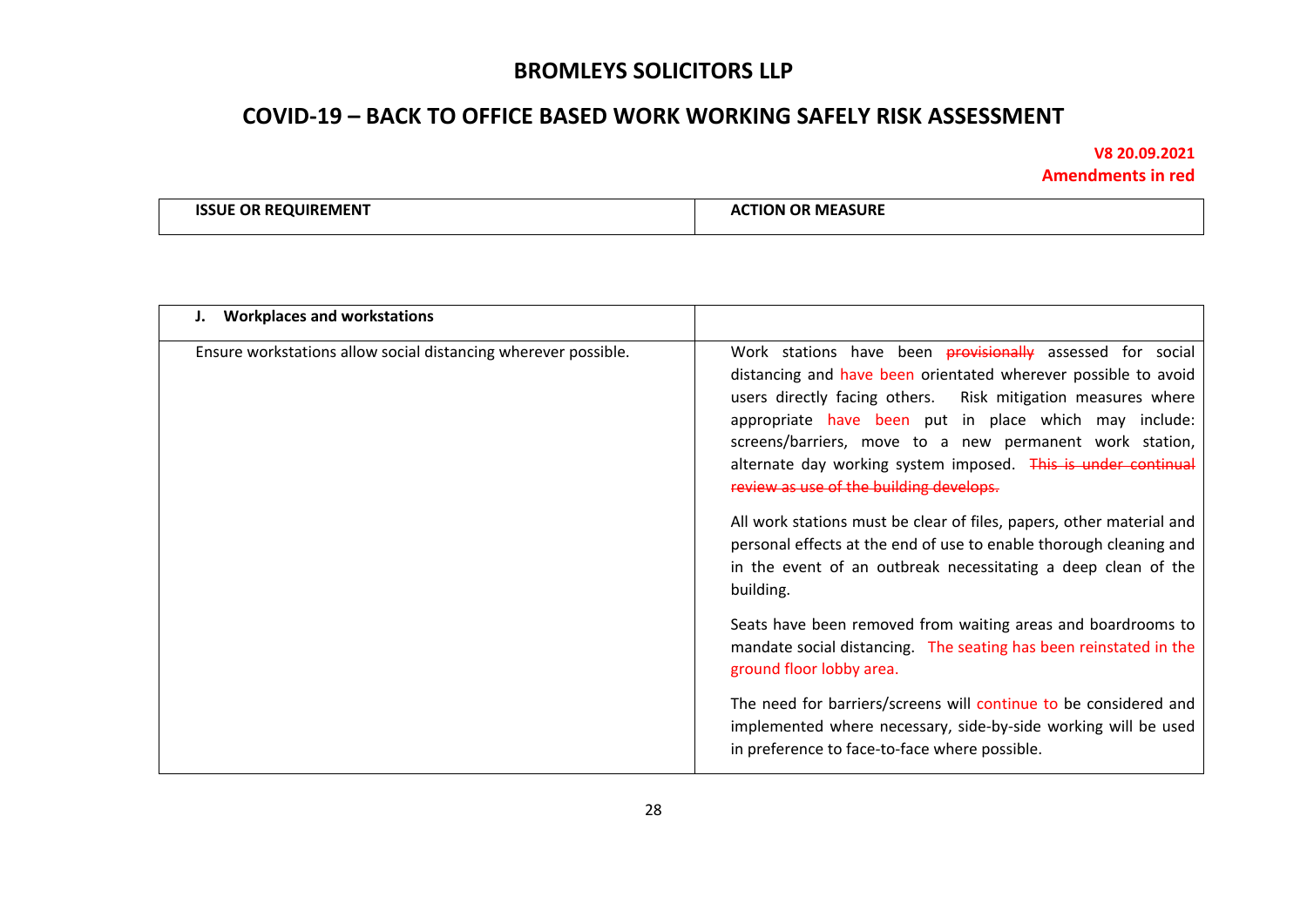# **COVID-19 – BACK TO OFFICE BASED WORK WORKING SAFELY RISK ASSESSMENT**

|  | <b>I OR MEASURE</b><br>. OR<br>ISSUE<br><b>OUIREMENT</b><br><b>RE</b><br>TION ( |
|--|---------------------------------------------------------------------------------|
|--|---------------------------------------------------------------------------------|

| Workstations should be assigned to individuals and not shared.                                                                                     | Each worker to retain and use their original workstation, unless<br>this is not possible due to social distancing in which case a<br>replacement station will be allocated. Thereafter workstations are<br>not to be shared or unless permitted moved. |
|----------------------------------------------------------------------------------------------------------------------------------------------------|--------------------------------------------------------------------------------------------------------------------------------------------------------------------------------------------------------------------------------------------------------|
| If it is not possible to keep workstations 2 metres apart, consider<br>whether that activity needs to continue for the organisation to<br>operate. | A workstation may be taken out of use and the worker relocated<br>to a new permanent work station, screens/barriers installed,<br>alternate day working system imposed.                                                                                |
| Use floor tape or paint to mark areas to help workers keep 2 metres<br>apart.                                                                      | Floor tape, floor stickers and signage have been installed to<br>implement social distancing.                                                                                                                                                          |
| If needed and possible, move workstations 2 metres apart. If that is<br>not possible use screens.                                                  | Work stations have been provisionally assessed for social<br>distancing and have been orientated wherever possible to avoid<br>face-to-face use.                                                                                                       |
|                                                                                                                                                    | All work stations must be clear of files, papers, other material and<br>personal effects at the end of use to enable thorough cleaning and<br>in the event of an outbreak at the firm necessitating a deep clean<br>of the building.                   |
|                                                                                                                                                    | Seats have been removed from waiting areas and boardrooms to<br>mandate social distancing. The seating has been reinstated in the<br>ground floor lobby area.                                                                                          |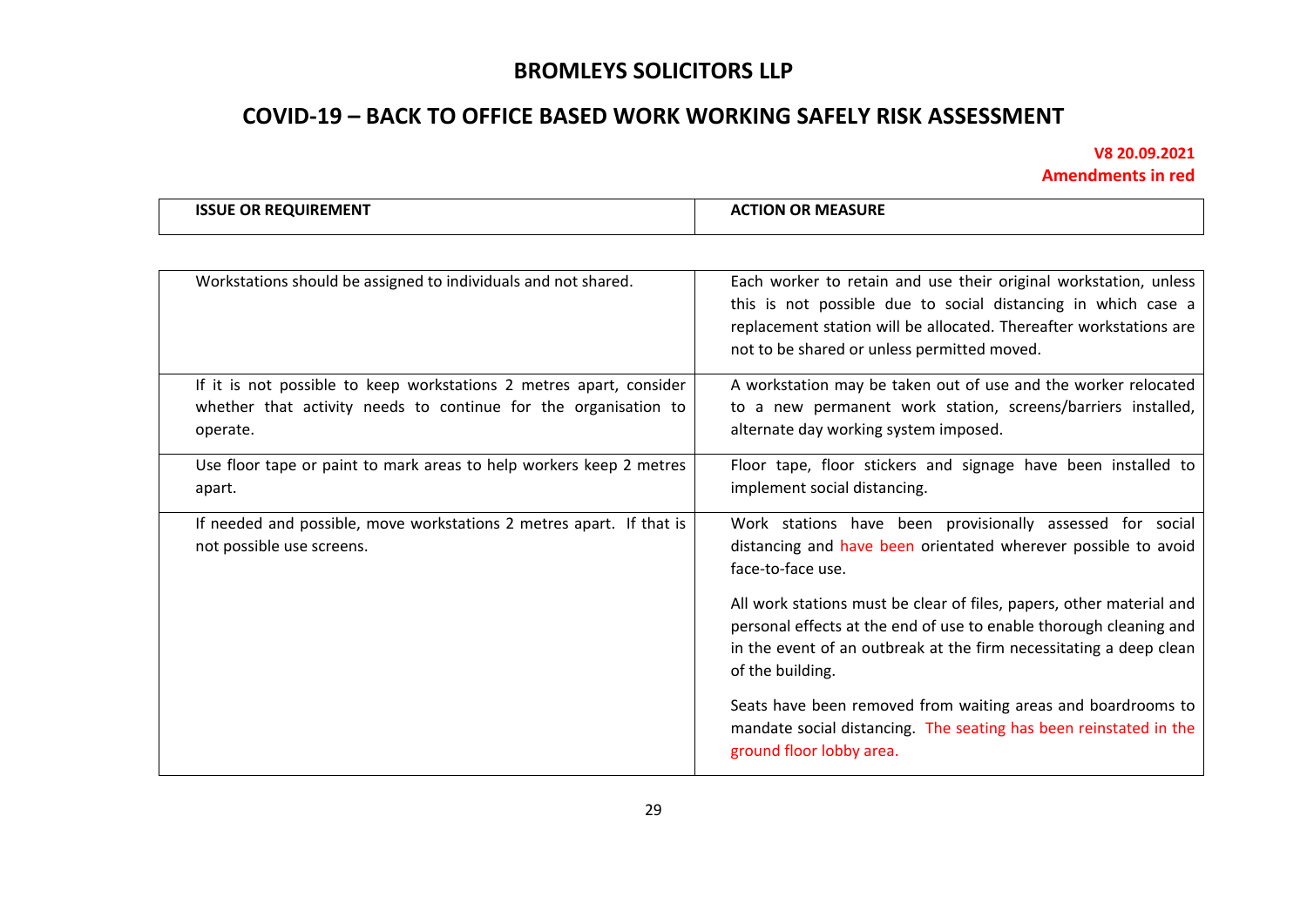## **COVID-19 – BACK TO OFFICE BASED WORK WORKING SAFELY RISK ASSESSMENT**

 $\Gamma$ 

| <b>QUIREMENT</b><br>ΩR<br>51 H | OR MEASURE<br>TION<br>Δſ |
|--------------------------------|--------------------------|
|                                |                          |

| Manage occupancy levels to enable social distancing.                         | All members of the firm are required to inform reception when |
|------------------------------------------------------------------------------|---------------------------------------------------------------|
| Government is no longer instructing people to work from home if they<br>can. | they are attending the office.                                |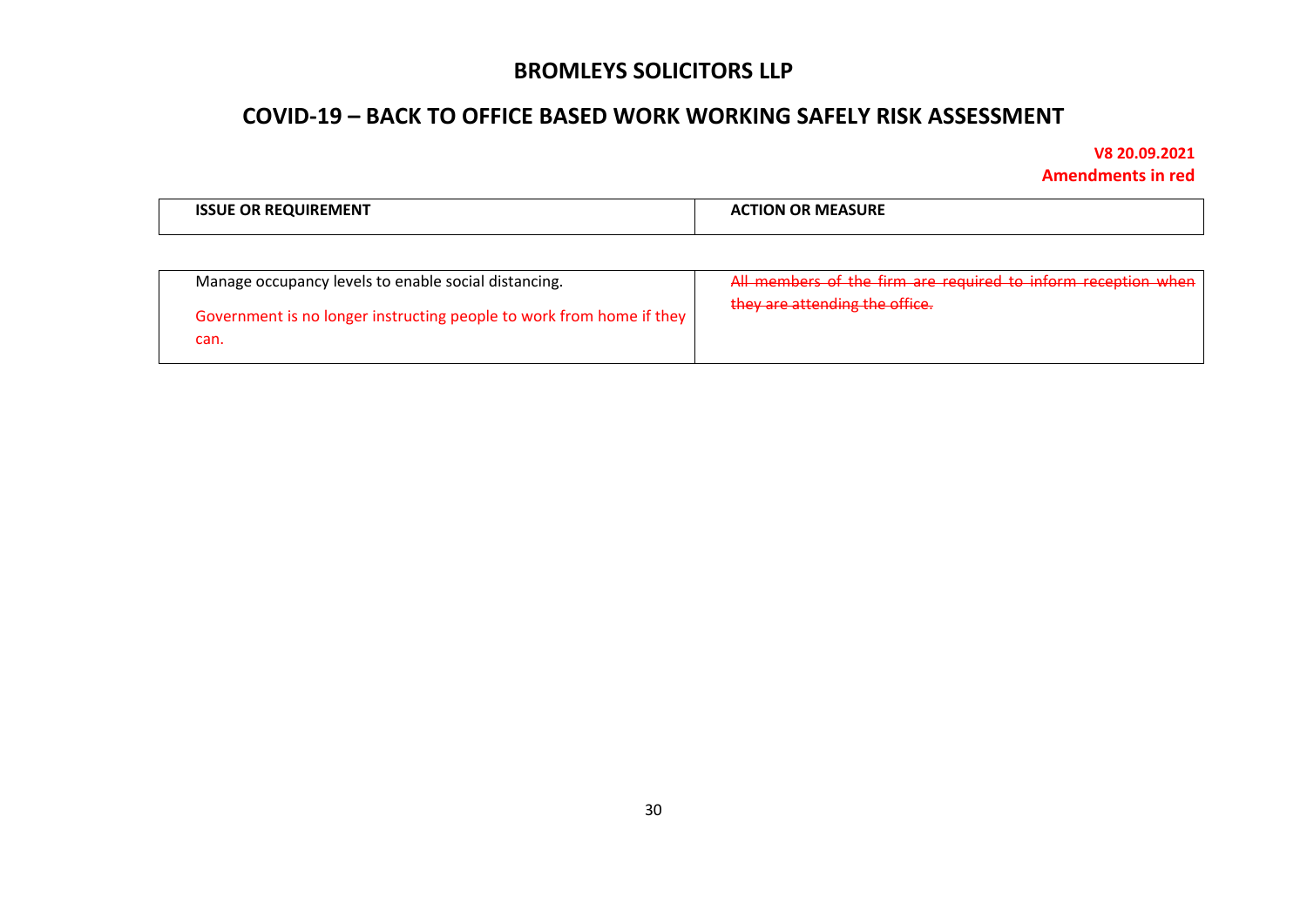# **COVID-19 – BACK TO OFFICE BASED WORK WORKING SAFELY RISK ASSESSMENT**

| <b>OR</b><br><b>REQUIREMENT</b><br><b>MEASURE</b><br>OF<br>ION. |  |
|-----------------------------------------------------------------|--|
|-----------------------------------------------------------------|--|

| <b>Meetings</b><br>к.                                                                                                                             |                                                                                                                                                                                                                                                                                                                                                                                                                                                                                                                                               |
|---------------------------------------------------------------------------------------------------------------------------------------------------|-----------------------------------------------------------------------------------------------------------------------------------------------------------------------------------------------------------------------------------------------------------------------------------------------------------------------------------------------------------------------------------------------------------------------------------------------------------------------------------------------------------------------------------------------|
| Use remote working tools to avoid in-person meetings.<br>Government is no longer instructing people to work from home if they<br>can.             | All firm members are aware of the various video communication<br>methods that are available and are making use of them.<br>There is a disclaimer in the firm's Terms and Conditions of<br>Business, which is published on the firm's website, and on the<br>firm's website page regarding the firm's Virtual Legal Surgery, with<br>regards security of such communications.<br>In-office meetings and walk-in appointments are now permitted,<br>but the use of telephone appointments and video calls are to<br>continue as an alternative. |
| If in-person meetings are necessary, maintain 2 metre separation, or 1<br>metre with risk mitigation where 2 metres is not viable, is acceptable. | Signs and screens to remain in place in boardrooms and interview<br>rooms to meet this requirement.<br>Meetings with clients and/or third parties must only take place in<br>either the interview rooms or boardrooms and not in other rooms<br>in the building i.e. fee earner's room.                                                                                                                                                                                                                                                       |
| Avoid sharing pens and other objects.                                                                                                             | All members of the firm are reminded to keep and use their own<br>stationery.                                                                                                                                                                                                                                                                                                                                                                                                                                                                 |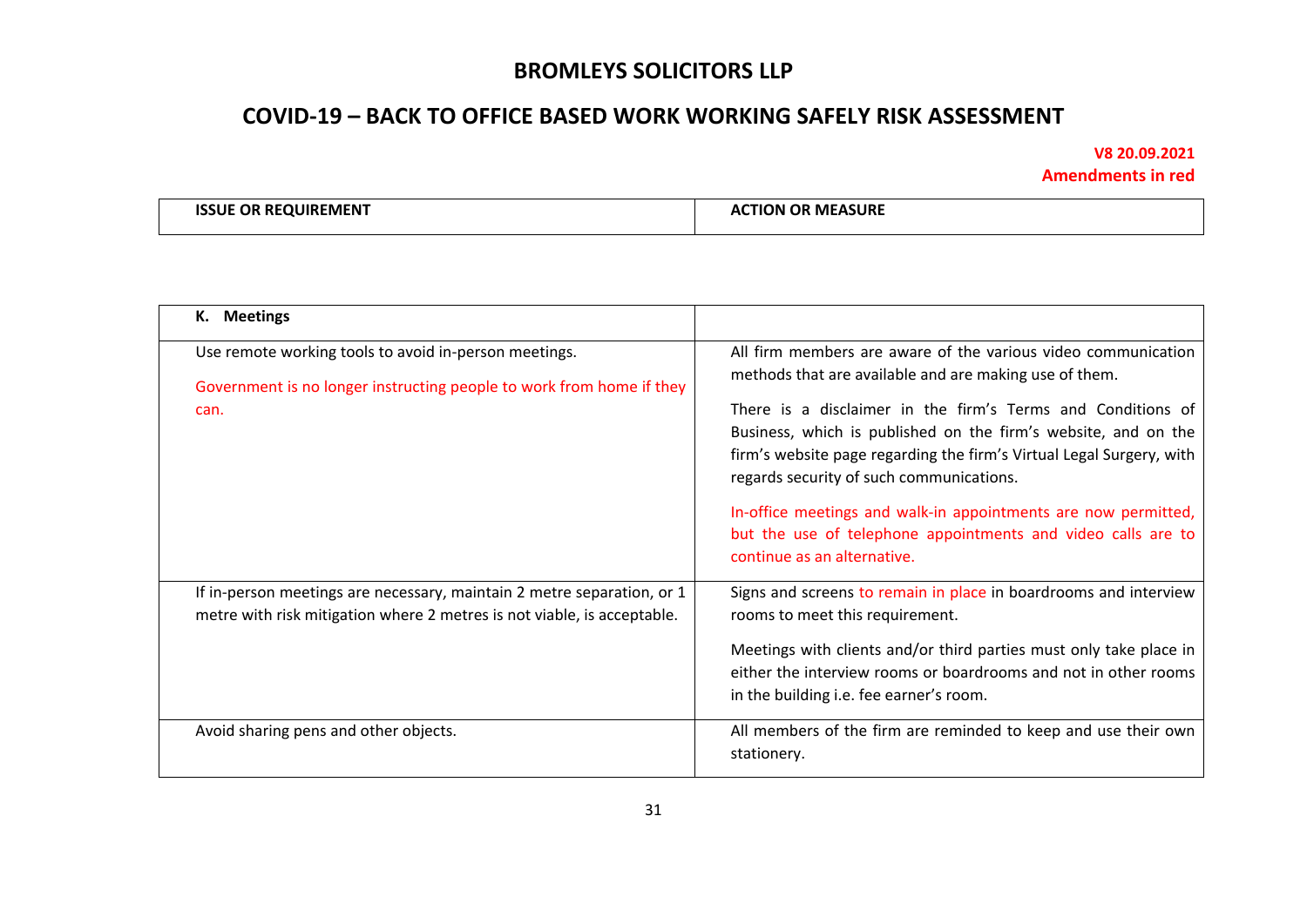# **COVID-19 – BACK TO OFFICE BASED WORK WORKING SAFELY RISK ASSESSMENT**

| <b>ISSUE OR REQUIREMENT</b> | <b>ACTION OR MEASURE</b> |
|-----------------------------|--------------------------|
|                             |                          |

|                                                                                                                                                                                                                                                                                    | Any clients and visitors will be given a pen to keep if they are<br>required to complete anything in pen whilst on the premises.                                                                            |
|------------------------------------------------------------------------------------------------------------------------------------------------------------------------------------------------------------------------------------------------------------------------------------|-------------------------------------------------------------------------------------------------------------------------------------------------------------------------------------------------------------|
| Provide hand sanitiser in meetings rooms.                                                                                                                                                                                                                                          | Hand sanitiser has been installed in boardrooms and interview<br>rooms.                                                                                                                                     |
| Hold meetings in well ventilated rooms wherever possible.                                                                                                                                                                                                                          | Signs have been erected in boardrooms and interview rooms to<br>confirm the need for ventilation i.e. opening of windows. The<br>opening of doors is not permitted in order to preserve<br>confidentiality. |
| For areas where regular meetings take place, use floor signage to help<br>people maintain social distancing.                                                                                                                                                                       | Floor markings have been installed throughout the building.<br>Seating guides are installed in boardrooms advising which seats<br>may be used.                                                              |
| Members of the public visiting the firm are expected to wear a face<br>covering before entering the premises and must keep it on until they<br>leave the premises, unless there is a reasonable excuse for removing<br>it, or unless they are exempt from wearing a face covering. | The firm's has a COVID in-office Meetings Policy detailing the<br>requirements that clients and visitors must meet.                                                                                         |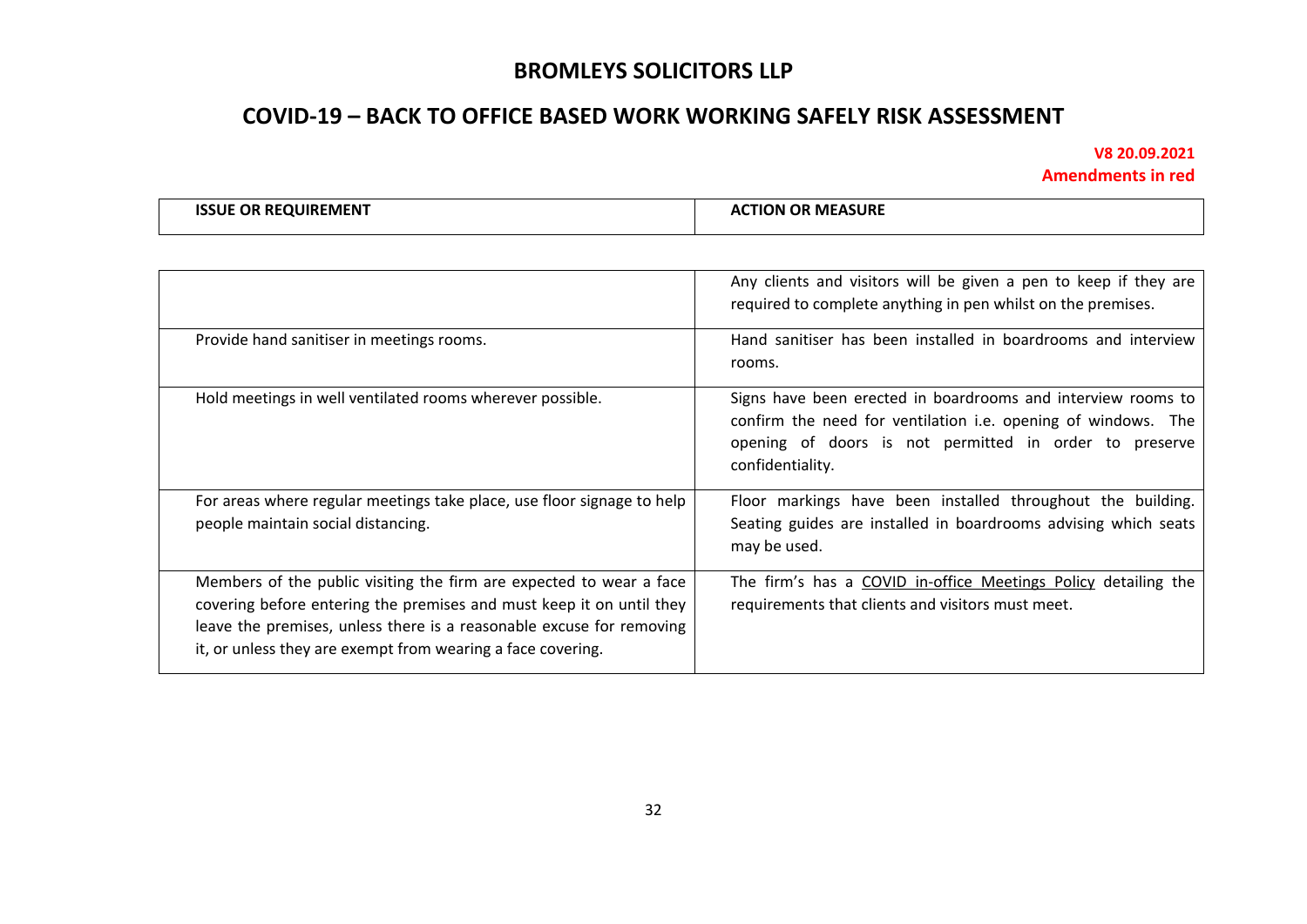## **COVID-19 – BACK TO OFFICE BASED WORK WORKING SAFELY RISK ASSESSMENT**

| : REOUIREMENT<br>. OR<br>1921 I | <b>MEASURE</b><br>:TION<br>- ОК<br>^^ |
|---------------------------------|---------------------------------------|
|                                 |                                       |

| Common areas                                                                           |                                                                                                                                                                                    |
|----------------------------------------------------------------------------------------|------------------------------------------------------------------------------------------------------------------------------------------------------------------------------------|
| Install screens to protect reception staff and in similar areas i.e.<br>meeting rooms. | A permanent screen has been installed at the main reception desk.<br>Moveable Perspex screens are situated in each boardroom and<br>interview room.                                |
| Workers to bring in their own food.                                                    | No food is to be prepared in the building. Food preparation is now<br>permitted.                                                                                                   |
|                                                                                        | Toaster and microwaves have been removed/decommissioned.<br>Toasters and mircowaves have been reinstalled.<br>Brew stations are provided for hot drinks - set out above.           |
|                                                                                        | Workers are encouraged to bring their own drinking water,<br>refreshments and packed lunch, although the firm will continue to<br>provide access to drinking water and hot drinks. |
| Stagger or set break times to ease pressure on kitchen area.                           | To be monitored and reviewed in accordance with the easing of<br>lockdown.                                                                                                         |
|                                                                                        | Sign erected on kitchens door with regards social distancing.<br>Floor marketing outside kitchen doors with regards social                                                         |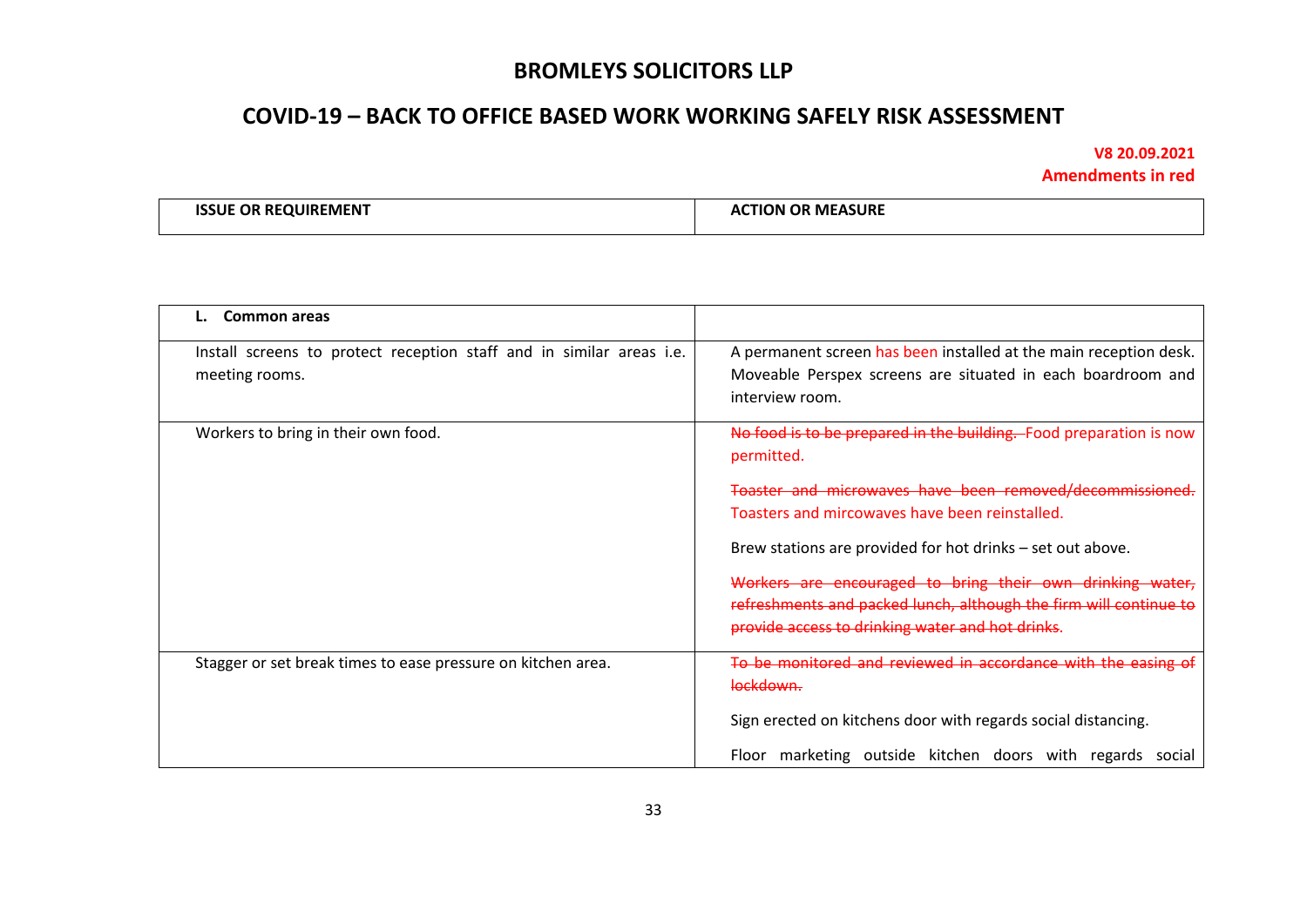## **COVID-19 – BACK TO OFFICE BASED WORK WORKING SAFELY RISK ASSESSMENT**

| <b>E OR REQUIREMENT</b><br><b>ISSUE</b> | <b>TION OR MEASURE</b><br>л. |
|-----------------------------------------|------------------------------|
|-----------------------------------------|------------------------------|

|                                                                          | distancing.                                                                                                                                                                                                                                |
|--------------------------------------------------------------------------|--------------------------------------------------------------------------------------------------------------------------------------------------------------------------------------------------------------------------------------------|
|                                                                          | Signs in kitchens on hand washing good practice.                                                                                                                                                                                           |
|                                                                          | Additional "brew stations" have been created.                                                                                                                                                                                              |
| Create extra common areas from space freed up by those remote<br>working | An additional "brew station" has been created on the third floor.                                                                                                                                                                          |
| Use of toilets                                                           | Sign erected re: social distancing - only one user at a time in the<br>gents' toilet on the second floor.                                                                                                                                  |
|                                                                          | It is now permissible for two occupants to enter the ladies' toilets<br>on the second floor, but one occupant must remain in their cubicle<br>until the other occupant has completely exited the room, before<br>they leave their cubicle. |
|                                                                          | Signs erected in all toilets with regards hand washing good<br>practice.                                                                                                                                                                   |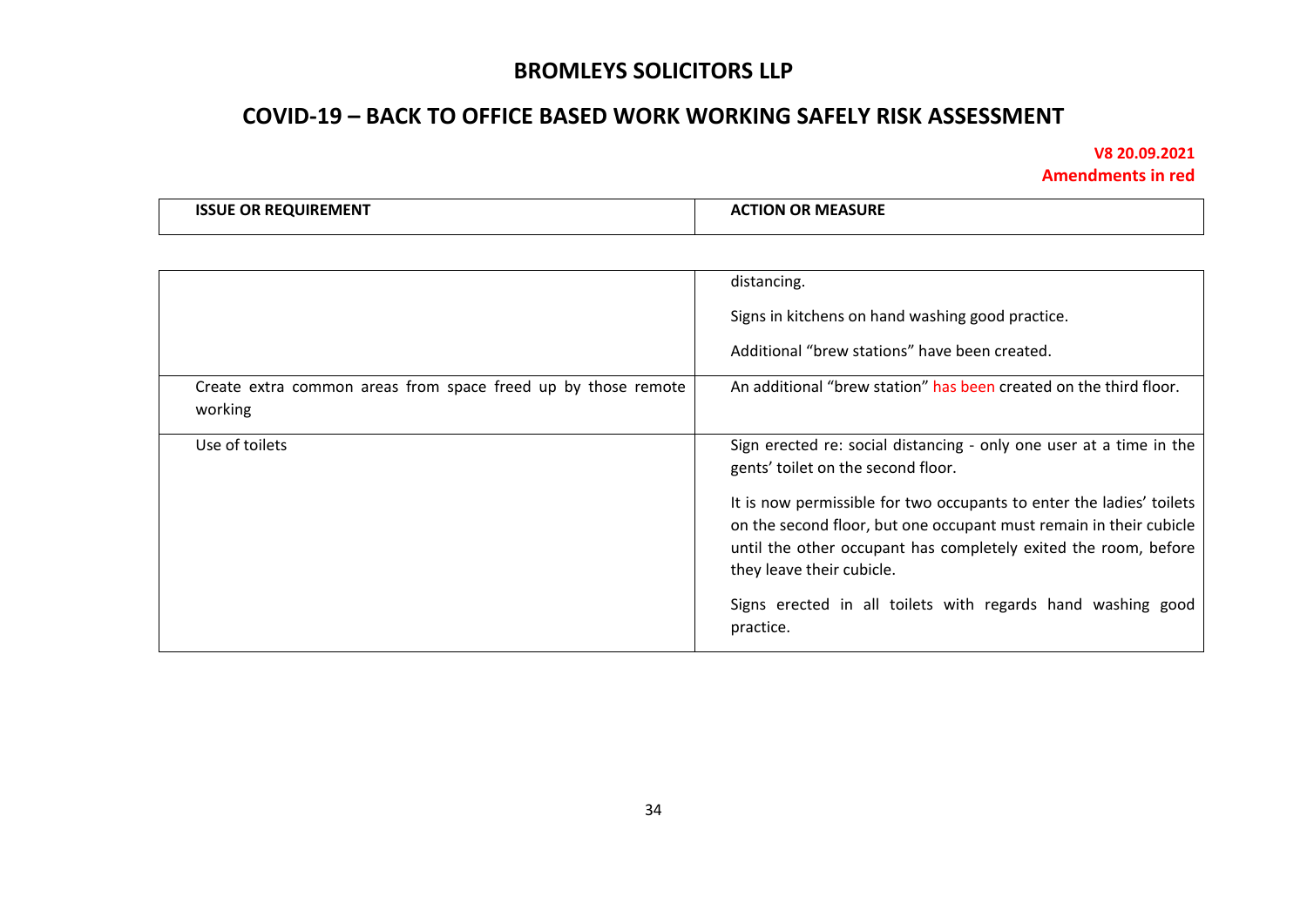## **COVID-19 – BACK TO OFFICE BASED WORK WORKING SAFELY RISK ASSESSMENT**

| <br>UIREMENT<br>RF<br>. JF<br>the contract of the contract of the contract of the contract of the contract of the contract of the contract of | `ASURL<br>MF.<br>OF<br>ш<br>Δ1<br>м |
|-----------------------------------------------------------------------------------------------------------------------------------------------|-------------------------------------|
|                                                                                                                                               |                                     |

| M. Accidents, security and other incidents                                                                                                                                                                       |                                                                                                                                                                                                                                                                                                                                                                                                                                                                                                                                                                                                           |
|------------------------------------------------------------------------------------------------------------------------------------------------------------------------------------------------------------------|-----------------------------------------------------------------------------------------------------------------------------------------------------------------------------------------------------------------------------------------------------------------------------------------------------------------------------------------------------------------------------------------------------------------------------------------------------------------------------------------------------------------------------------------------------------------------------------------------------------|
| In an emergency, e.g. fire or accident, people do not have to stay 2<br>metres apart if it would be unsafe.                                                                                                      | A fire drill will be undertaken once the lockdown restrictions have<br>been lifted and there is an increase in those working in the office.<br>All Fire Marshalls including the PEEPs Fire Marshalls have been<br>asked if they require clarification or guidance in maintaining their<br>role.<br>Fire drills have resumed.                                                                                                                                                                                                                                                                              |
| Those involved in the provision of assistance to others should pay<br>particular attention to sanitation measures, including handwashing<br>immediately after and use of gloves, face mask, etc, where possible. | All First Aiders have been asked if they require clarification or<br>guidance in maintaining their role.<br>A sufficient supply of: disposable gloves, aprons, fluid repellent<br>face masks, hand sanitiser, and eye shields, to be obtained for use<br>by the firm's First Aiders.<br>The firm's First Aiders will be given their own supply of the above<br>PPE, to retain at their workstation, which they should seek to<br>replenish if it is used.<br>A supply of disposable gloves should be placed at the side of each<br>First Aid Box, as well as hand sanitiser, for use in the event that an |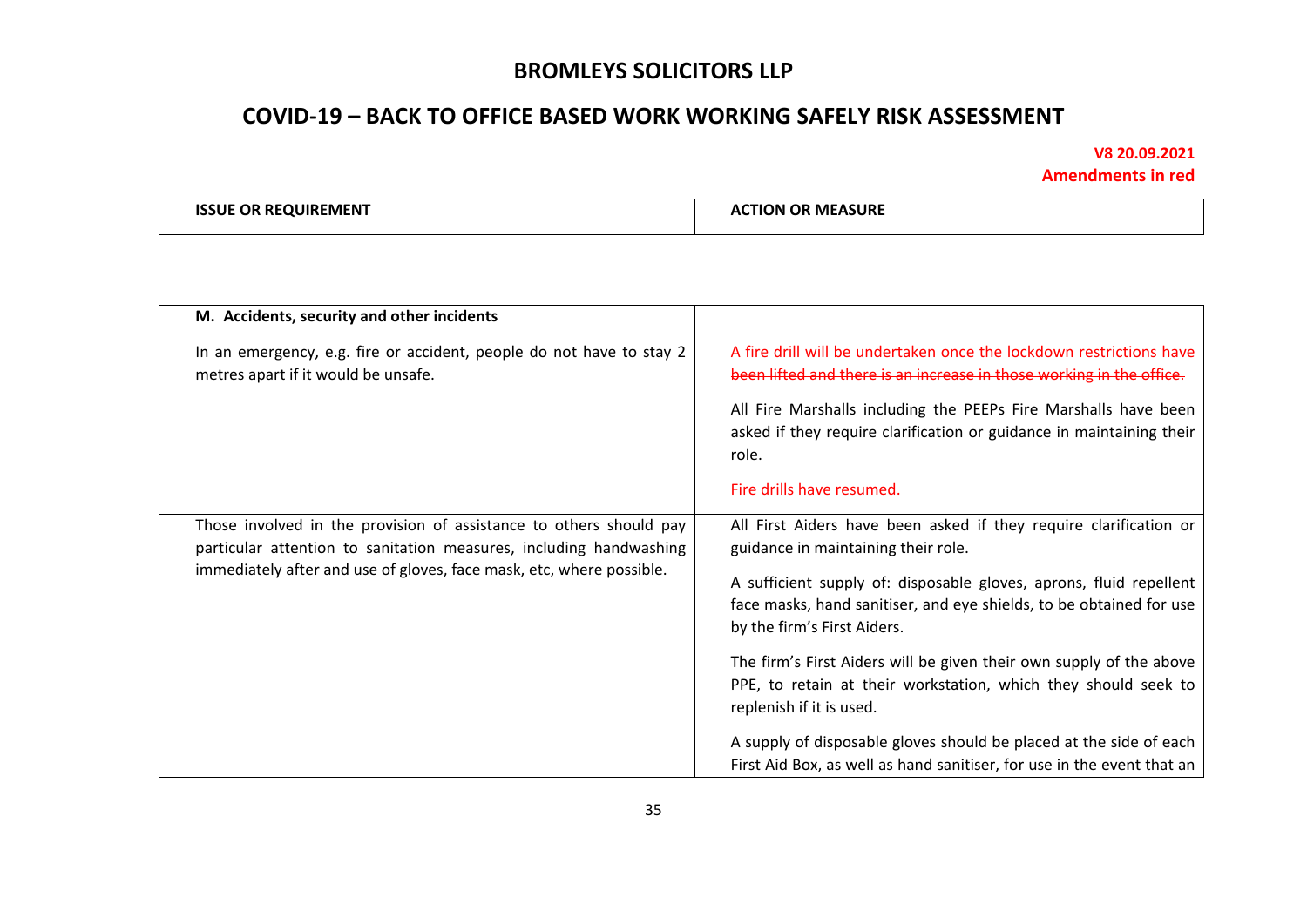# **COVID-19 – BACK TO OFFICE BASED WORK WORKING SAFELY RISK ASSESSMENT**

| <b>ISSUE OR REQUIREMENT</b> | <b>ACTION OR MEASURE</b>                                                                                                                                                                                                                              |
|-----------------------------|-------------------------------------------------------------------------------------------------------------------------------------------------------------------------------------------------------------------------------------------------------|
|                             |                                                                                                                                                                                                                                                       |
|                             | item is required from these boxes.                                                                                                                                                                                                                    |
|                             | Those involved in the provision of assistance to others i.e. First<br>Aiders will ask those they are assisting before providing the<br>assistance if: they have COVID-19 or symptoms of COVID-19, or if<br>this applies to anyone in their household. |
|                             | The First Aid assistance that is provided by the firm's First Aiders,<br>will:                                                                                                                                                                        |
|                             | (i)<br>as much as possible, observe the current social<br>distancing guidance,                                                                                                                                                                        |
|                             | involve the individual who is receiving the assistance to<br>(ii)<br>participate as much as possible, in the assistance that is<br>being provided to them, rather than this being provided<br>by the person providing the assistance,                 |
|                             | involve the use of enhanced Personal Protective<br>(iii)<br>Equipment by those providing the assistance (see<br>above), and                                                                                                                           |
|                             | in the event that CPR is required, this will follow the<br>(iv)<br>current guidance with regards administering rescue<br>breaths.                                                                                                                     |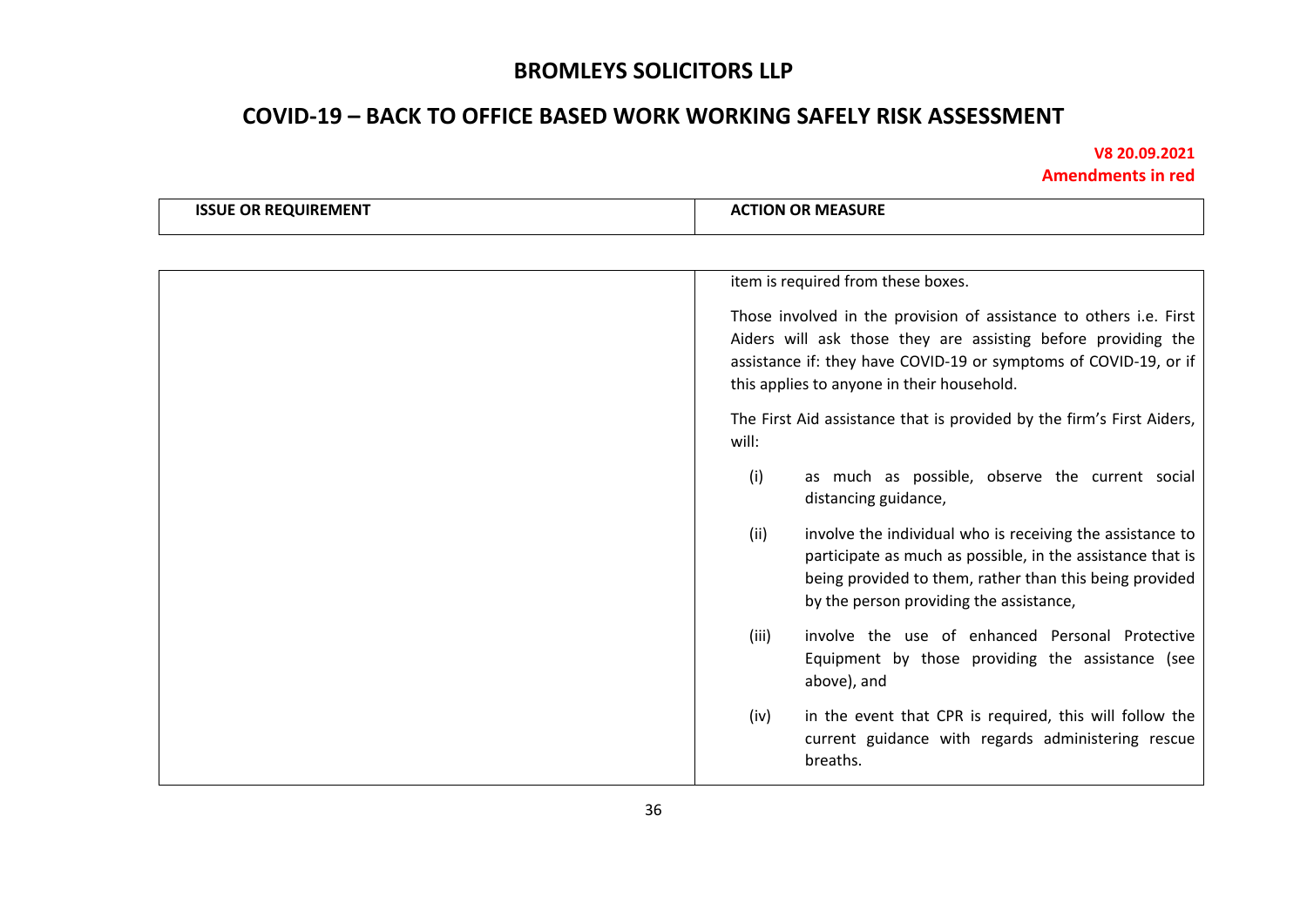# **COVID-19 – BACK TO OFFICE BASED WORK WORKING SAFELY RISK ASSESSMENT**

| E OR REQUIREMENT<br><b>ISSLIE</b> | ! MEASURE<br>:TION<br>. OR<br>Δſ |
|-----------------------------------|----------------------------------|
|-----------------------------------|----------------------------------|

| N. Managing clients and visitors                                                                                                                                             |                                                                                                                                                                                                                                                                                                                                                                                                                                                                                                                |
|------------------------------------------------------------------------------------------------------------------------------------------------------------------------------|----------------------------------------------------------------------------------------------------------------------------------------------------------------------------------------------------------------------------------------------------------------------------------------------------------------------------------------------------------------------------------------------------------------------------------------------------------------------------------------------------------------|
| Encourage clients and visitors to use remote communication where<br>possible.<br>Government is no longer instructing people to work from home if they<br>can.                | Notice on firm's website.<br>The firm's legal surgery has been transferred to a virtual legal<br>surgery, which is now conducted either by video communication<br>or telephone.<br>The firm's legal surgery now offers in-office meetings, as well as<br>telephone and video consultations.                                                                                                                                                                                                                    |
| If on-site visits are required, site guidance on social distancing,<br>hygiene and not entering the building if they have symptoms or live<br>with someone who has symptoms. | Firm has a COVID in-office Meetings Policy.<br>Signs on front door, in ground floor lobby area, and main<br>reception door on second floor, asking clients and visitors to not<br>enter the premises if they have COVID-19 or symptoms of COVID-<br>19, or if this applies to anyone in their household.<br>Sign in ground floor lobby area and main reception area on second<br>floor, regarding the need to maintain social distancing of 2 metres<br>and use the hand sanitiser upon arrival and departure. |
| Limit the number of visitors at any one time and limit visitor times to a<br>specific window/time.                                                                           | On-site visits to be discouraged. If an on-site visit is required, it<br>will preferably be by appointment only although walk-in's are                                                                                                                                                                                                                                                                                                                                                                         |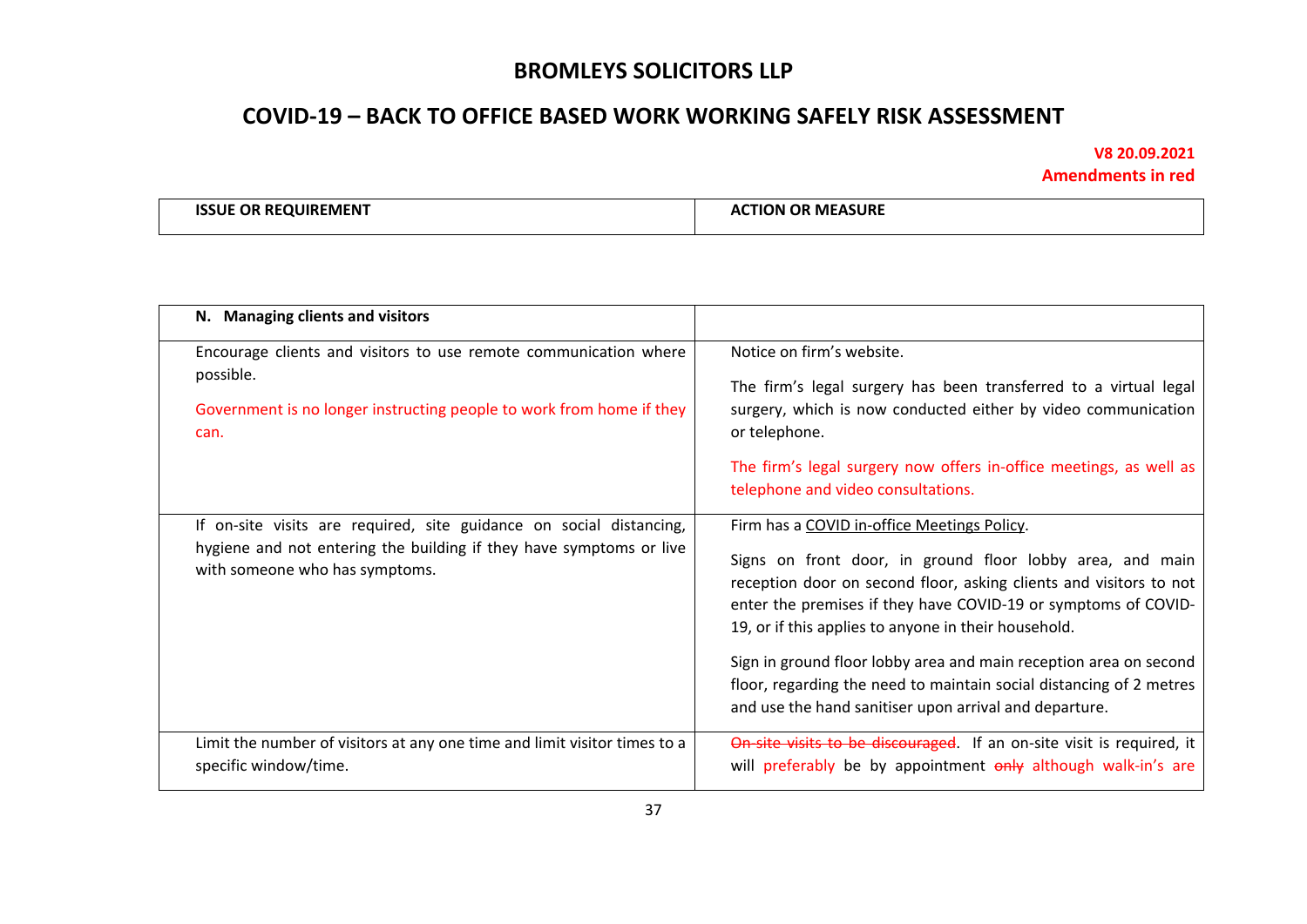# **COVID-19 – BACK TO OFFICE BASED WORK WORKING SAFELY RISK ASSESSMENT**

| ıсı    | `SUR∟ |
|--------|-------|
| ш.     | MІ    |
| · IV/I | /W    |
|        |       |
|        |       |

| Government is no longer instructing people to work from home if they<br>can.                                                                                                       | permitted. Reception must be informed, and if possible informed<br>in advance, so they can manage the number of clients and visitors<br>attending the office on any given day.<br>Those depositing documents or parcels are to do so via the<br>document drop box in located in the ground floor lobby area.<br>Those doing so, are asked to telephone the main reception area<br>on the second floor to confirm the delivery, so the delivery can be<br>collected. Hand sanitiser is provided here, with a notice<br>encouraging clients and visitors to use it.<br>No personal parcels/deliveries for workers are to be received at |
|------------------------------------------------------------------------------------------------------------------------------------------------------------------------------------|---------------------------------------------------------------------------------------------------------------------------------------------------------------------------------------------------------------------------------------------------------------------------------------------------------------------------------------------------------------------------------------------------------------------------------------------------------------------------------------------------------------------------------------------------------------------------------------------------------------------------------------|
|                                                                                                                                                                                    | the building.                                                                                                                                                                                                                                                                                                                                                                                                                                                                                                                                                                                                                         |
| Determining schedules for essential services and contractor visits, and<br>whether they can be carried out when the workplace is not usually<br>operating i.e. evenings, weekends. | Any external contractual work will be coordinated with the<br>relevant firm member(s) to ensure social distancing and limiting<br>the number of people on the premises.                                                                                                                                                                                                                                                                                                                                                                                                                                                               |
| Maintain a record of all clients and visitors if possible.                                                                                                                         | Client and visitor log in and out to be maintained by reception.<br>This is also required for fire safety purposes.                                                                                                                                                                                                                                                                                                                                                                                                                                                                                                                   |
| Revisit visitor arrangements and how they sign in $-$ use their own pen.                                                                                                           | All clients and visitors if needing to complete anything in pen, will<br>be encouraged to use their own pen, or take and keep one of the<br>firm's pens.                                                                                                                                                                                                                                                                                                                                                                                                                                                                              |
| Members of the public visiting the firm are expected to wear a face                                                                                                                | The firm's COVID in-office Meetings Policy has been updated to                                                                                                                                                                                                                                                                                                                                                                                                                                                                                                                                                                        |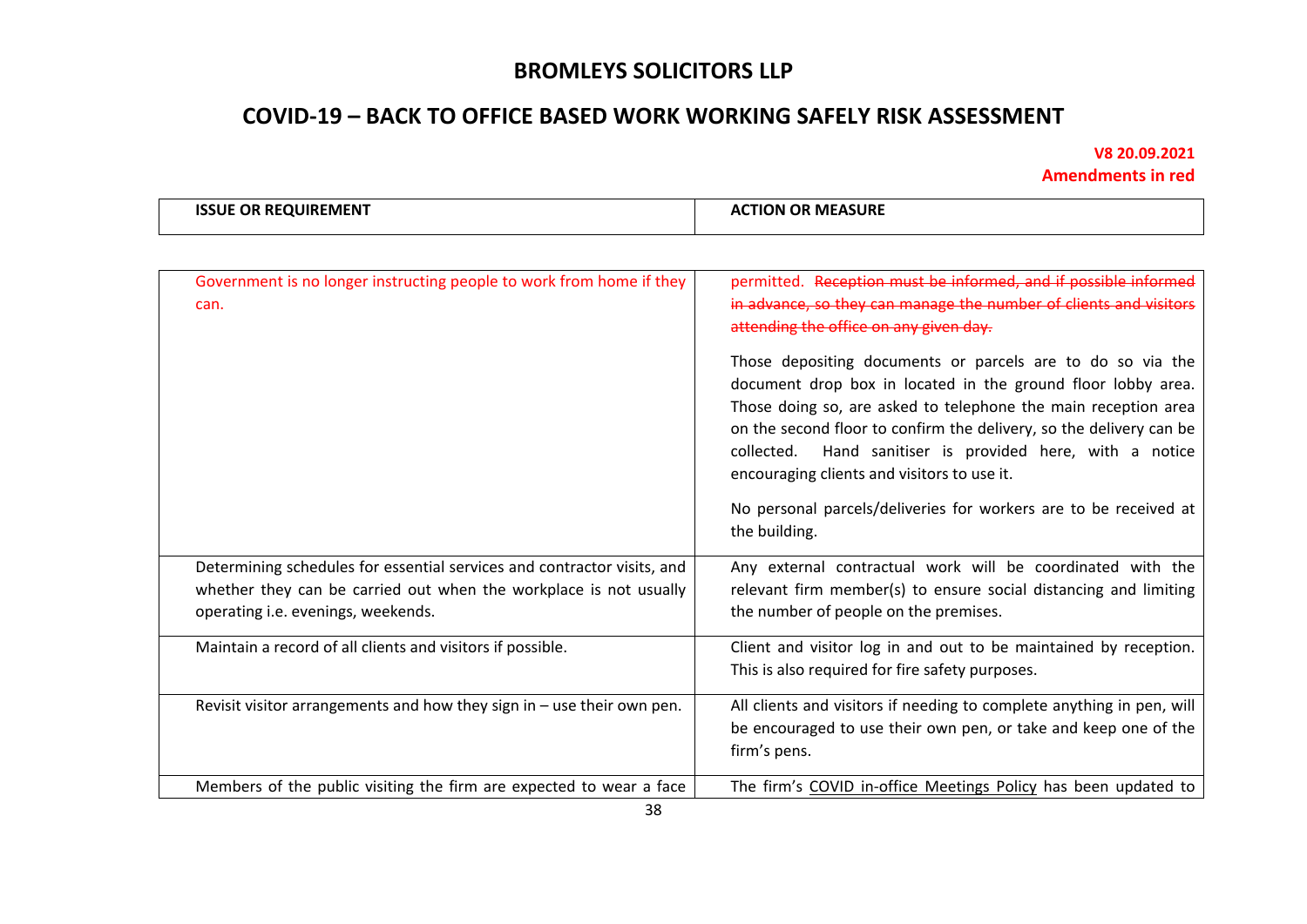## **COVID-19 – BACK TO OFFICE BASED WORK WORKING SAFELY RISK ASSESSMENT**

| <b>QUIREMENT</b><br>ΩR<br>51 H | OR MEASURE<br>TION<br>Δſ |
|--------------------------------|--------------------------|
|                                |                          |

| covering before entering the premises and must keep it on until they         | confirm the new requirement. |
|------------------------------------------------------------------------------|------------------------------|
| leave the premises, unless there is a reasonable excuse for removing $\vert$ |                              |
| it, or unless they are exempt from wearing a face covering.                  |                              |
|                                                                              |                              |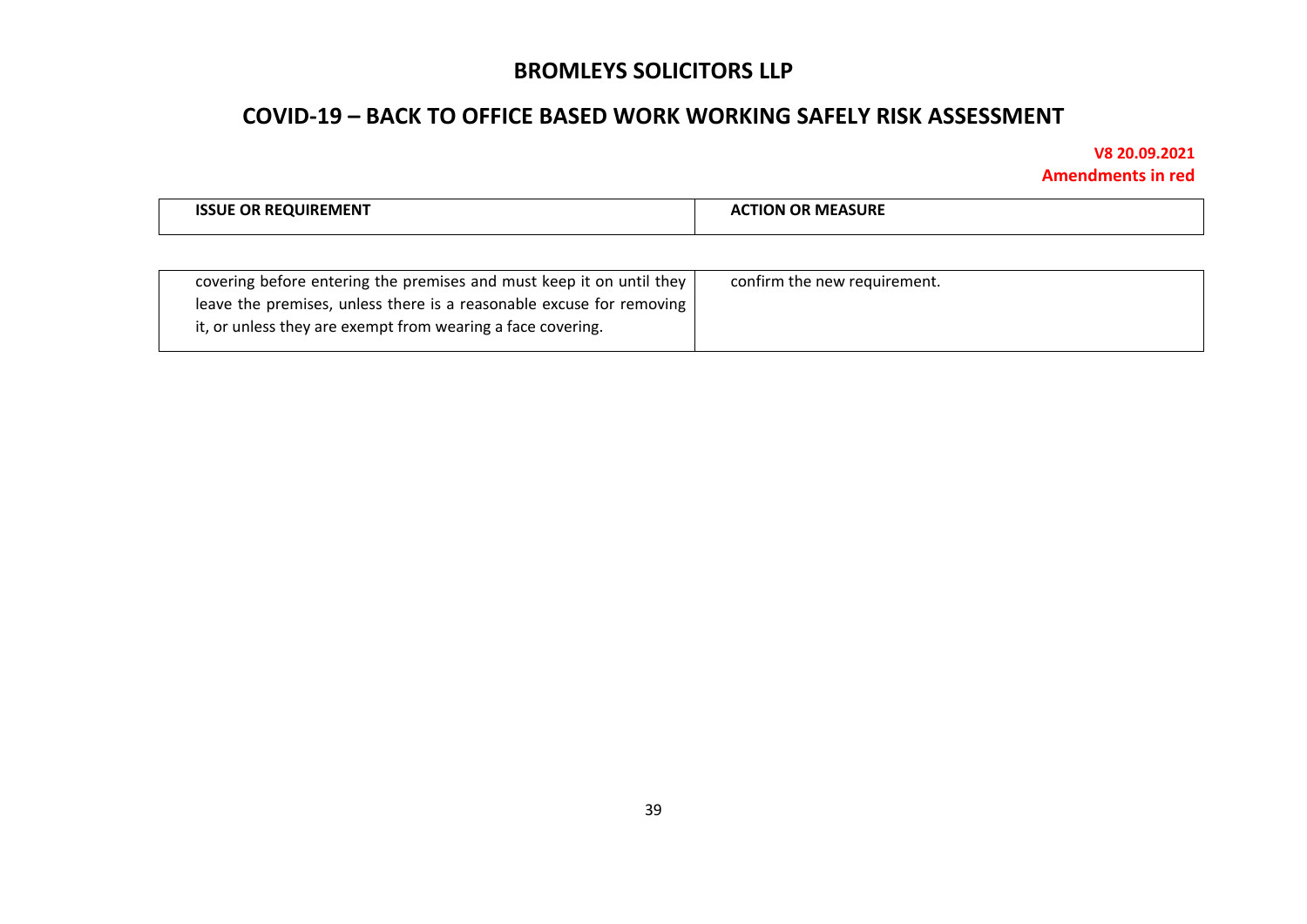## **COVID-19 – BACK TO OFFICE BASED WORK WORKING SAFELY RISK ASSESSMENT**

| <b>ISSUE OR REQUIREMENT</b> | <b>ACTION OR MEASURE</b> |
|-----------------------------|--------------------------|
|-----------------------------|--------------------------|

| O. Before re-opening                   |                                                                                                                                                                                                                                                                                                                                                                           |
|----------------------------------------|---------------------------------------------------------------------------------------------------------------------------------------------------------------------------------------------------------------------------------------------------------------------------------------------------------------------------------------------------------------------------|
| Workplace cleaned prior to re-opening. | As set out above, the building remained open following lockdown.<br>Third-party cleaning re-commenced some weeks ago. Internal<br>cleaning is being undertaken where deemed required. The firm's<br>cleaning requirements will continue to be monitored and<br>increased as building use grows. The building is cleaned by an<br>external cleaning company each week day. |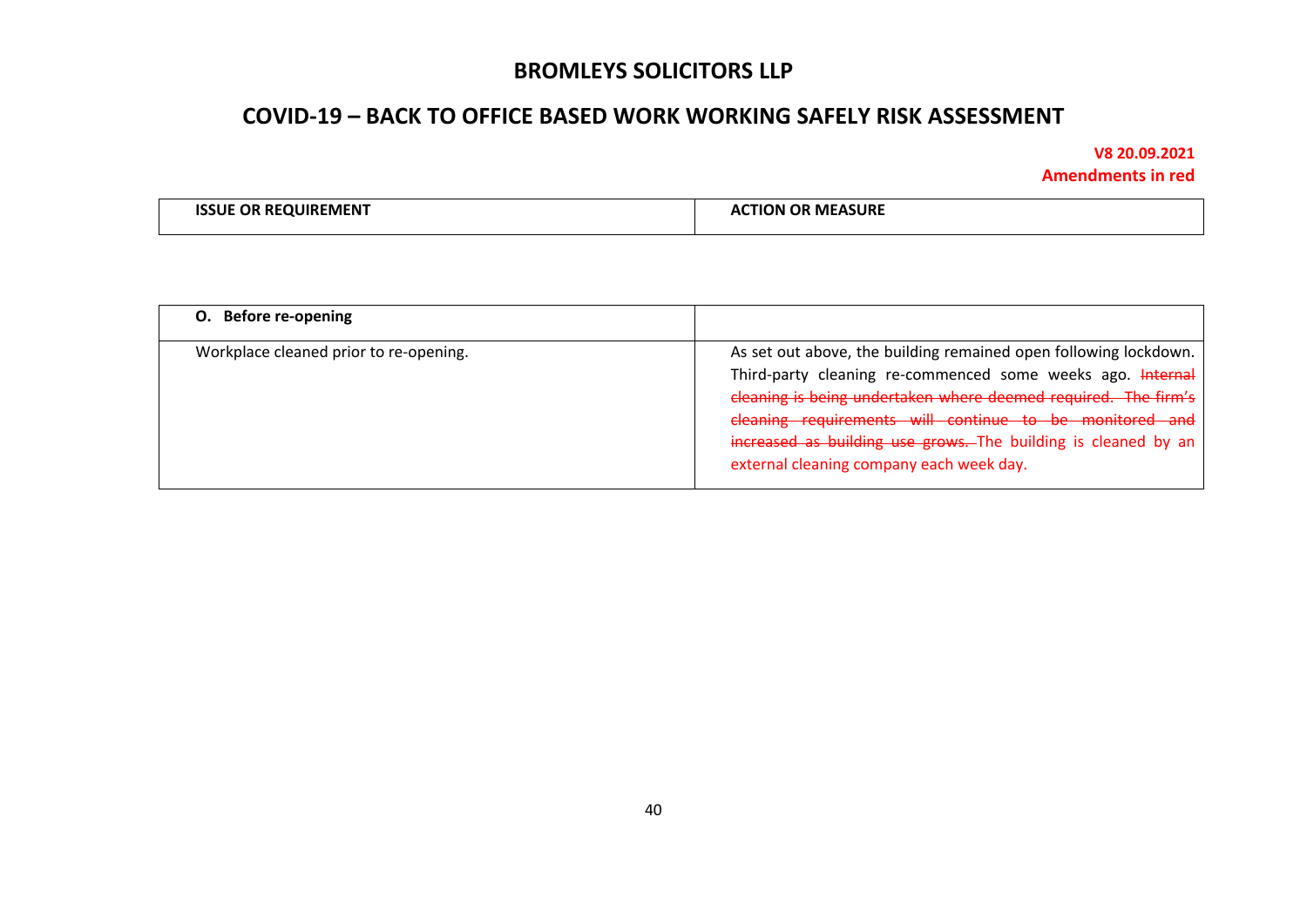## **COVID-19 – BACK TO OFFICE BASED WORK WORKING SAFELY RISK ASSESSMENT**

| . КЛ<br>. . | SI IR<br>M.<br>n<br>^` |
|-------------|------------------------|
|             |                        |

| P. Keeping the workplace clean                                                                                                                                                                                         |                                                                                                                                                                                                                                                                                                                           |
|------------------------------------------------------------------------------------------------------------------------------------------------------------------------------------------------------------------------|---------------------------------------------------------------------------------------------------------------------------------------------------------------------------------------------------------------------------------------------------------------------------------------------------------------------------|
| Frequent cleaning of work areas and equipment between uses,<br>including surfaces and objects that are regularly touched i.e. door<br>handles, keyboards, shared equipment, and ensuring adequately<br>waste disposal. | Frequent cleaning of areas and equipment between uses, to be<br>conducted by workers, and external cleaning contractors.<br>Cleaning solution and equipment has been installed and provided<br>for all shared equipment i.e. photocopiers, together with a waste<br>bin, and at appropriate stations around the building. |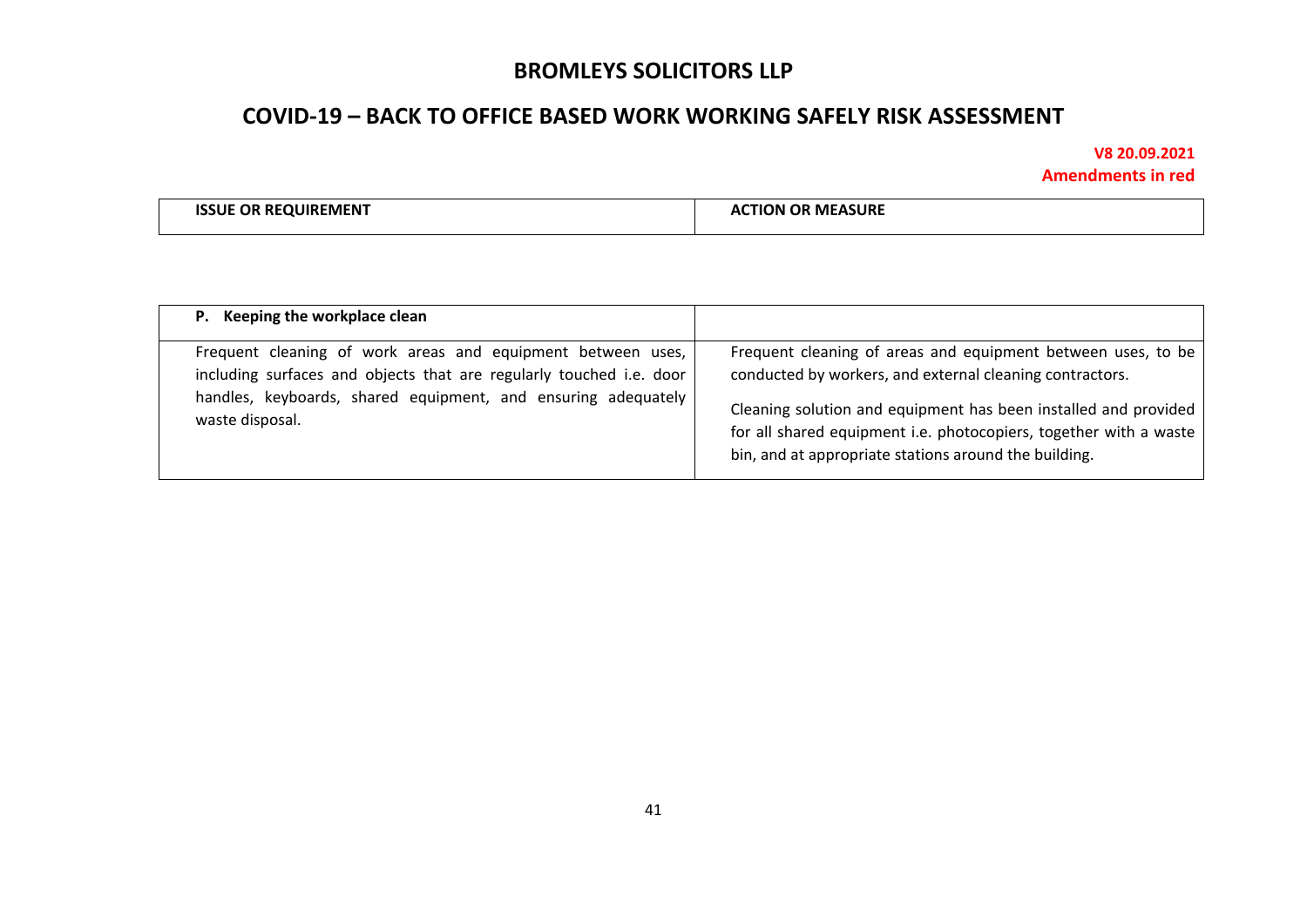## **COVID-19 – BACK TO OFFICE BASED WORK WORKING SAFELY RISK ASSESSMENT**

| · MFN<br>M |  |
|------------|--|
|------------|--|

| Q. Hygiene - handwashing, sanitation, facilities and toilets           |                                                                                                               |
|------------------------------------------------------------------------|---------------------------------------------------------------------------------------------------------------|
| Use signs and posters to build awareness of:                           | Appropriate signage has been erected beside wash hand basins                                                  |
| good handwashing technique,                                            | and hand sanitiser stations have been installed throughout the<br>building.                                   |
| the need to increase handwashing frequency,                            | Everyone is encouraged to notify reception if the supply of                                                   |
| avoid touching your face,                                              | handwashing solution or hand sanitiser is running low, at any of<br>the stations where it has been installed. |
| cough or sneeze into a tissue and bin this safely                      |                                                                                                               |
| Provide hand sanitiser in multiple locations in addition to washrooms. | Hand sanitiser has been installed throughout the building as<br>mentioned above.                              |
| Signs in toilets to ensure social distancing.                          | Signage has been installed as mentioned above.                                                                |
| Signs in toilets to ensure they are kept clean.                        | External contractors clean the building each week day.                                                        |
|                                                                        | Cleaning solution and equipment is provided in the toilets with a<br>waste bin and appropriate signage.       |
| Enhanced cleaning for busy areas.                                      | As mentioned above.                                                                                           |
| Provide more waste facilities and more frequent rubbish collection.    | firm's waste facilities and rubbish collections will<br>The<br>be                                             |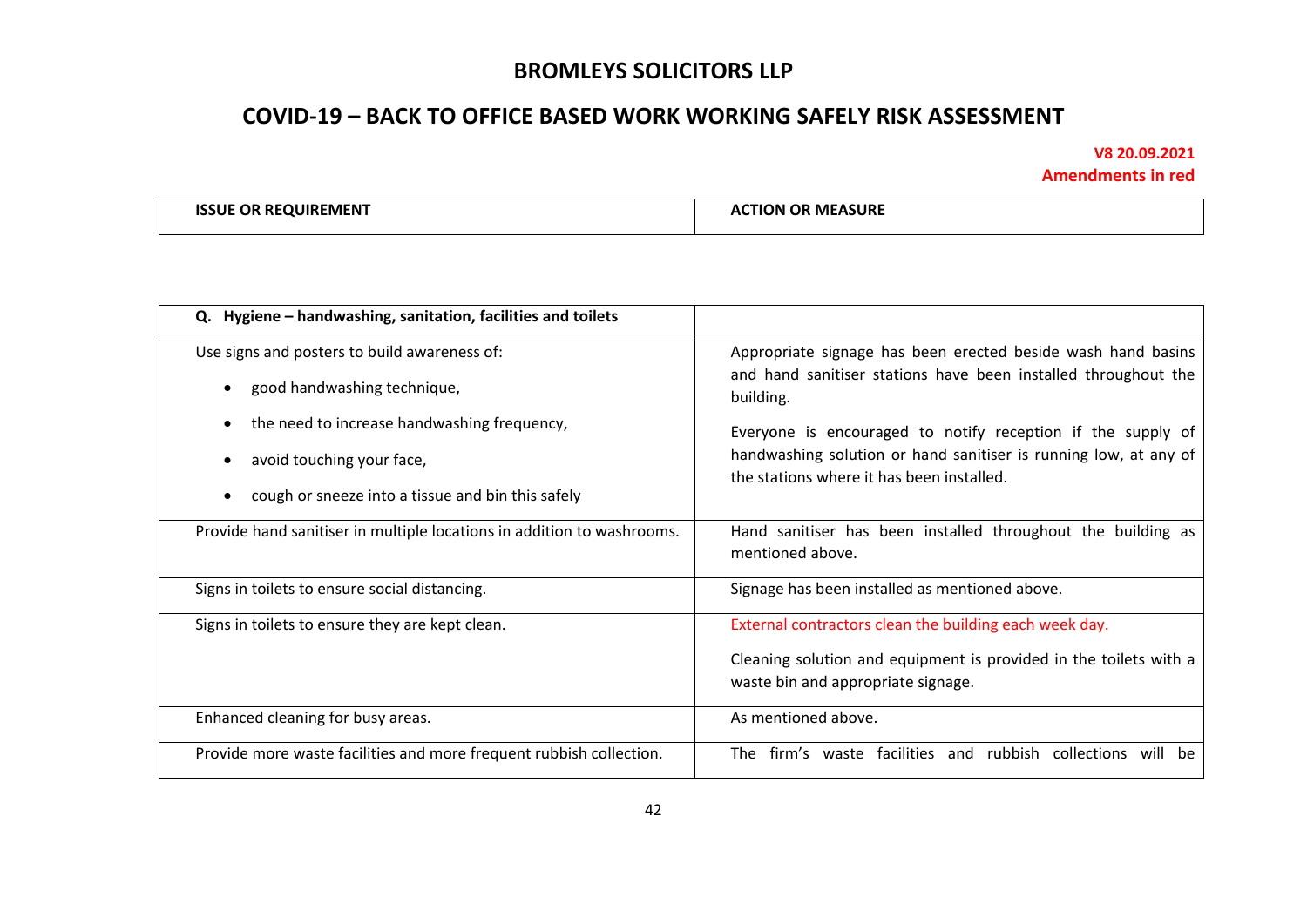## **COVID-19 – BACK TO OFFICE BASED WORK WORKING SAFELY RISK ASSESSMENT**

| <b>REQUIREMENT</b> | የ MEASURE   |
|--------------------|-------------|
| iSUE               | <b>FION</b> |
| <b>OR</b>          | л.          |
|                    |             |
|                    |             |

| monitored to determine if changes are required.         |
|---------------------------------------------------------|
| Bin lids have been removed, so all bins are "open top". |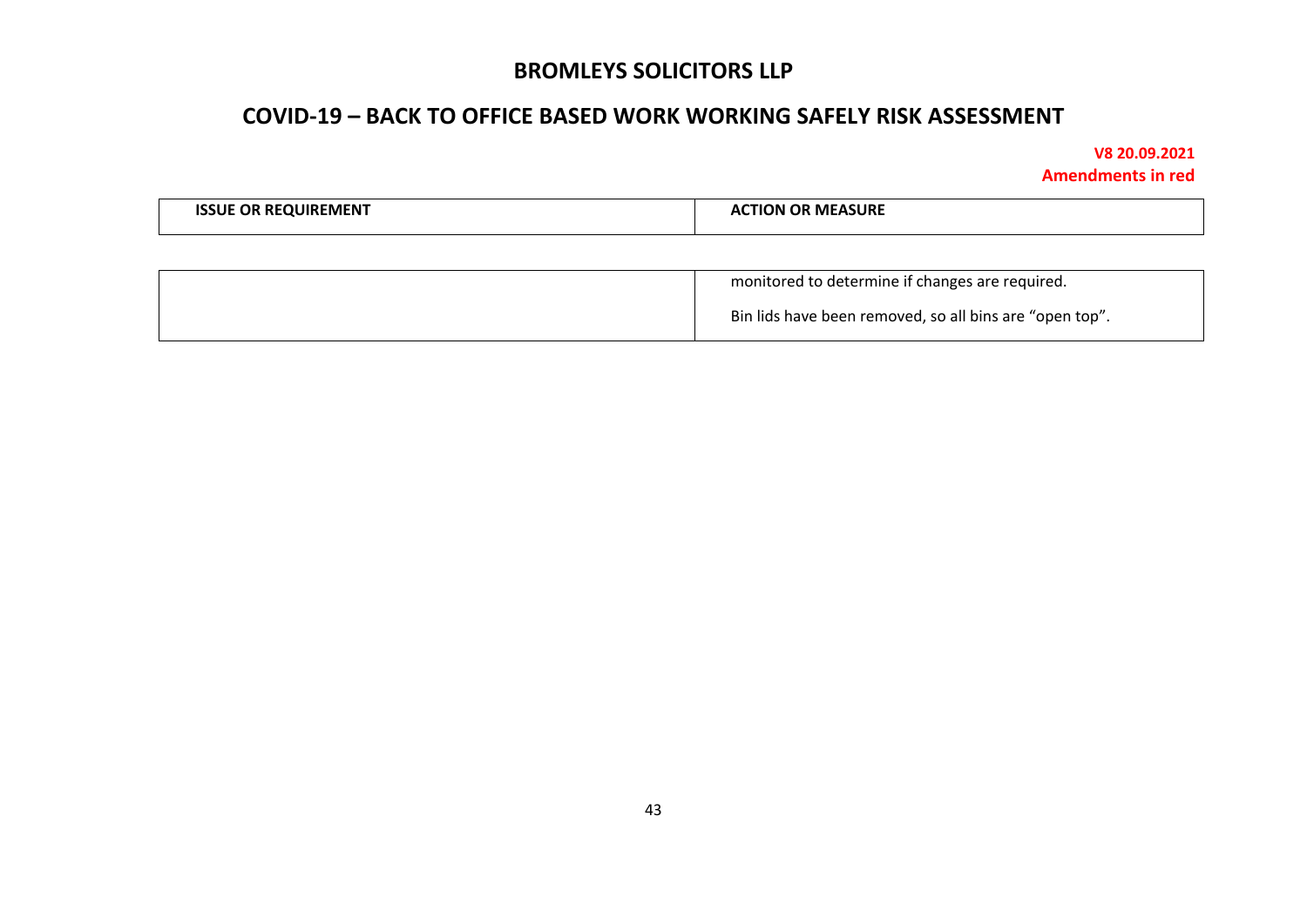## **COVID-19 – BACK TO OFFICE BASED WORK WORKING SAFELY RISK ASSESSMENT**

| <b>ISSUE OR REQUIREMENT</b> | <b>ACTION OR MEASURE</b> |
|-----------------------------|--------------------------|
|-----------------------------|--------------------------|

| R. Handling goods and other materials                                  |                                                                                               |
|------------------------------------------------------------------------|-----------------------------------------------------------------------------------------------|
| Cleaning procedures for goods entering the workplace.                  | Cleaning material has been installed at the main reception i.e.<br>hand sanitiser and gloves. |
| Restricting / ceasing non-business delivered i.e. personal deliveries. | No such items are to be delivered to the building until further<br>notice.                    |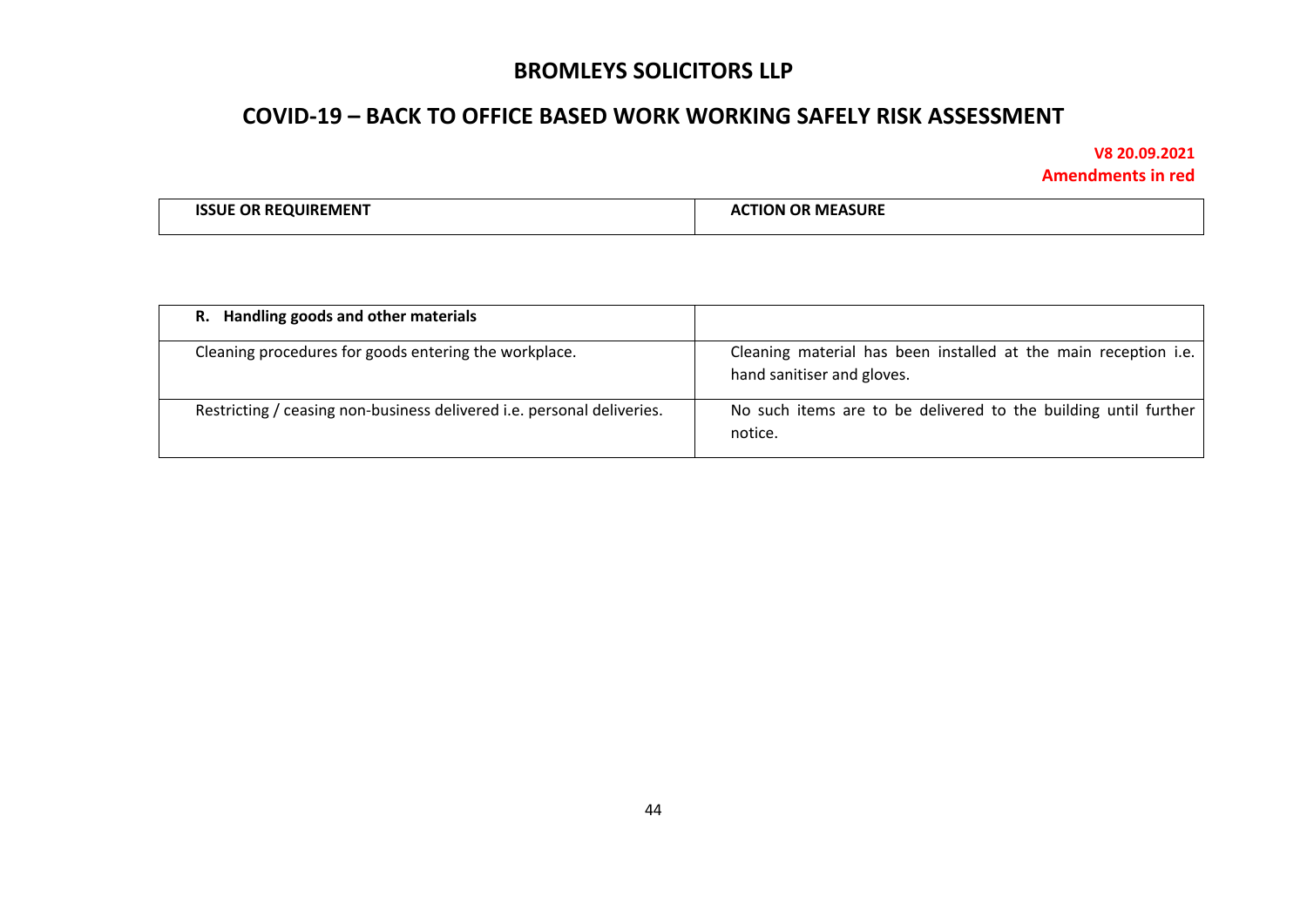# **COVID-19 – BACK TO OFFICE BASED WORK WORKING SAFELY RISK ASSESSMENT**

| <b>MEASURE</b><br>$-0.7811107247710$<br><b>OR</b><br><b>JIREMEN</b><br>RF.<br>OR<br>IN.<br>к<br>.NIE<br>,,,, |  |
|--------------------------------------------------------------------------------------------------------------|--|
|--------------------------------------------------------------------------------------------------------------|--|

| S. Personal Protective Equipment                                                                                                                                                                                                                                                                                                                                                                                                                                                                                                                                                                                         |                                                                                                                                                                                                                                                                                                |
|--------------------------------------------------------------------------------------------------------------------------------------------------------------------------------------------------------------------------------------------------------------------------------------------------------------------------------------------------------------------------------------------------------------------------------------------------------------------------------------------------------------------------------------------------------------------------------------------------------------------------|------------------------------------------------------------------------------------------------------------------------------------------------------------------------------------------------------------------------------------------------------------------------------------------------|
| COVID-19 is a different type of risk to the risks normally faced in a<br>workplace, and needs to be managed through social distancing,<br>hygiene and fixed teams or partnering - not through the use of PPE<br>(*see above re: hierarchy of Risk Assessments).<br>Workplaces should not encourage the precautionary use of extra PPE<br>to protect against COVID-19 outside clinical settings.<br>Unless you are in a situation where the risk of COVID-19 transmission<br>if very high, your Risk Assessment should reflect the fact that the role<br>of PPE in providing additional protection, is extremely limited. | The exception to increased PPE relates to that required by those at<br>the firm providing assistance to others i.e. First Aiders, which has<br>been mentioned above.<br>However, the firm does have a supply of face masks and gloves in<br>the event that any firm member wishes to use them. |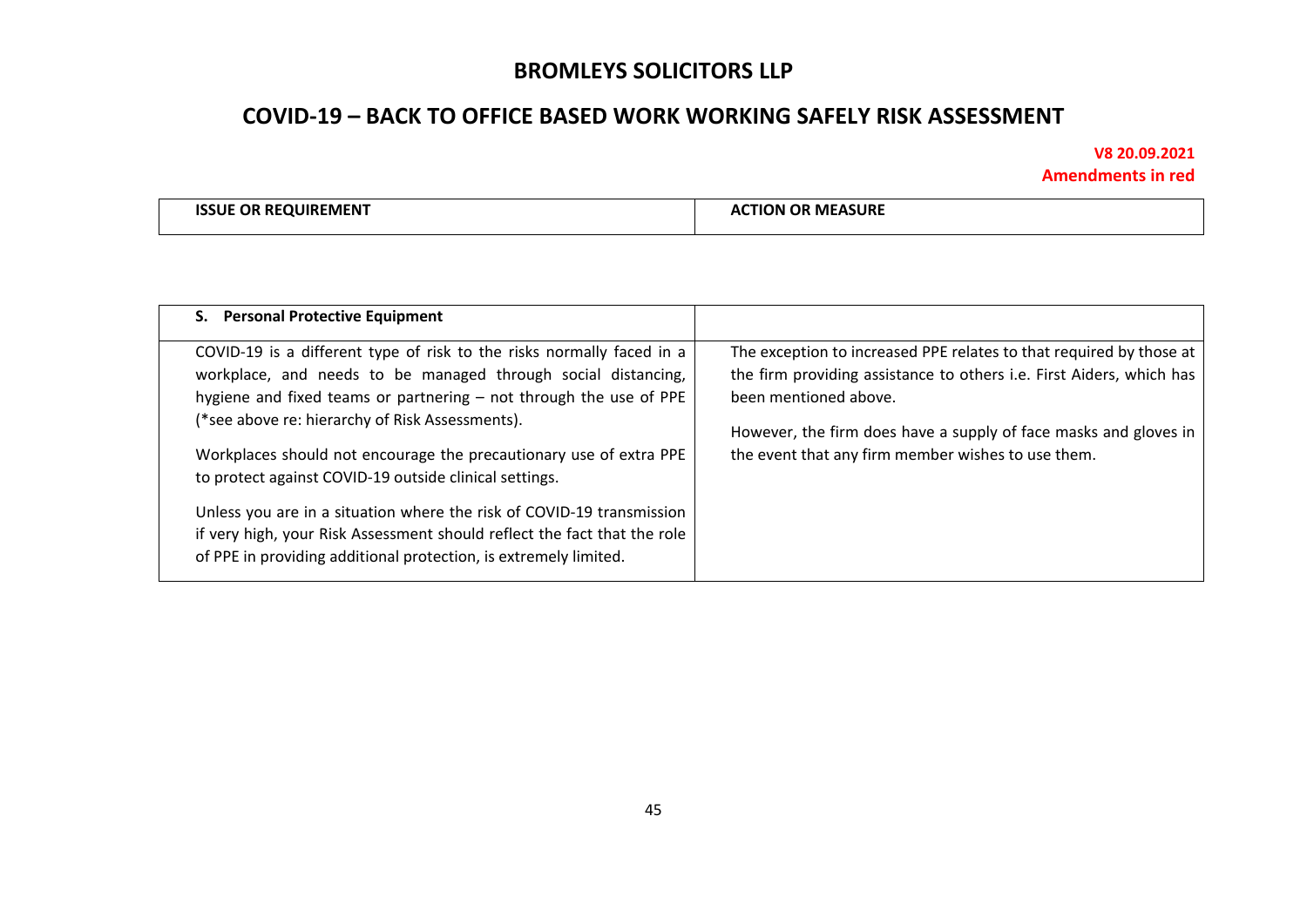# **COVID-19 – BACK TO OFFICE BASED WORK WORKING SAFELY RISK ASSESSMENT**

| EMEN-<br>ΩR<br>RF.<br>NI IF. | <b>MEASURE</b><br>MF/<br>. <b>.</b> |
|------------------------------|-------------------------------------|
|                              |                                     |

| T. Face coverings                                                                                                                                                                                                                                                                                                                                                                                                                                                                                                                                                                                                                              |                                                                                                                                                                                                                                                                                                                               |
|------------------------------------------------------------------------------------------------------------------------------------------------------------------------------------------------------------------------------------------------------------------------------------------------------------------------------------------------------------------------------------------------------------------------------------------------------------------------------------------------------------------------------------------------------------------------------------------------------------------------------------------------|-------------------------------------------------------------------------------------------------------------------------------------------------------------------------------------------------------------------------------------------------------------------------------------------------------------------------------|
| There are some circumstances when wearing a face covering may be<br>marginally beneficial as a precautionary measure. Evidence suggests<br>that wearing a face covering does not protect you but protects others<br>if you are infected. A face covering can be very simple and may be<br>worn in enclosed spaces where social distancing is not possible.<br>Face coverings are not a replacement for other ways of managing risk,<br>including minimising contact.<br>Wearing a face covering is optional and is not required by law.<br>Employers should support their workers In using face coverings safely<br>if they choose to war one. | Appropriate face coverings will be obtained for the use by those<br>members of the firm who are providing assistance to others i.e.<br>First Aiders.<br>All firm members who are not exempt from wearing a face mask,<br>are to wear a face mask or covering in the office when they are<br>not at their desk or workstation. |
| Members of the public visiting the firm are expected to wear a face<br>covering before entering the premises and must keep it on until they<br>leave the premises, unless there is a reasonable excuse for removing<br>it, or unless they are exempt from wearing a face covering.                                                                                                                                                                                                                                                                                                                                                             | The firm's COVID19 in-office Meetings Policy has been updated to<br>confirm the new requirement.                                                                                                                                                                                                                              |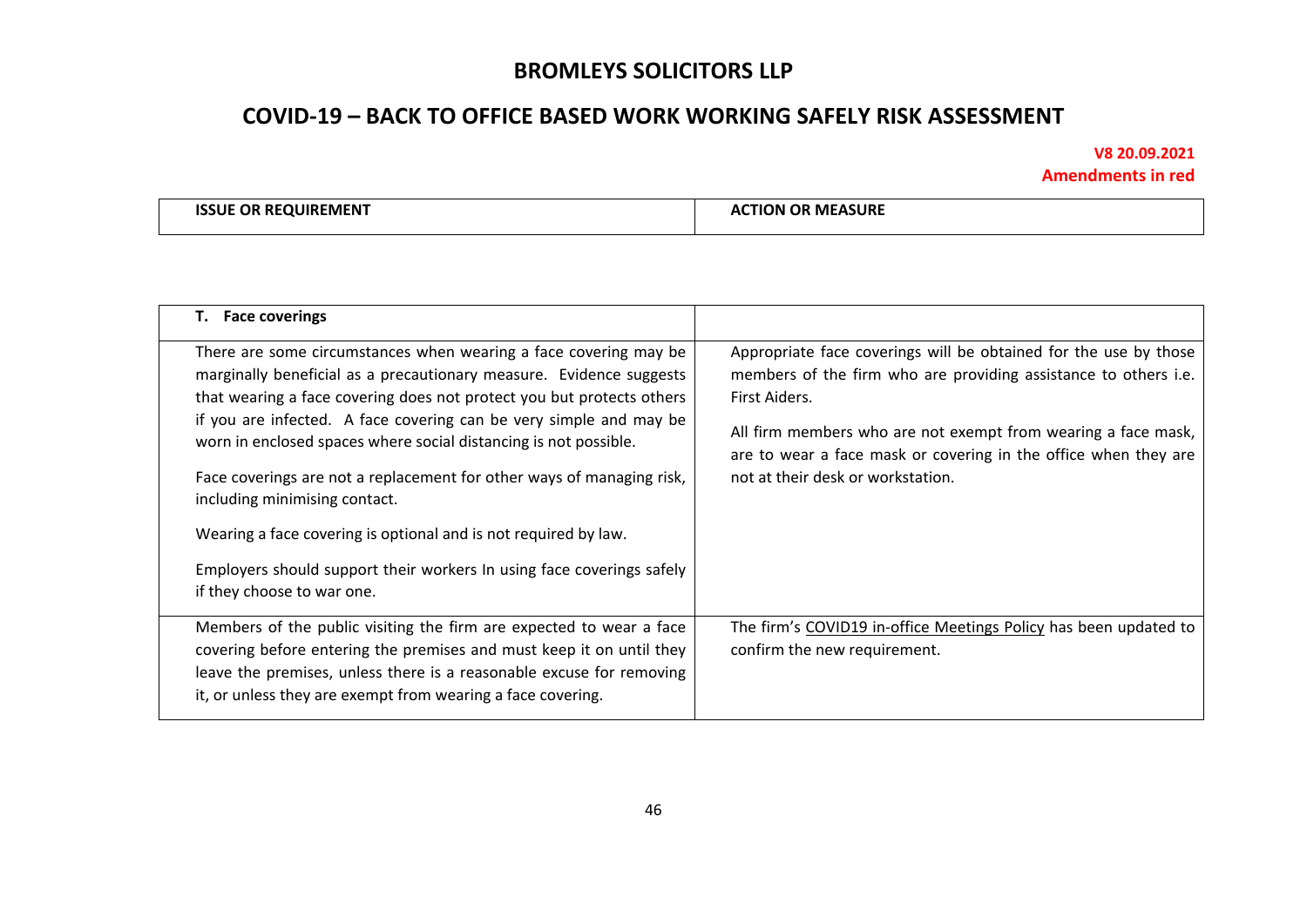## **COVID-19 – BACK TO OFFICE BASED WORK WORKING SAFELY RISK ASSESSMENT**

| <b>ISSUE OR REQUIREMENT</b> | <b>ACTION OR MEASURE</b> |
|-----------------------------|--------------------------|
|                             |                          |
|                             |                          |

| U. Shift patterns and working groups                                                                                                                                |                           |
|---------------------------------------------------------------------------------------------------------------------------------------------------------------------|---------------------------|
| Where staff are split into teams or shift groups, fix these teams or<br>shift groups so that where contact is unavoidable, this happens<br>between the same people. | This is dealt with above. |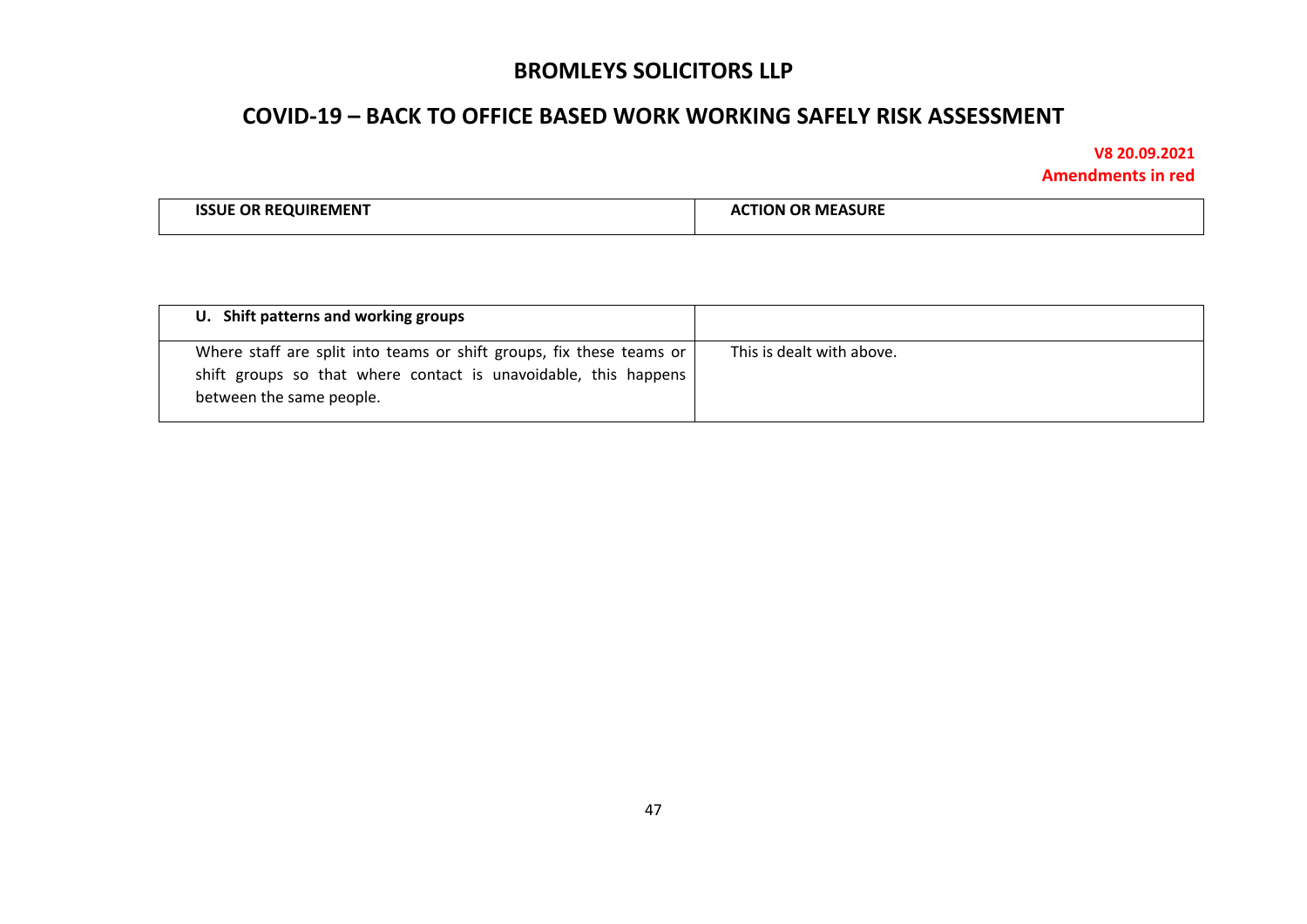## **COVID-19 – BACK TO OFFICE BASED WORK WORKING SAFELY RISK ASSESSMENT**

| -MFN.<br>ĸı<br>.<br>the contract of the contract of the contract of the contract of the contract of the contract of the contract of | M |
|-------------------------------------------------------------------------------------------------------------------------------------|---|
|                                                                                                                                     |   |

| V. Communication and training                                                                                                      |         |                                                                                                                                                                                                                                                                                                                     |
|------------------------------------------------------------------------------------------------------------------------------------|---------|---------------------------------------------------------------------------------------------------------------------------------------------------------------------------------------------------------------------------------------------------------------------------------------------------------------------|
| Provide clear, consistent and regular communication. Engage with<br>workforce to confirm and agree any changes in<br>arrangements. | working | As is stated above, the workforce has been consulted on this Risk<br>Assessment, and will be consulted at regular intervals, which<br>include after a period of time of any increase of change in working<br>practices, and before any further changes or increases in working<br>practices where deemed necessary. |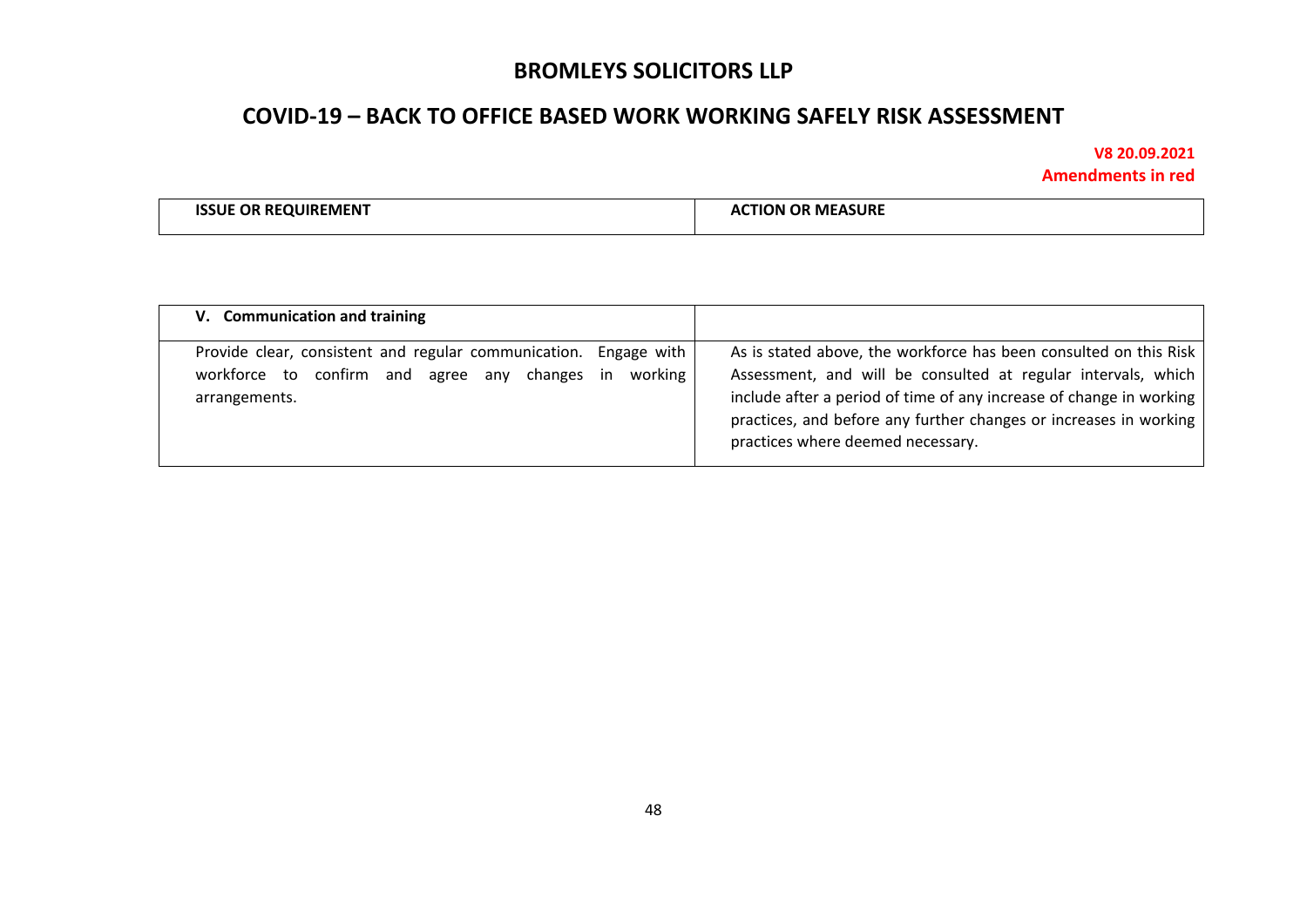## **COVID-19 – BACK TO OFFICE BASED WORK WORKING SAFELY RISK ASSESSMENT**

| ™UR.<br>EMEN<br>M |
|-------------------|
|-------------------|

| W. Response (rapid) to second spike in COVID-19 outbreak and/or<br>outbreak of COVID-19 in office                                                                                                                                                                                                                                                                                                                         |                                                                                                                                                                                                                                                                                                                 |
|---------------------------------------------------------------------------------------------------------------------------------------------------------------------------------------------------------------------------------------------------------------------------------------------------------------------------------------------------------------------------------------------------------------------------|-----------------------------------------------------------------------------------------------------------------------------------------------------------------------------------------------------------------------------------------------------------------------------------------------------------------|
| Immediate response to second spike affecting the UK                                                                                                                                                                                                                                                                                                                                                                       | The firm will monitor and observe the government guidance.<br>The firm will follow all instructions from authorities in the event of<br>new local restrictions.                                                                                                                                                 |
| Immediate response to outbreak in office<br>If there is more than one case of COVID-19 associated with your<br>workplace, you should contact your local PHE health protection team<br>to report the suspected outbreak.                                                                                                                                                                                                   | The firm has nominated two "Points of Contact" (POC) who will<br>lead on contacting the local Public Health England health<br>protection team (to cover absences). They are: Louise Nolan -<br>Practice Manager and Robert Johnston - Financial Controller.                                                     |
| Outbreak criteria - two or more test-confirmed cases of COVID19<br>among individuals associated with a specific non-residential setting<br>with illness onset dates within 14 days, and one of:                                                                                                                                                                                                                           | The firm will determine and record the number of firm members<br>who have contracted COVID-19 and when they started to develop<br>symptoms and/or when they were diagnosed.                                                                                                                                     |
| Identified direct exposure between at least 2 of the test-<br>confirmed cases in that setting (for example under one metre face<br>to face, or spending more than 15 minutes within 2 metres) during<br>the infection period of one of the cases,<br>When there is no sustained local community transmission<br>- absence of an alternative source of infection outside the setting<br>for the initially identified cases | The information gathered will also include the level of attendance<br>at the workplace by these workers and who they have worked<br>closely with, so those that they have worked closely with, can be<br>informed, so they can consider and observe the current self-<br>isolation guidance and testing regime. |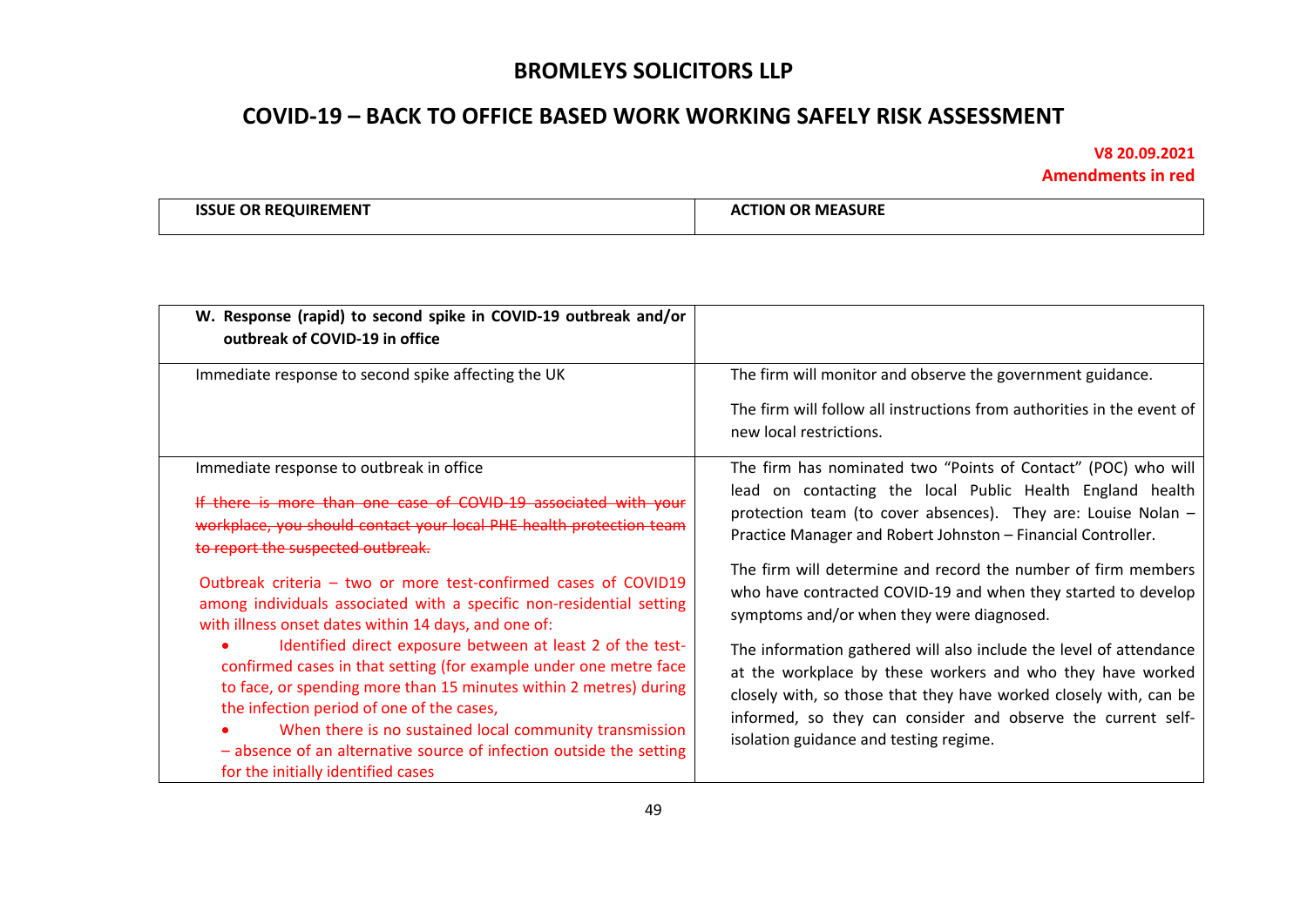# **COVID-19 – BACK TO OFFICE BASED WORK WORKING SAFELY RISK ASSESSMENT**

| <b>ISSUE OR REQUIREMENT</b>                                                                                                                                                                                                                                                                                                                                                                                                                               | <b>ACTION OR MEASURE</b>                                                                                                                                                                                                                                                                                                                                                                                                                                                                                                                                                                                           |
|-----------------------------------------------------------------------------------------------------------------------------------------------------------------------------------------------------------------------------------------------------------------------------------------------------------------------------------------------------------------------------------------------------------------------------------------------------------|--------------------------------------------------------------------------------------------------------------------------------------------------------------------------------------------------------------------------------------------------------------------------------------------------------------------------------------------------------------------------------------------------------------------------------------------------------------------------------------------------------------------------------------------------------------------------------------------------------------------|
|                                                                                                                                                                                                                                                                                                                                                                                                                                                           |                                                                                                                                                                                                                                                                                                                                                                                                                                                                                                                                                                                                                    |
| If the local PHE health protection team declares an outbreak, you will<br>be asked to record details of symptomatic staff and assist with<br>identifying contacts. You should therefore ensure all employment<br>records are up to date. You will be provided with information about<br>the outbreak management process, which will help you to implement<br>control measures, assist with communications to staff, and reinforce<br>prevention messages. | See information set out above.                                                                                                                                                                                                                                                                                                                                                                                                                                                                                                                                                                                     |
| How will the firm operate?                                                                                                                                                                                                                                                                                                                                                                                                                                | This depends upon the severity of the outbreak and who at the<br>firm is affected.                                                                                                                                                                                                                                                                                                                                                                                                                                                                                                                                 |
|                                                                                                                                                                                                                                                                                                                                                                                                                                                           | If only a minimal number of firm members are affected, it may not<br>require any change to how the firm operates It may require a<br>certain amount of firm members to work remotely. If a significant<br>number of firm members are affected it may involve the firm<br>considering a return to the same operating level that was imposed<br>at the start of lockdown, which is for some or all of the entire<br>workforce to work remotely from home, apart from a minority of<br>the workers who are deemed to be in roles that are critical for<br>organisational continuity and cannot be performed remotely. |
|                                                                                                                                                                                                                                                                                                                                                                                                                                                           | Workers who are critical for the organisational continuity are as<br>set out above and are those workers who are responsible for:<br>opening and scanning incoming post, printing and posting                                                                                                                                                                                                                                                                                                                                                                                                                      |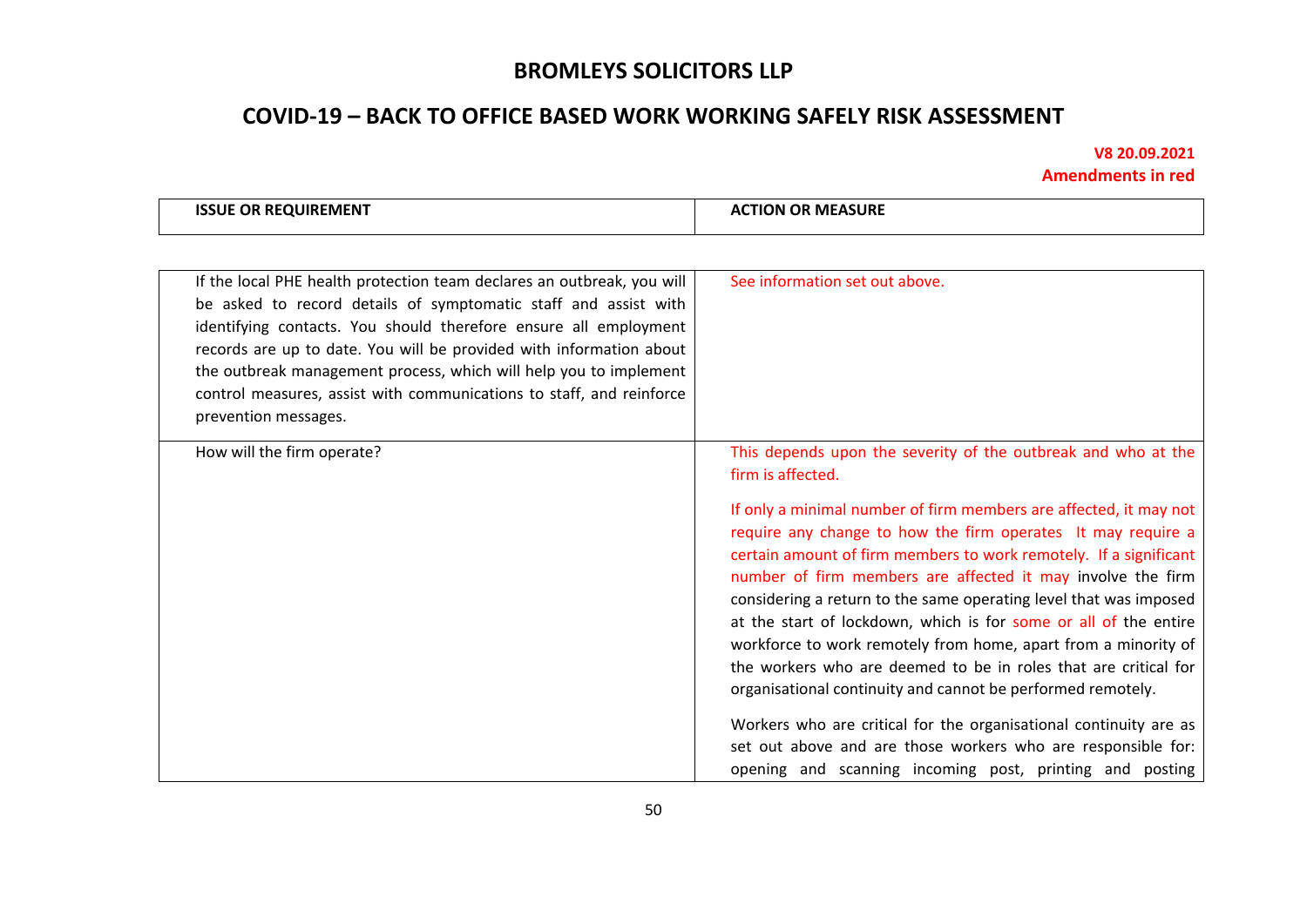# **COVID-19 – BACK TO OFFICE BASED WORK WORKING SAFELY RISK ASSESSMENT**

| <b>ISSUE OR REQUIREMENT</b>         | <b>ACTION OR MEASURE</b>                                                                                                                                                                                                                                                                                                       |
|-------------------------------------|--------------------------------------------------------------------------------------------------------------------------------------------------------------------------------------------------------------------------------------------------------------------------------------------------------------------------------|
|                                     |                                                                                                                                                                                                                                                                                                                                |
|                                     | outgoing post, banking, dealing with deliveries to the office,<br>assisting those working from home in accessing any material in the<br>office.                                                                                                                                                                                |
|                                     | If one or more of the workers who are deemed to be in roles that<br>are critical for organisational continuity, develops COVID-19 or has<br>symptoms of COVID-19, or lives with someone that has COVID-19<br>or has symptoms of COVID-19, then alternative workers will be<br>identified and consulted to perform these roles. |
| Cleaning and sanitation of premises | In the event of an outbreak of COVID-19 in the office,<br>arrangements will be made for the premises to be subject to<br>appropriate cleaning and sanitation, before the premises are<br>utilised.                                                                                                                             |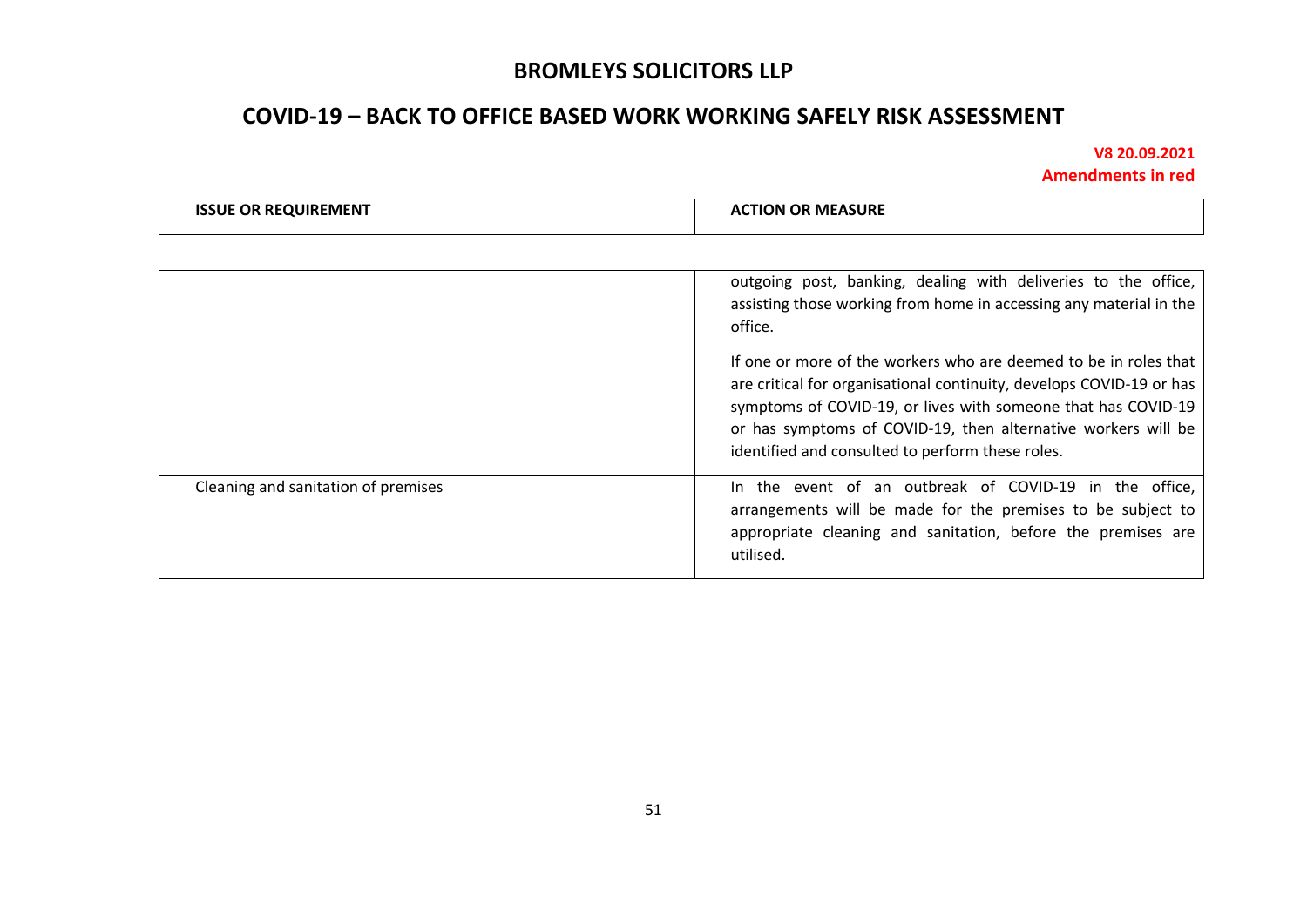## **COVID-19 – BACK TO OFFICE BASED WORK WORKING SAFELY RISK ASSESSMENT**

| E OR REQUIREMENT<br><b>ISSLIE</b> | <b>TION OR MEASURE</b><br>л 1 |
|-----------------------------------|-------------------------------|
|-----------------------------------|-------------------------------|

| X. Additional areas highlighted by Bromleys                                                   |                                                                                                                                                                                                                                                                                                                                                                                                                     |
|-----------------------------------------------------------------------------------------------|---------------------------------------------------------------------------------------------------------------------------------------------------------------------------------------------------------------------------------------------------------------------------------------------------------------------------------------------------------------------------------------------------------------------|
| Does the firm require any further or additional IT and hardware to<br>support remote working? | A further internet line has been installed to provide enhanced<br>remote accessibility.                                                                                                                                                                                                                                                                                                                             |
| Additional facility for card payments to be made via firm's website.                          | A contract has been entered into with a third party provider.<br>Installation and roll out is on hold pending the relaxation of the<br>restrictions.                                                                                                                                                                                                                                                                |
| Accepting cash from clients.                                                                  | All monetary transactions are encouraged to be by electronic<br>means where possible.                                                                                                                                                                                                                                                                                                                               |
| Use of petty cash.                                                                            | All monetary transactions are encouraged to be by electronic<br>means where possible.                                                                                                                                                                                                                                                                                                                               |
| Policy on disposal of confidential waste.                                                     | The firm's policy is that confidential waste must be confidentially<br>destroyed and not put in normal/household rubbish/waste<br>disposal. If a worker generates material that needs to be disposed<br>of confidentially, they should retain it and return it to the office,<br>either after lockdown or if they visit the office during lockdown<br>and ensure that it is put with the firm's confidential waste. |
| Virtual surgery to be sent up, to replace the on-site surgery sessions.                       | Virtual surgery has been set up. Details contained on firm's<br>website. A dedicated email address has been created to use to                                                                                                                                                                                                                                                                                       |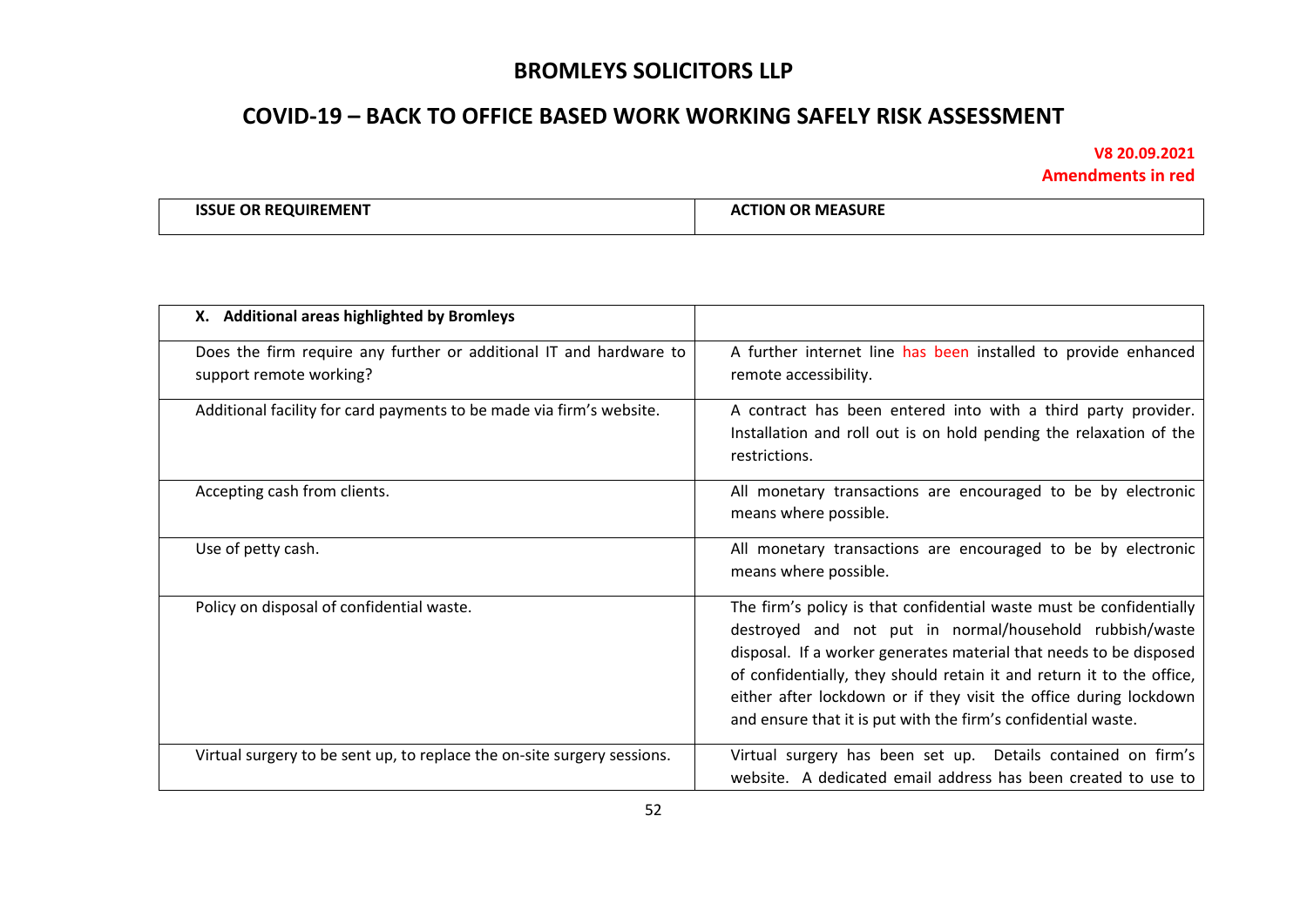# **COVID-19 – BACK TO OFFICE BASED WORK WORKING SAFELY RISK ASSESSMENT**

| <b>E OR REQUIREMENT</b><br><b>ISSUE</b> | <b>CTION OR MEASURE</b> |
|-----------------------------------------|-------------------------|
|-----------------------------------------|-------------------------|

|                                                                                | book a slot. Default to telephone call if necessary/preferred. In-<br>office legal surgery sessions have also resumed, although<br>telephone and video consultations remain as an option.                                                                                                                                                                                                                                                                                                                                                                                                                                                                                                                                                                                       |
|--------------------------------------------------------------------------------|---------------------------------------------------------------------------------------------------------------------------------------------------------------------------------------------------------------------------------------------------------------------------------------------------------------------------------------------------------------------------------------------------------------------------------------------------------------------------------------------------------------------------------------------------------------------------------------------------------------------------------------------------------------------------------------------------------------------------------------------------------------------------------|
| "Walk-ins".                                                                    | All workers are encouraged to conduct client or contractor or<br>external meetings remotely. Where this is not possible, meetings<br>taking place in the building must be via prior arrangement only,<br>which must include liaison with reception regarding the availability<br>of a time slot and facilities. The firm has an in-office Meetings<br>Policy.<br>Reception will control a procedure for arrival via the lower<br>reception. This will involve the log in of the client/visitor, who will<br>informed where in the building they may proceed to. Any other<br>client/visitor is required to remain outside the building until the<br>lower reception is clear.<br>Walk-ins are now permitted. For existing clients, pre-arranged<br>appointments are encouraged. |
| Everyone to bring their own crockery and cutlery to work and take this<br>home | Cups, glasses, crockery and cutlery will no longer be cleaned by<br>firm, and are to be taken home and cleaned by provided individual<br>firm members place such items in the firm's dishwasher or clean<br>the items themselves using the firm's sinks.                                                                                                                                                                                                                                                                                                                                                                                                                                                                                                                        |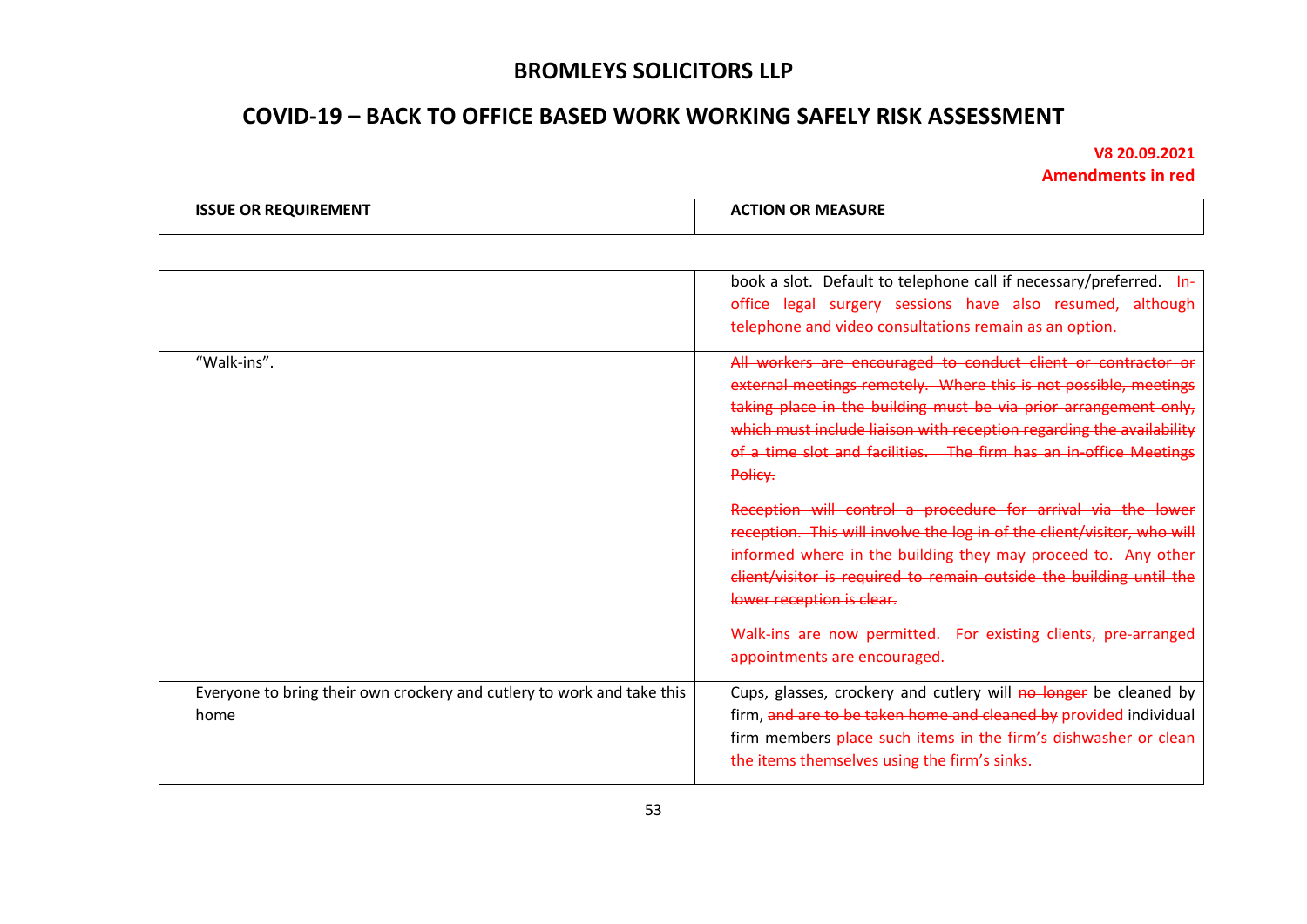# **COVID-19 – BACK TO OFFICE BASED WORK WORKING SAFELY RISK ASSESSMENT**

| . IV/I I<br>11 R<br>,,, | <b>URE</b><br>MF<br>эN |
|-------------------------|------------------------|
|-------------------------|------------------------|

| Future of internal firm meetings: (i) full staff (LTM), (ii) quarterly<br>senior staff, (iii) Management Team (iv) team meetings | Until further notice, all internal firm meetings will take place via<br>video communication.<br>The firm's full staff meetings and senior staff meetings are<br>suspended for the time being. |
|----------------------------------------------------------------------------------------------------------------------------------|-----------------------------------------------------------------------------------------------------------------------------------------------------------------------------------------------|
|                                                                                                                                  | Management Team meetings, Team meetings and quarterly senior<br>staff meetings have resumed in the office.                                                                                    |
| Introduce and encourage use of Microsoft Teams for internal<br>communications.                                                   | This is in the process of being rolled out throughout the firm.                                                                                                                               |
| All incoming post to be scanned in.                                                                                              | All incoming post will continue to be scanned in. after the current<br>restrictions have been lifted.                                                                                         |
| Electronic system for sending items to Accounts.                                                                                 | All transactional requests to the Accounts Team will continue to<br>be by electronic means after the current restrictions have been<br>lifted.                                                |
|                                                                                                                                  | The amount of accounts trays throughout the building have been<br>reduced to a minimum.                                                                                                       |
| Consider need for duplicate equipment i.e. set for office and set for<br>home e.g. headphones, foot pedal, keyboard, mouse, etc. | This will be monitored.                                                                                                                                                                       |
| Availability of NHS COVID19 Contact Tracing App                                                                                  | All members of the firm have been informed of the availability of                                                                                                                             |